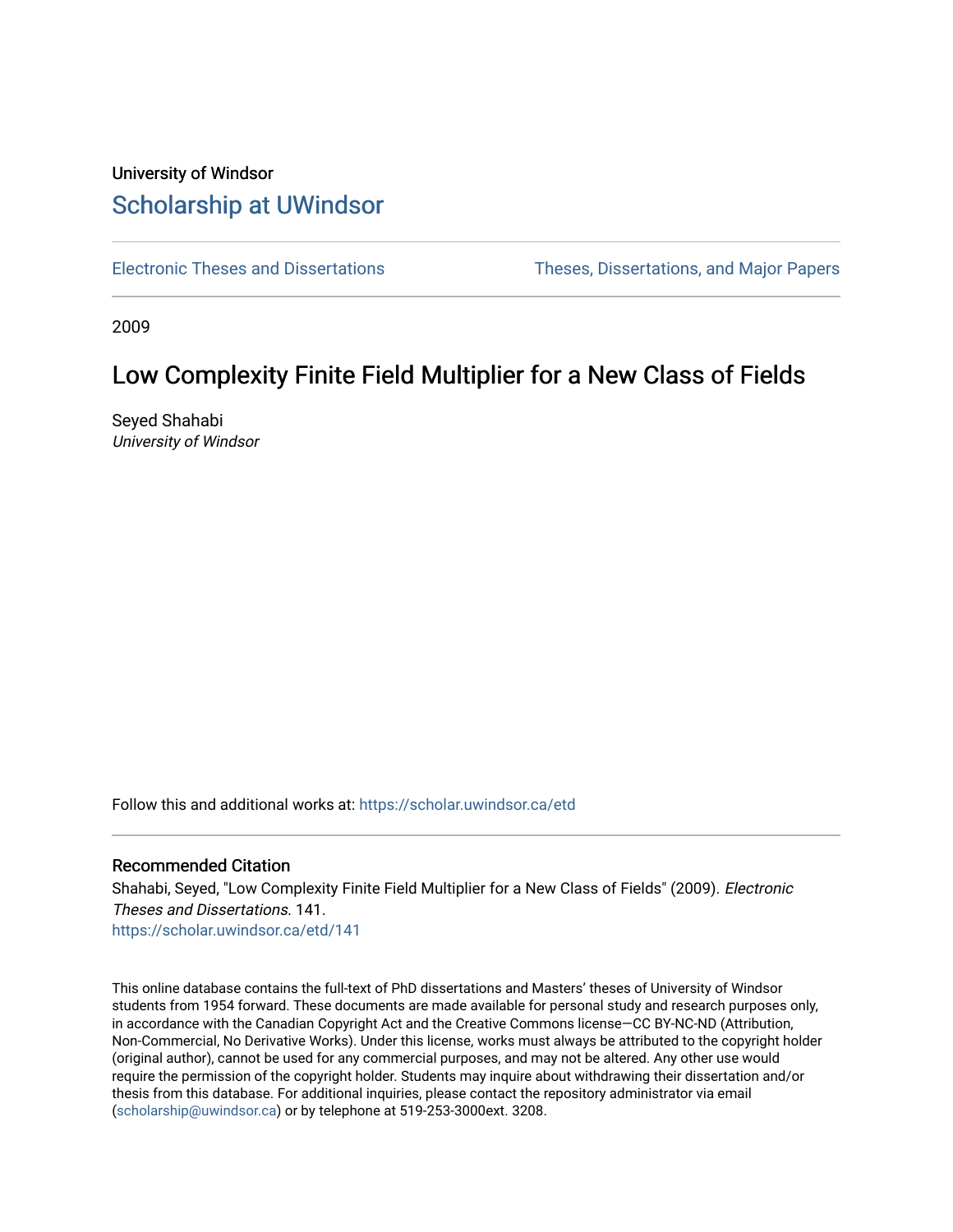# Low Complexity Finite Field Multiplier for a New Class of Fields

by

Seyed Mohammad Ali Shahabi

A Thesis

Submitted to the Faculty of Graduate Studies through Electrical and Computer Engineering in Partial Fulfillment

of the Requirements for the Degree of Master of Applied Science at the University of Windsor

Windsor, Ontario, Canada 2009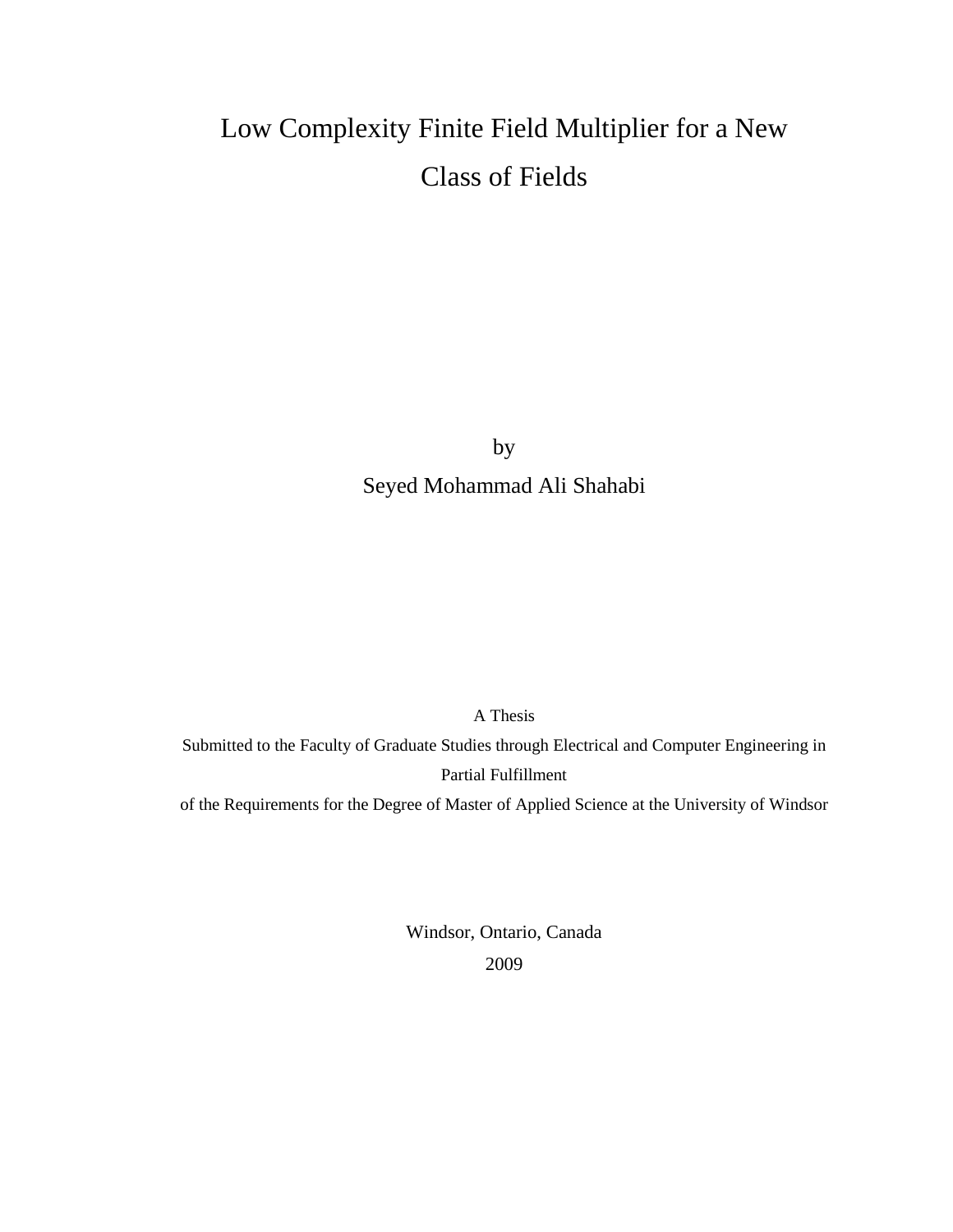© 2009 Seyed Mohammad Ali Shahabi

All Rights Reserved. No Part of this document may be reproduced, stored or otherwise retained in a retrieval system or transmitted in any form, on any medium by any means without prior written permission of the author.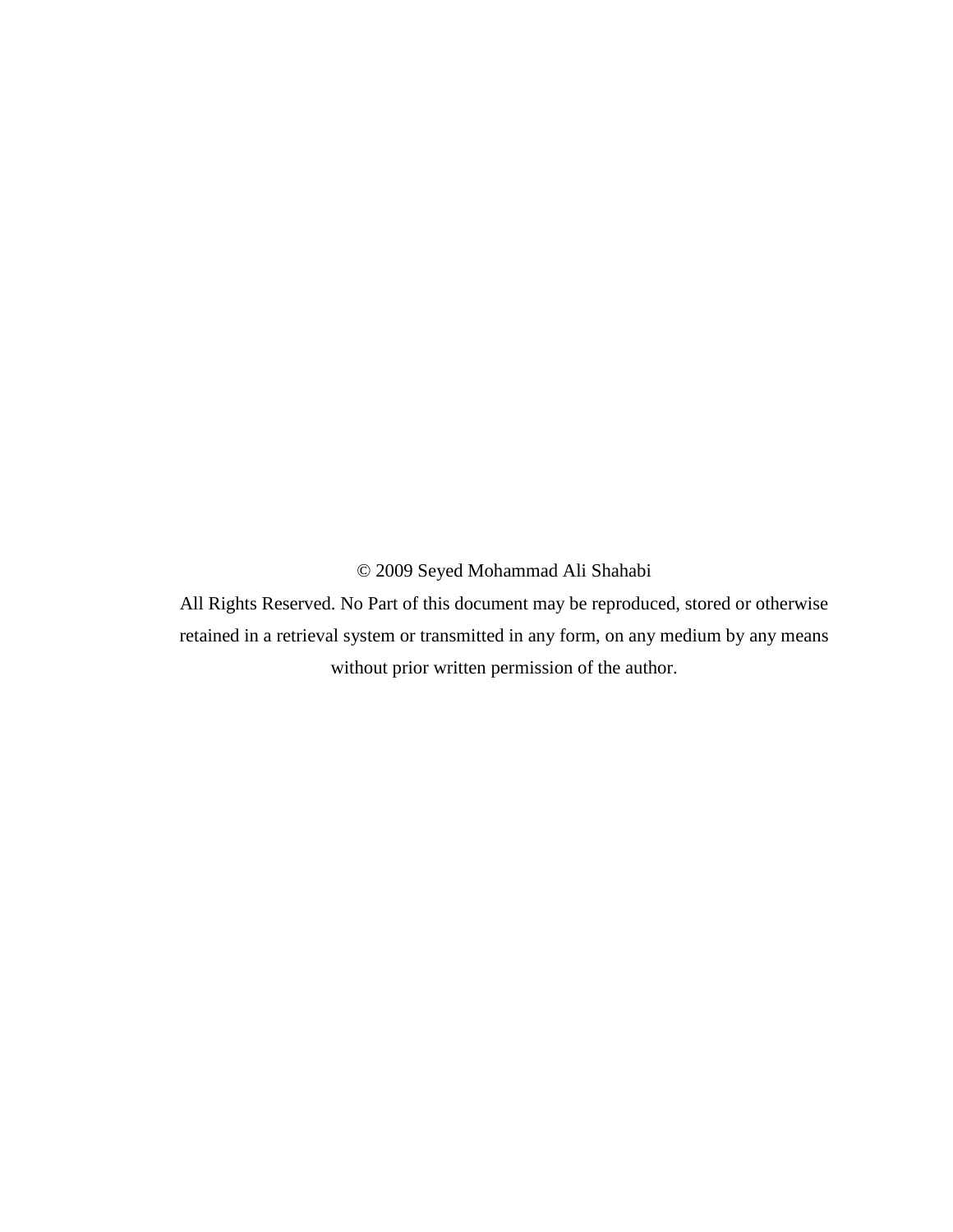# Low Complexity Finite Field Multiplier for a New Class of Fields

by Seyed Mohammad Ali Shahabi APPROVED BY:

> Dr. K. Li Odette School of Business,

Dr. Kamal Tepe Department of Electrical and Computer Engineering,

Dr. Huapeng Wu, Advisor Department of Electrical and Computer Engineering,

Dr. R. Rashidzadeh, Chair of Defense Department of Electrical and Computer Engineering,

Sept 23, 2009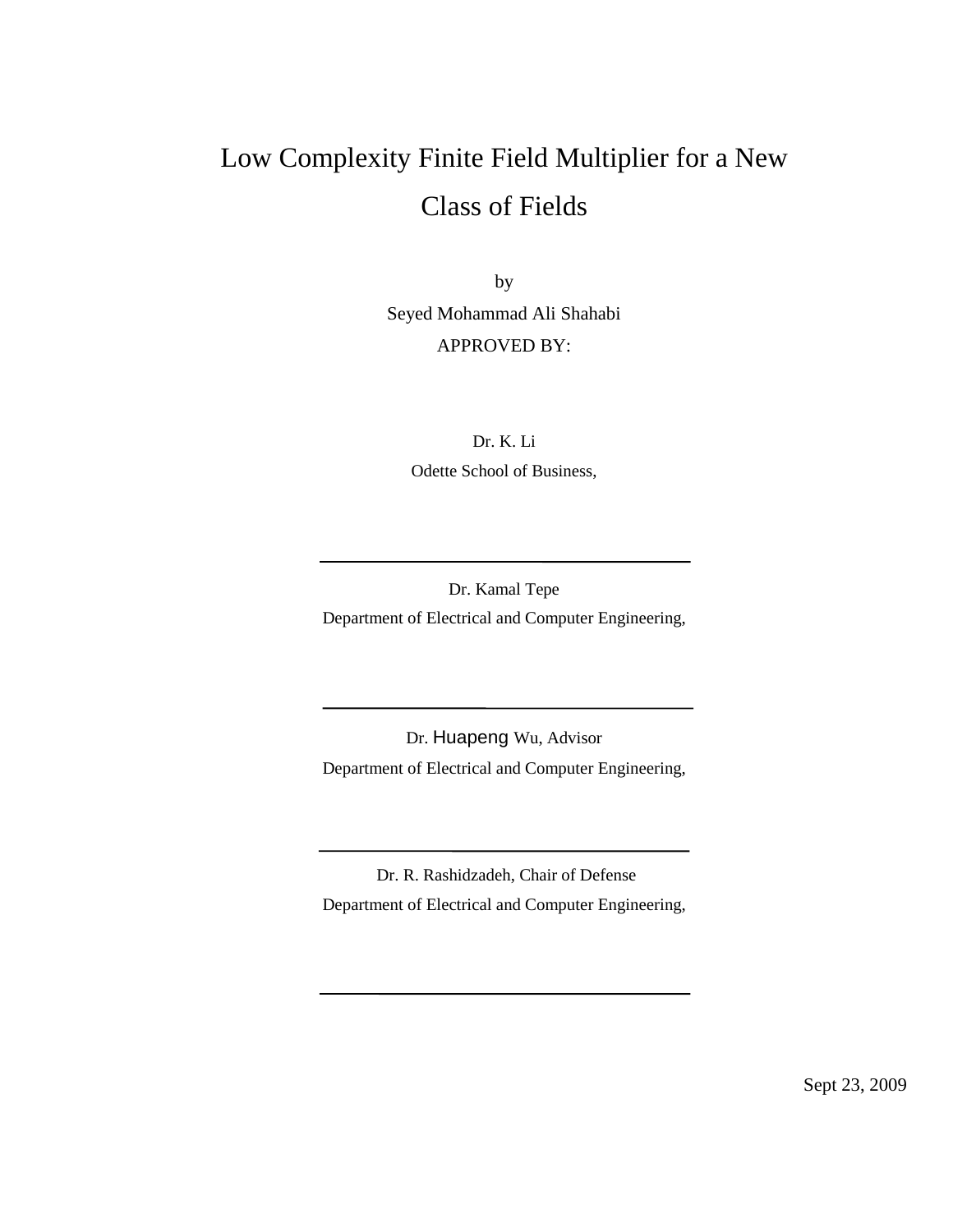#### **AUTHOR'S DECLARATION OF ORIGINALITY**

<span id="page-4-0"></span>I hereby certify that I am the sole author of this thesis and that no part of this thesis has been published or submitted for publication.

I certify that, to the best of my knowledge, my thesis does not infringe upon anyone's copyright nor violate any proprietary rights and that any ideas, techniques, quotations, or any other material from the work of other people included in my thesis, published or otherwise, are fully acknowledged in accordance with the standard referencing practices. Furthermore, to the extent that I have included copyrighted material that surpasses the bounds of fair dealing within the meaning of the Canada Copyright Act, I certify that I have obtained a written permission from the copyright owner(s) to include such material(s) in my thesis and have included copies of such copyright clearances to my appendix.

I declare that this is a true copy of my thesis, including any final revisions, as approved by my thesis committee and the Graduate Studies office, and that this thesis has not been submitted for a higher degree to any other University or Institution.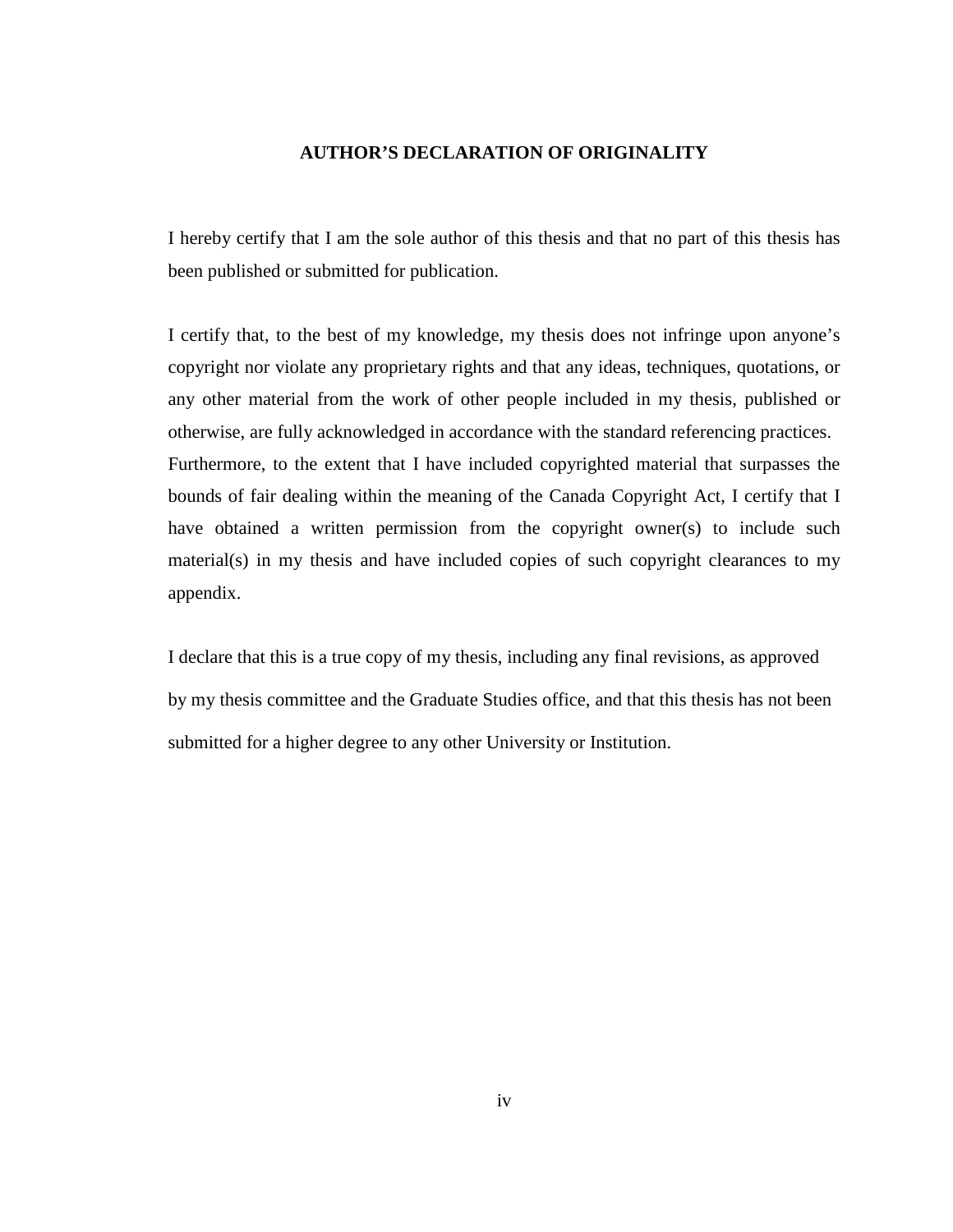## **Abstract**

Finite fields is considered as backbone of many branches in number theory, coding theory, cryptography, combinatorial designs, sequences, error-control codes, and algebraic geometry. Recently, there has been considerable attention over finite field arithmetic operations, specifically on more efficient algorithms in multiplications. Multiplication is extensively utilized in almost all branches of finite fields mentioned above.

Utilizing finite field provides an advantage in designing hardware implementation since the ground field operations could be readily converted to VLSI design architecture. Moreover, due to importance and extensive usage of finite field arithmetic in cryptography, there is an obvious need for better and more efficient approach in implementation of software and/or hardware using different architectures in finite fields. This project is intended to utilize a newly found class of finite fields in conjunction with the Mastrovito algorithm to compute the polynomial multiplication more efficiently.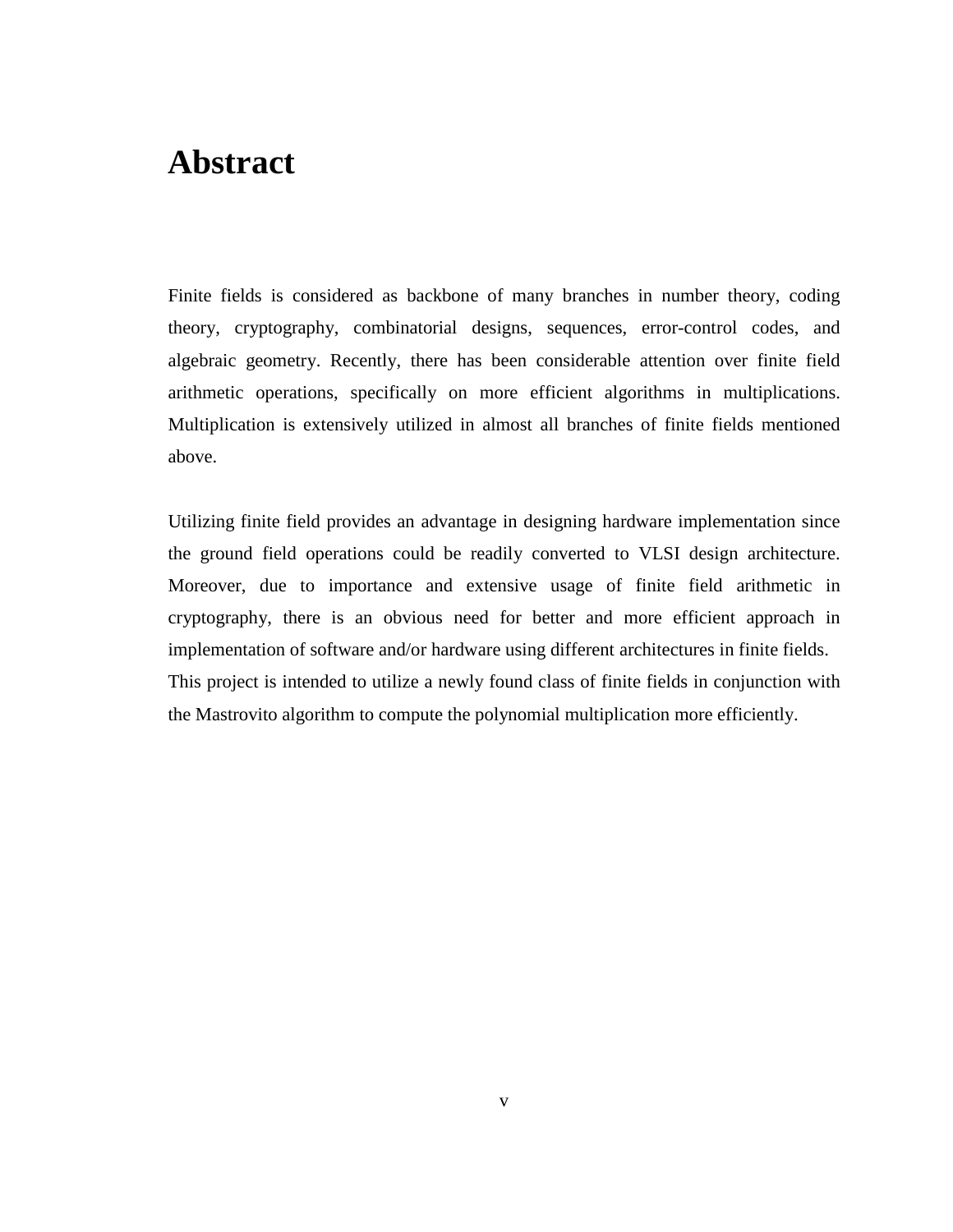To my wife, the love of my life.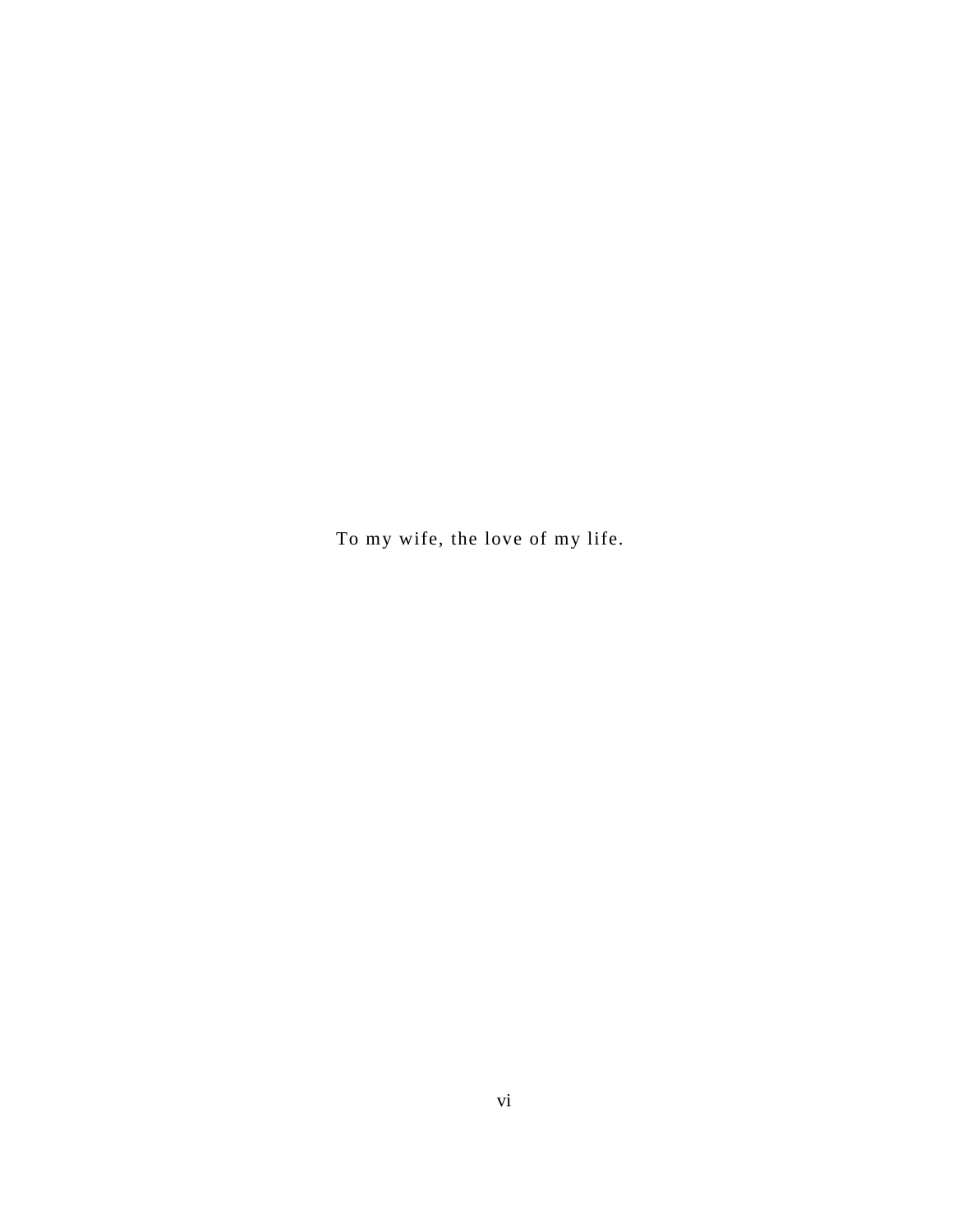## <span id="page-7-0"></span>**Acknowledgments**

There are several people who deserve my sincere thanks for their generous contributions to this project. I would first like to express my sincere gratitude and appreciation to Dr. Huapeng Wu, my supervisor for his invaluable guidance and constant support throughout the course of this thesis work.

In addition to my advisor, I would like to thank the rest of my thesis committee: Dr. Kamal Tepe from the electrical engineering department for his participation in my seminars, reviewing my thesis, and his constructive comments.

A special thanks goes to Dr. Ashkan Hosseinzadeh Namin, for proofreading this thesis. Finally, my deepest gratitude goes to my family for their unconditional love, support and encouragement.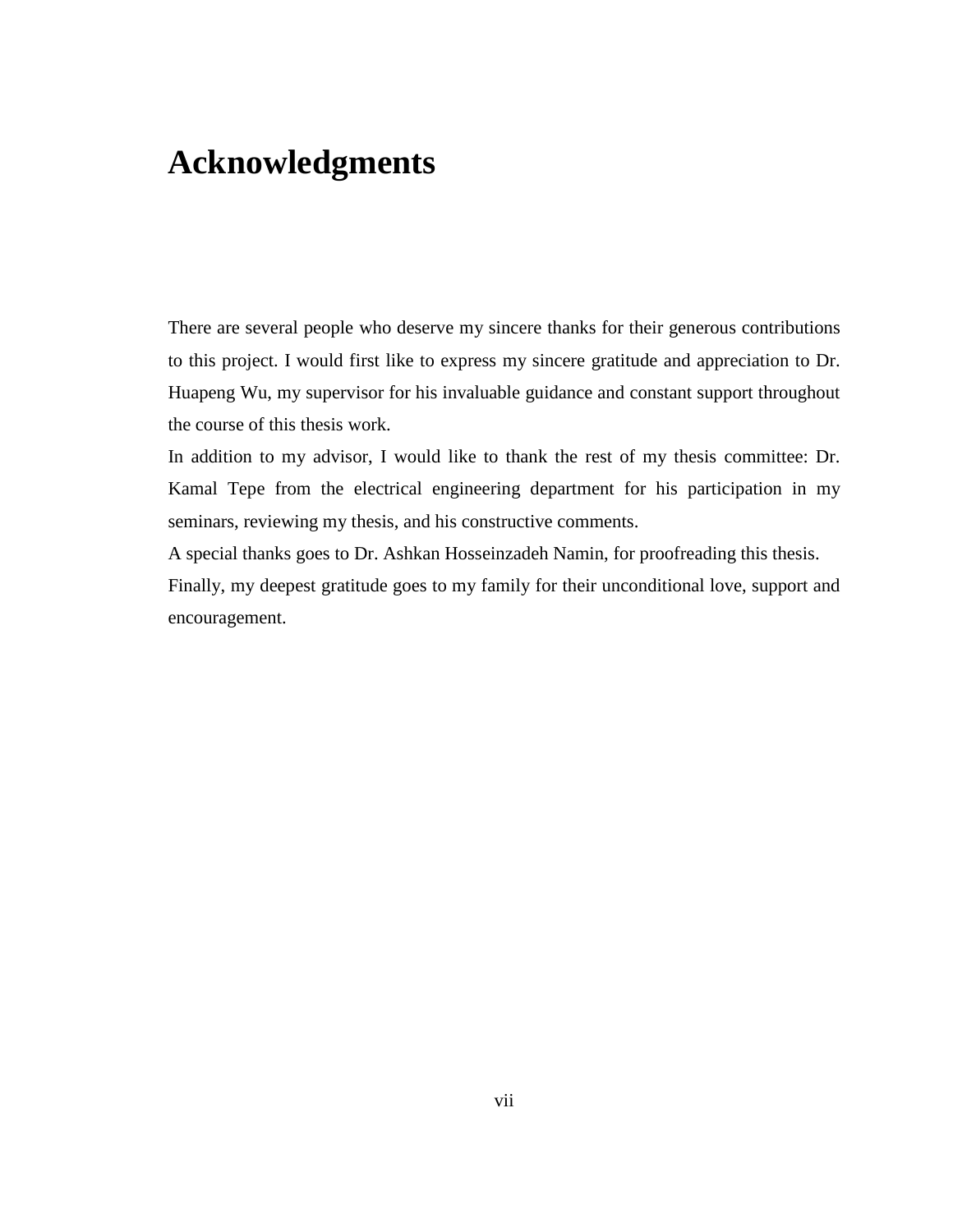#### **Table of Contents**

| $\mathbf{1}$   |       |  |
|----------------|-------|--|
|                | 1.1   |  |
|                | 1.2   |  |
| $\overline{2}$ |       |  |
|                | 2.1   |  |
|                | 2.2   |  |
|                | 2.3   |  |
|                | 2.4   |  |
|                | 2.5   |  |
|                | 2.5.1 |  |
|                | 2.5.2 |  |
|                | 2.5.3 |  |
|                | 2.5.4 |  |
|                | 2.5.5 |  |
| 2.6            |       |  |
| 2.7            |       |  |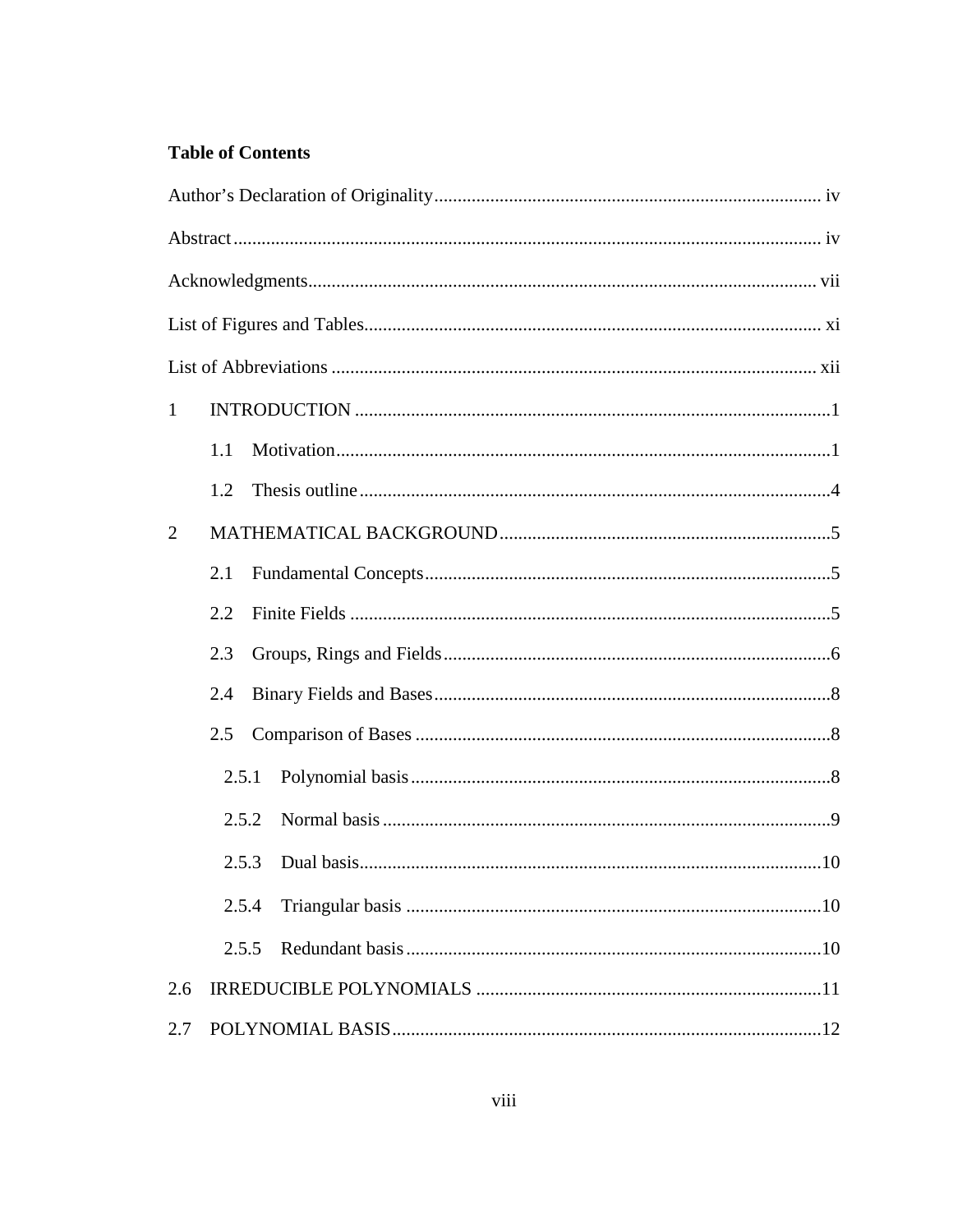| 3              |     |                        |     |
|----------------|-----|------------------------|-----|
|                | 3.1 |                        |     |
|                | 3.2 |                        |     |
|                | 3.3 |                        |     |
|                | 3.4 |                        |     |
|                | 3.5 |                        |     |
|                | 3.6 |                        |     |
|                | 3.7 |                        |     |
|                | 3.8 |                        |     |
|                | 3.9 |                        |     |
|                |     |                        |     |
|                |     |                        |     |
|                |     |                        |     |
| $\overline{4}$ |     |                        |     |
|                | 4.1 |                        |     |
|                | 4.2 |                        |     |
|                | 4.3 |                        |     |
|                | 4.4 |                        |     |
|                |     | 4.5 OZP and Mastrovito | .34 |
|                | 4.6 |                        |     |
|                | 4.7 |                        |     |
|                | 4.8 |                        |     |
|                | 4.9 |                        |     |
|                |     |                        |     |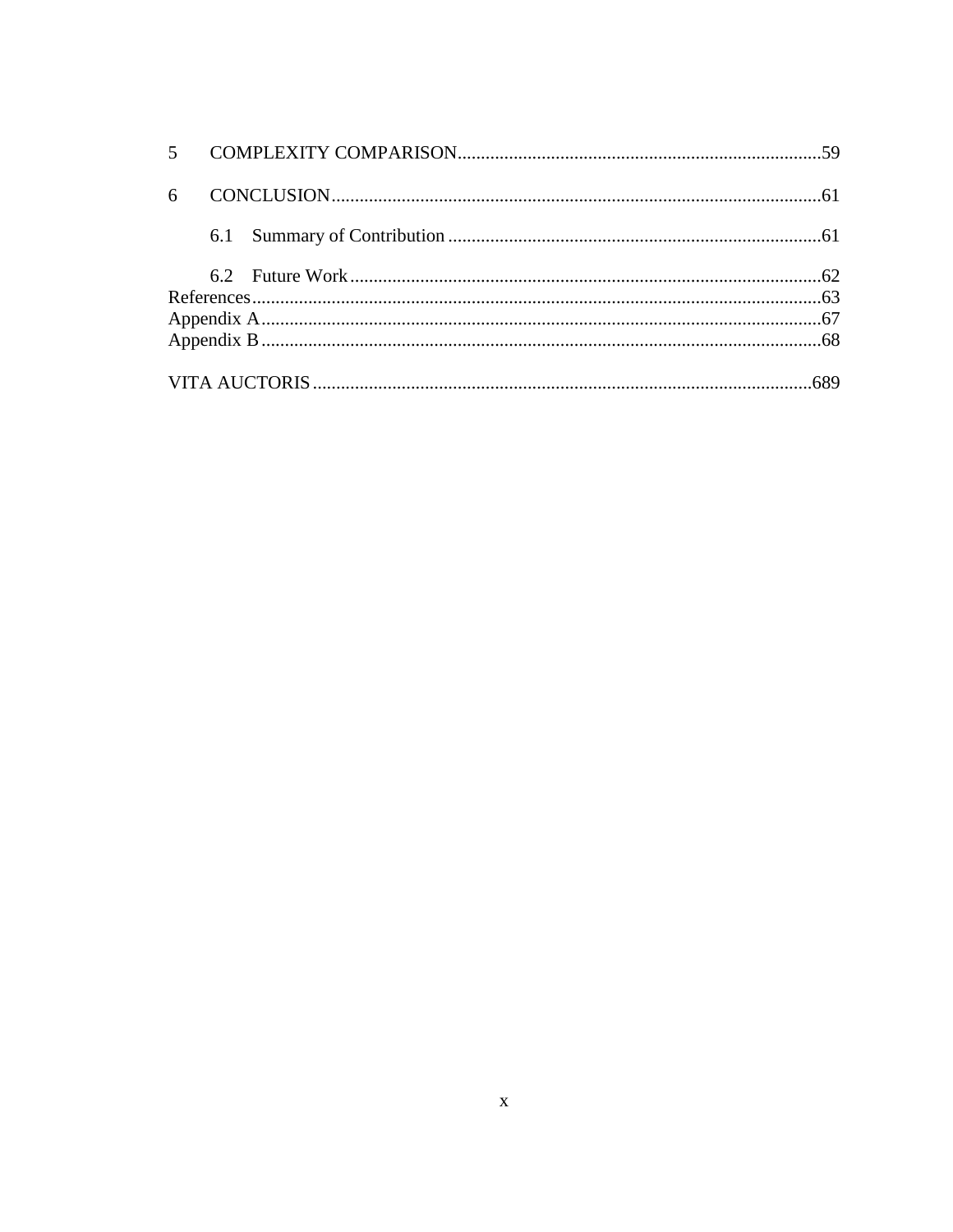# <span id="page-11-0"></span>**List of Tables**

# **List of Figures**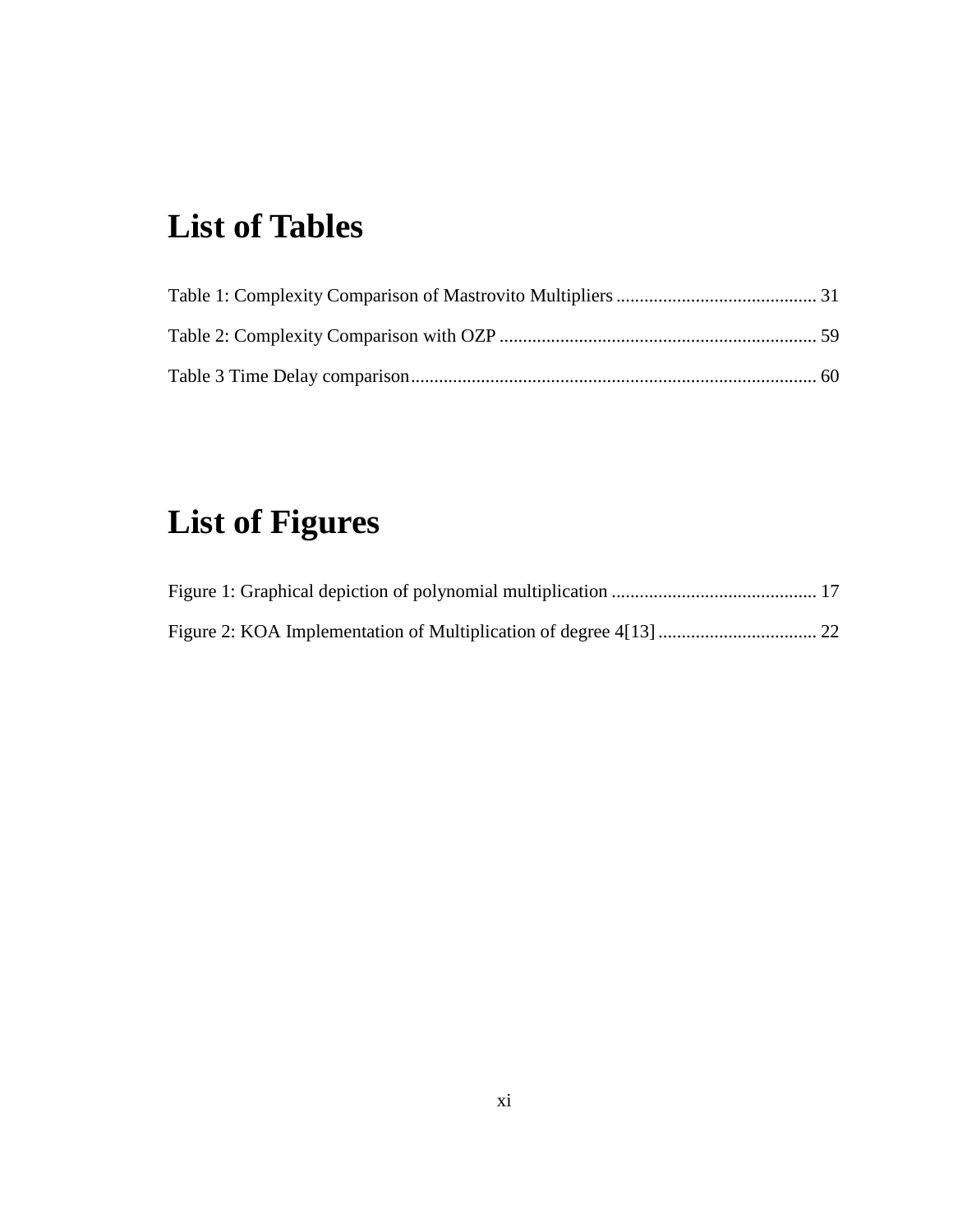# <span id="page-12-0"></span>**List of Abbreviations**

| <b>OZP</b>                     | One Zero Polynomial                                |  |
|--------------------------------|----------------------------------------------------|--|
| <b>BP</b>                      | Bit-parallel architectures                         |  |
| <b>BS</b>                      | <b>Bit-serial architectures</b>                    |  |
| <b>WL</b>                      | Word-level architectures                           |  |
|                                | AEDS AND-Efficient Digit-Serial.                   |  |
| <b>ASIC</b>                    | Application-Specific Integrated Circuit.           |  |
| BPWS Bit-Parallel Word-Serial. |                                                    |  |
| <b>ESP</b>                     | Equally Spaced Polynomial.                         |  |
| CAD                            | Computer Aided Design.                             |  |
| <b>AOP</b>                     | All One Polynomial.                                |  |
| <b>GF</b>                      | Galois Field.                                      |  |
| IC                             | Integrated Circuit.                                |  |
| <b>IEEE</b>                    | Institute of Electrical and Electronics Engineers. |  |
| <b>ISO</b>                     | International Organization for Standardization.    |  |
| <b>LUT</b>                     | Look-Up-Table.                                     |  |
| NB                             | Normal Basis.                                      |  |
| <b>NIST</b>                    | National Institute of Standards and Technology.    |  |
| <b>ONB</b>                     | <b>Optimal Normal Basis.</b>                       |  |
| RB                             | Redundant Basis.                                   |  |
| <b>RNB</b>                     | Reordered Normal Basis.                            |  |
| <b>VLSI</b>                    | Very-Large-Scale Integration.                      |  |
|                                | XEDS XOR-Efficient-Digit-Serial.                   |  |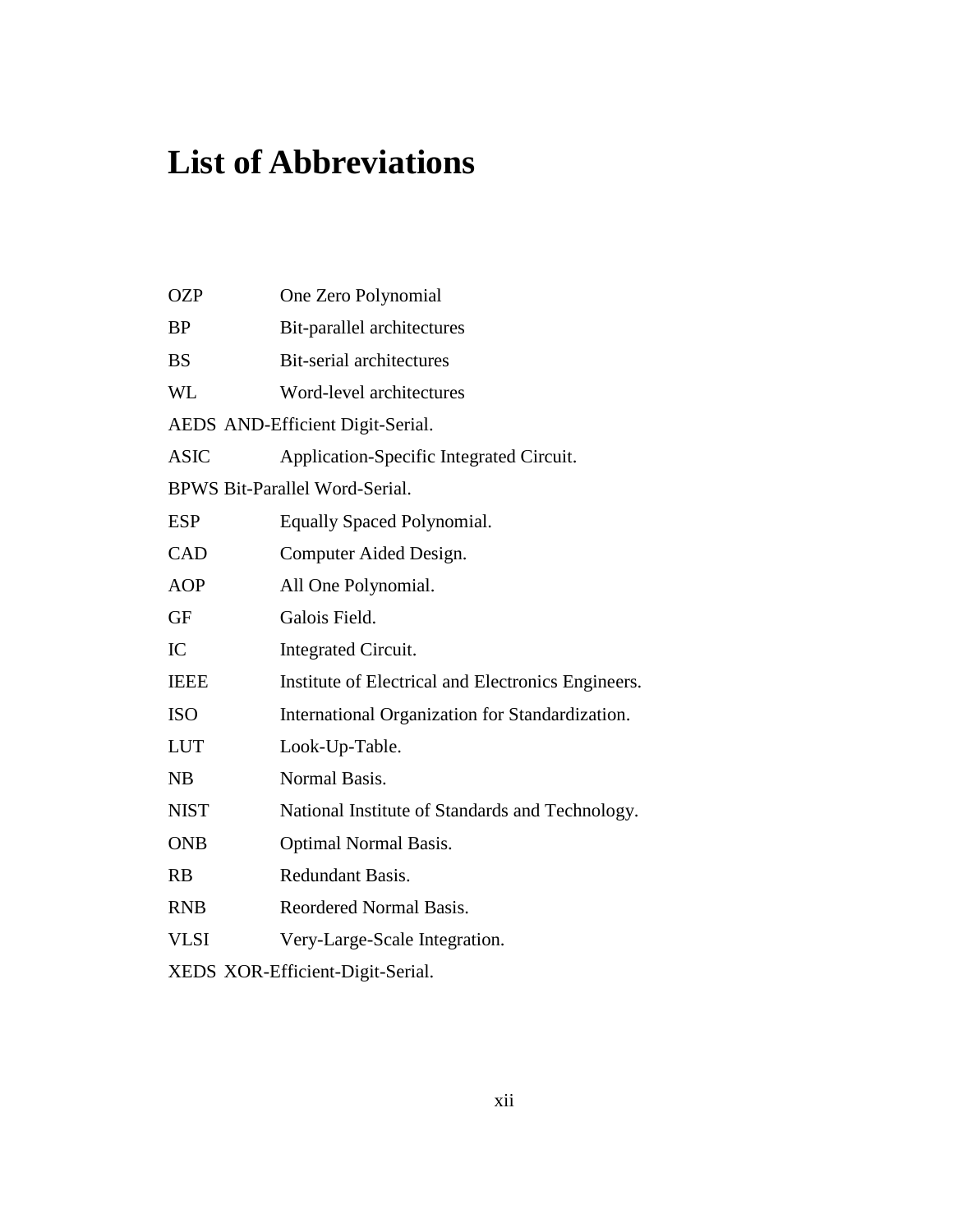# <span id="page-13-0"></span>**1 Introduction**

#### <span id="page-13-1"></span>**1.1 Motivation**

Until modern times cryptography referred almost exclusively to encryption, which is the process of converting ordinary information [\(plaintext\)](http://en.wikipedia.org/wiki/Plaintext) into unintelligible gibberish (i.e., ciphertext)[.\[2\]](http://en.wikipedia.org/wiki/Cryptography#cite_note-kahnbook-1) Decryption is the reverse, in other words, moving from the unintelligible ciphertext back to [plaintext.](http://en.wikipedia.org/wiki/Plaintext) A [cipher](http://en.wikipedia.org/wiki/Cipher) (or cypher) contains a pair of algorithms which create the encryption and the reversing decryption. The detailed operation of a cipher is controlled both by the algorithm and in each instance by a [key.](http://en.wikipedia.org/wiki/Key_(cryptography)) This is a secret parameter (ideally known only to the communicants) for a specific message exchange context. Keys are important, as ciphers without variable keys are trivially breakable and therefore less than useful for most purposes. Historically, ciphers were often used directly for encryption or decryption without additional procedures such as authentication or integrity checks.[19]

Modern cryptosystems could be classified into two categories, symmetric key encryption (where both parties use the same secret key) and public key encryption (where each party has a pair of keys: public key and private key). The first public key was invented in 1978 by Diffie and Hellman [3]. Although public key systems are computational intensive, slow and costly, they have advantages over symmetric key systems in that the former can provide security services such as key distribution/management and digital signature. Therefore, public key systems have attracted more attentions and been adopted into many security related standards.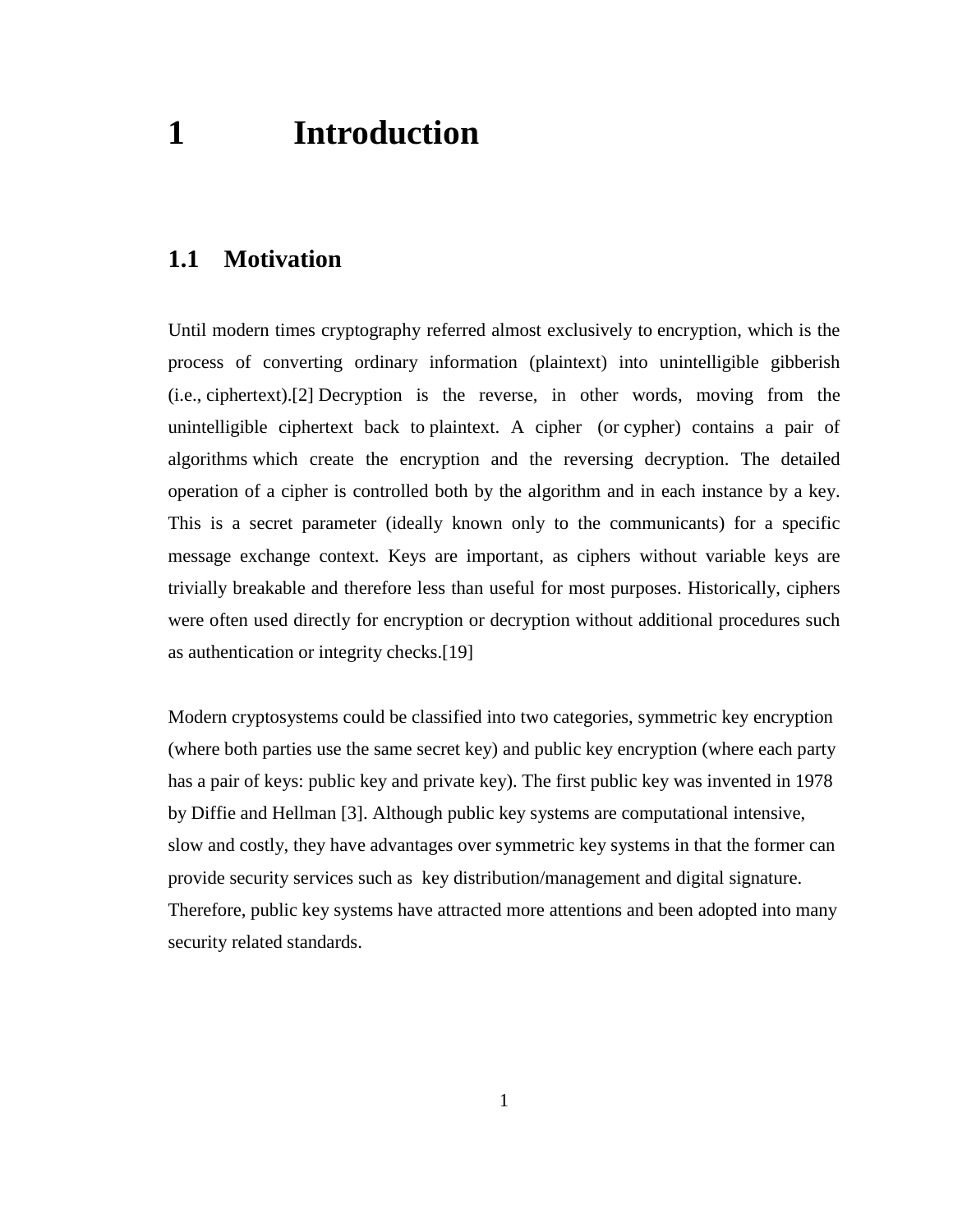Below is the list of security services using schemes introduced by cryptography.(X.800) [6]

- Authentication
	- o Peer entity authentication
	- o Data Origin Authentication
- Access Control
- Data Confidentiality
- Data integrity
- Non repudiation

Elliptic Curve and ElGamal are two of the most common public key cryptosystems, and both the systems can provide encryption, digital signature and key establishment. It is noted that both Elliptic curve and ElGamal systems are based on finite field computations. [6]

Since the security services provided by the cryptosystems require intensive finite field computation, this necessity sparked a need for scientists and engineers to come up with algorithms and architectures to perform finite field arithmetic more efficiently.

Each arithmetic operation used in finite fields has been the subject to improvements. Most importantly is effective and efficient computation of multiplication, since multiplication is the most used arithmetic operation in all cryptographic systems that finite fields are involved.

There are two major complexity measures we have adopted for discussion and comparison of various architectures for finite field arithmetic: Space complexity and critical time delay. Space complexity can be the number of logic gates required for a designed circuit, while critical time delay is usually measured by in the unit of delay caused by one gate.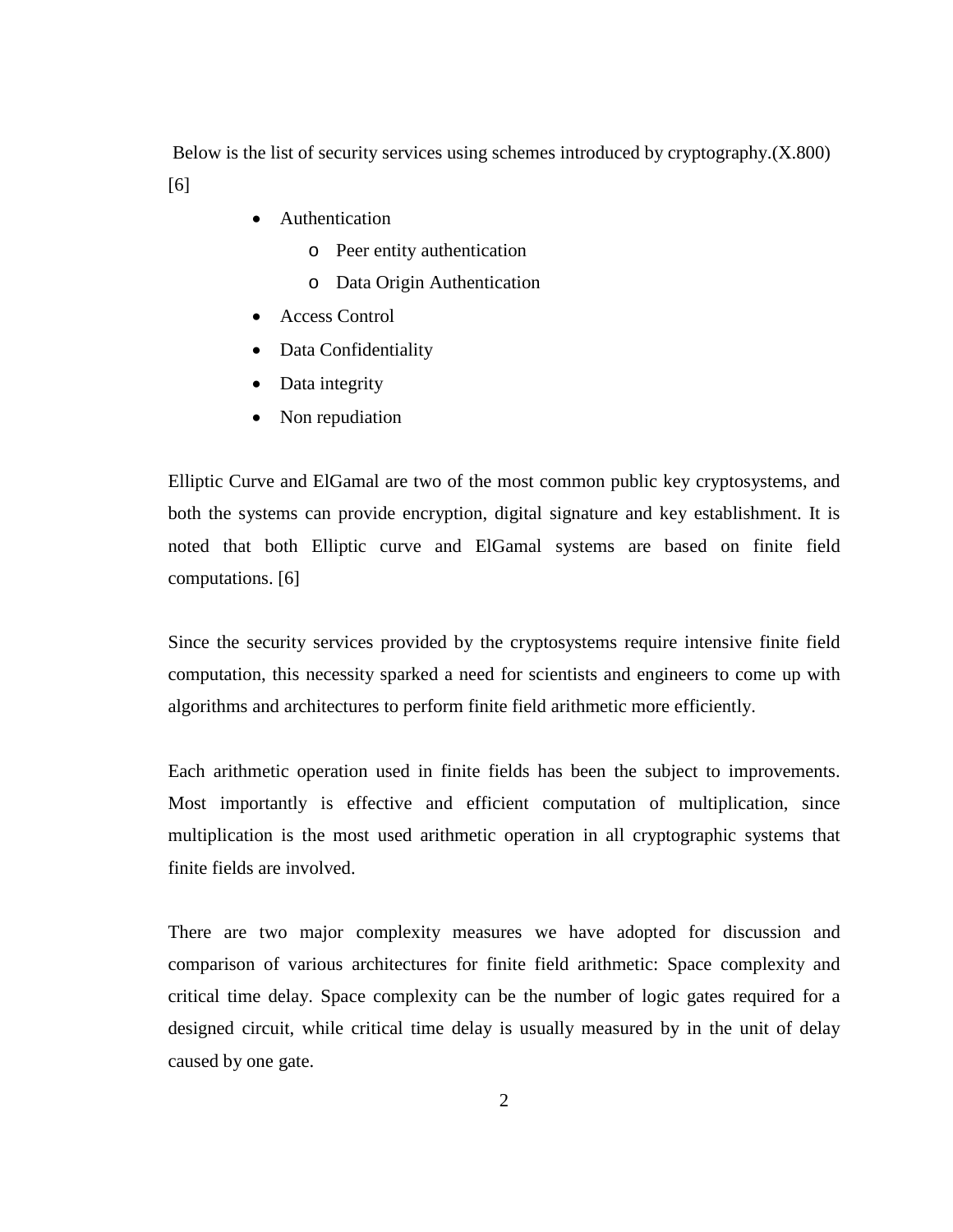Current research in this area has been focusing on finding new parallel finite field multiplication algorithms and architectures in order to further speed up the computation demanded by the various security services. It is important to mention that the fields of characteristic two are often chosen for hardware implementation because the ground field operations addition and multiplication can be readily implemented with VLSI XOR and AND gate, respectively.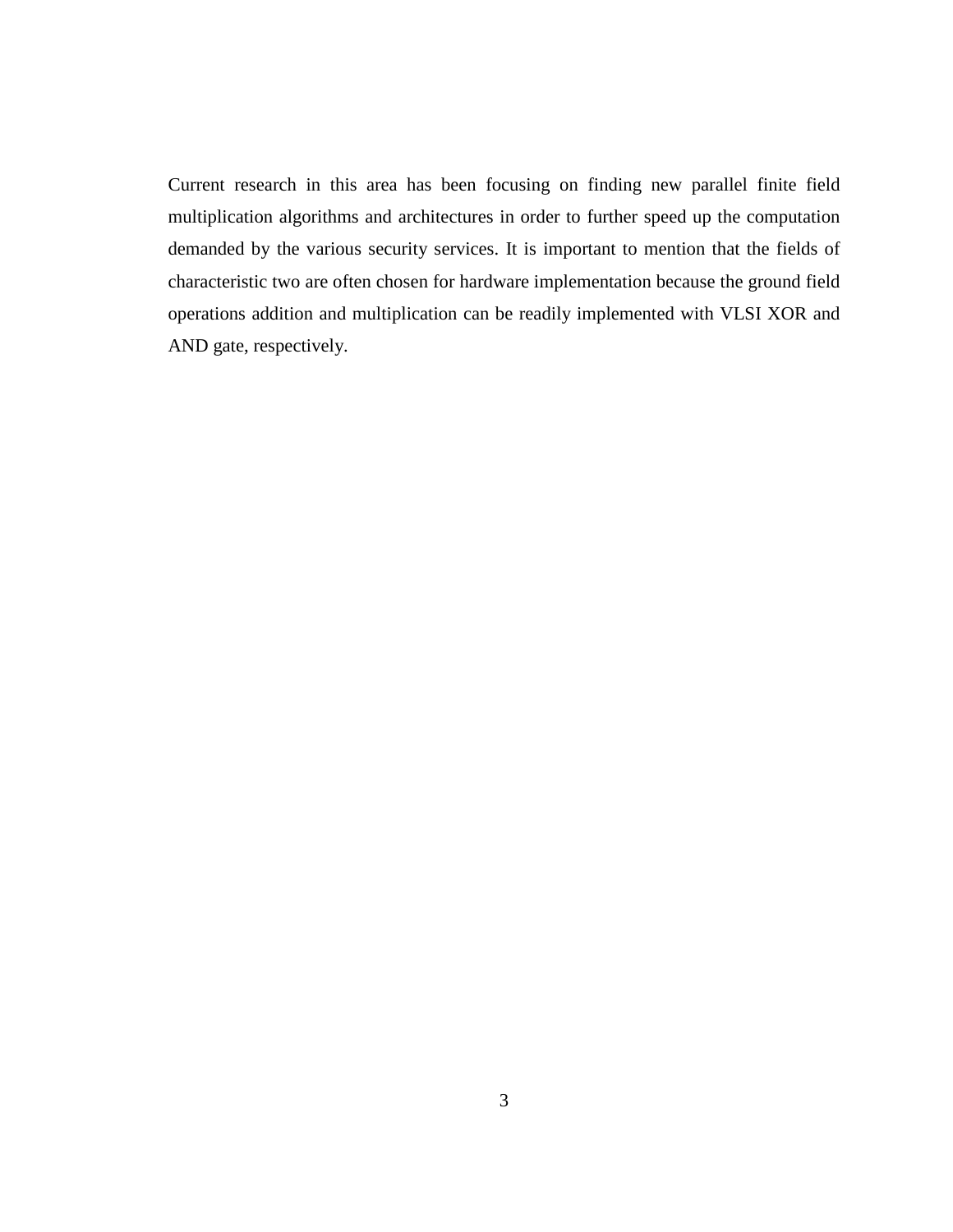#### <span id="page-16-0"></span>**1.2 Thesis Outline**

The organization of the rest of this thesis is as follows:

Chapter 2 emphases are on a brief introduction of finite filed theory. In this section the basic definitions, elementary properties of finite fields and arithmetic algorithms will be discussed. In addition irreducible polynomials will be introduced, and a list of most used irreducible polynomial will be reviewed. Different multiplication algorithms one step and two step multiplication and their advantages and disadvantages will be demonstrated. In Chapter 3 two major architectures of multiplication will be reviewed in detail and compared. Chapter 4 will have an introduction to One Zero polynomials (OZP), in addition to in-depth usage of Mastrovito multiplication algorithm using OZP.

In Chapter 5 a brief comparison between most used irreducible polynomials in Mastrovito, is conducted. In this chapter the comparisons are conducted side by side and the improvements gained using one Zero Polynomials are indicated. In Chapter 6 conclusions and comparisons are made between the proposed multiplier and those based on pentanomials already in the literature. A few concluding remarks are also given.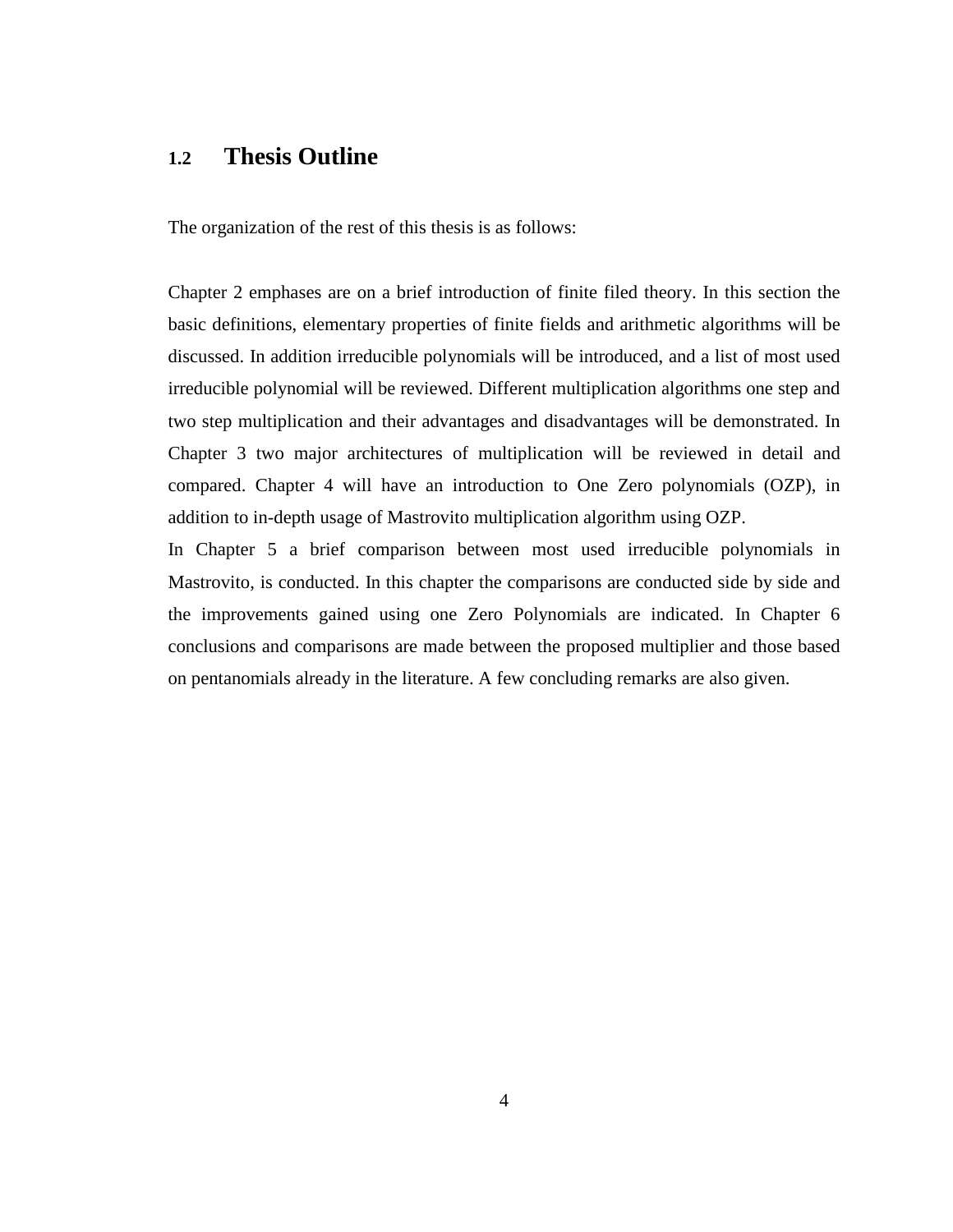## <span id="page-17-0"></span>**2 Mathematical Background**

#### <span id="page-17-1"></span>**2.1 Fundamental concepts**

This section is intended to review the mathematical background on basic theorems and arithmetical functions in finite fields. In this section a brief review of ring, group and field will be conducted. In addition in this section it is intended to show most used basis and polynomial representation and their usages.

#### <span id="page-17-2"></span>**2.2 Finite Fields**

Finite field or Galois field (named in honor of Évariste Galois) is a class of [fields](http://en.wikipedia.org/wiki/Field_(mathematics)) that contain only finitely many elements. The finite fields are classified by their size [4].

From a mathematical point of view, a finite field is a set of finite elements where one can add, subtract, multiply, and divide such that properties of associativity, distributivity, and commutativity are satisfied [1].

Most common representations of finite fields are:

- $GF(2^m)$ , Binary extension field presentation
- $GF(p)$ , Prime field presentation

Binary extension field representation is most desirable due to its proximity and ease of conversion to digital hardware implementation.

There exist different architectures in hardware and/or software for implementation of finite field multipliers.

Multipliers have gain special focus, due to their vital role and extensive use, in Cryptography and most algorithms in number theory. Ecommerce and credit based banking solely rely on safety and security established encryption provided by finite fields.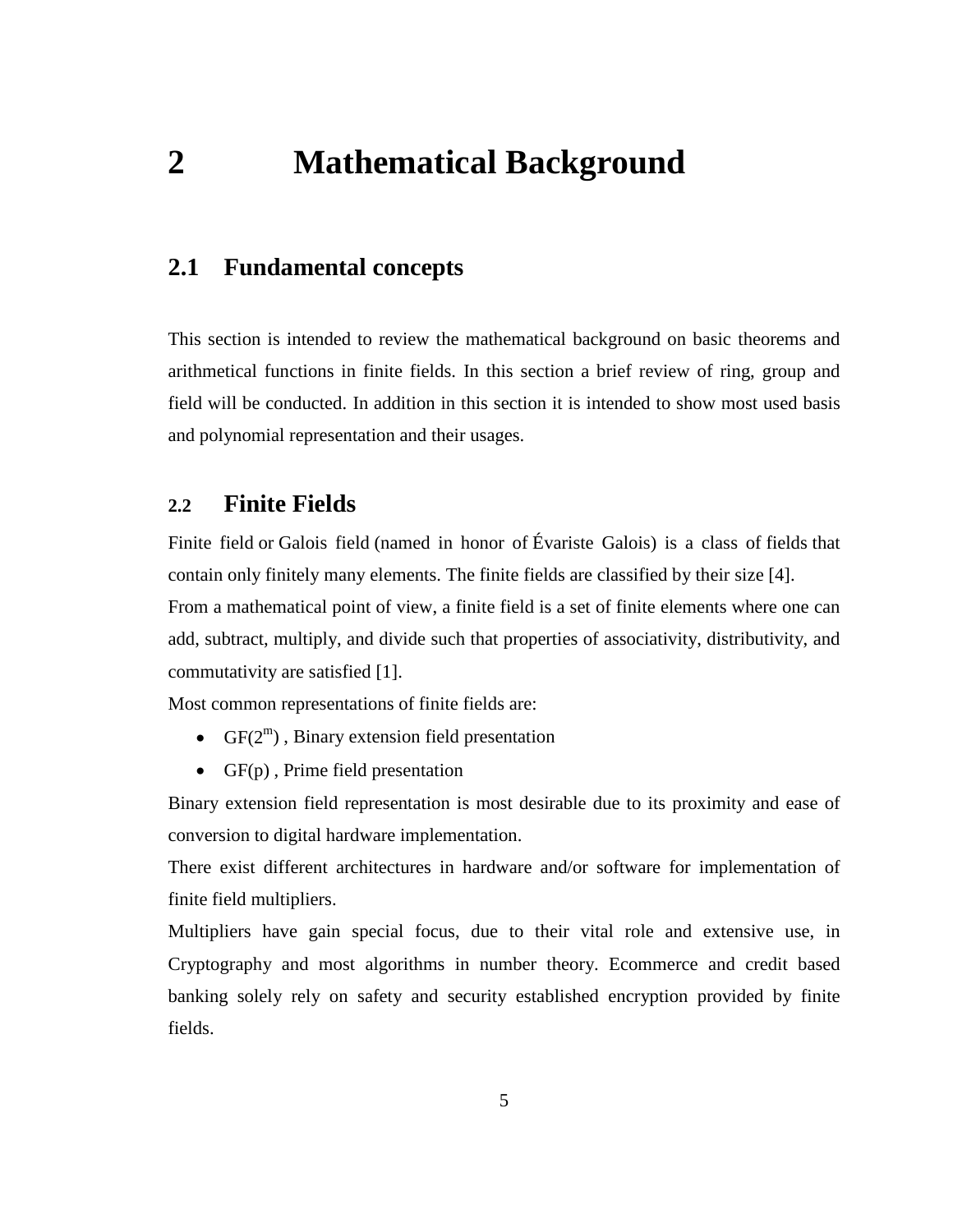### <span id="page-18-0"></span>**2.3 Groups, Rings and Fields**

**Definition 2.1.1.** [5] A group  $(G,*)$  is a set G together with a binary operation  $*$  on G such that the following three properties hold:

1. The binary operator  $*$  is associative; that is, for any *a*, *b*, *c*  $\in$  G,

$$
a*(b*c)=(a*b)*c
$$

2. There is an identity (or unity) element e in G such that for all

 $a \in G$ ,  $a * e = e * a = a$ 

 $\mathbb{R}^2$ 

3. For each a ∈ G, there exists an inverse element  $a^{-1}$  in G such that

$$
a * a^{-1} = a^{-1} * a = e
$$

 $\mathbb{Z}$ 

If for all a,  $b \in G$ ,  $a * b = b * a$ , then G is referred to as an Abelian or commutative group. A group with a finite number of elements is referred to as a finite group.

*Definition 2.1.2.* [5] A *ring*  $(r, +, *)$  is a set R together with two binary operations, denoted by  $+$  and  $*$ , such that the following three properties hold:

1. R is an abelian group with respect to  $+$ .

2. The binary operator  $*$  is associative, which means for all

$$
a, b, c \in R
$$

$$
a * (b * c) = (a * b) * c
$$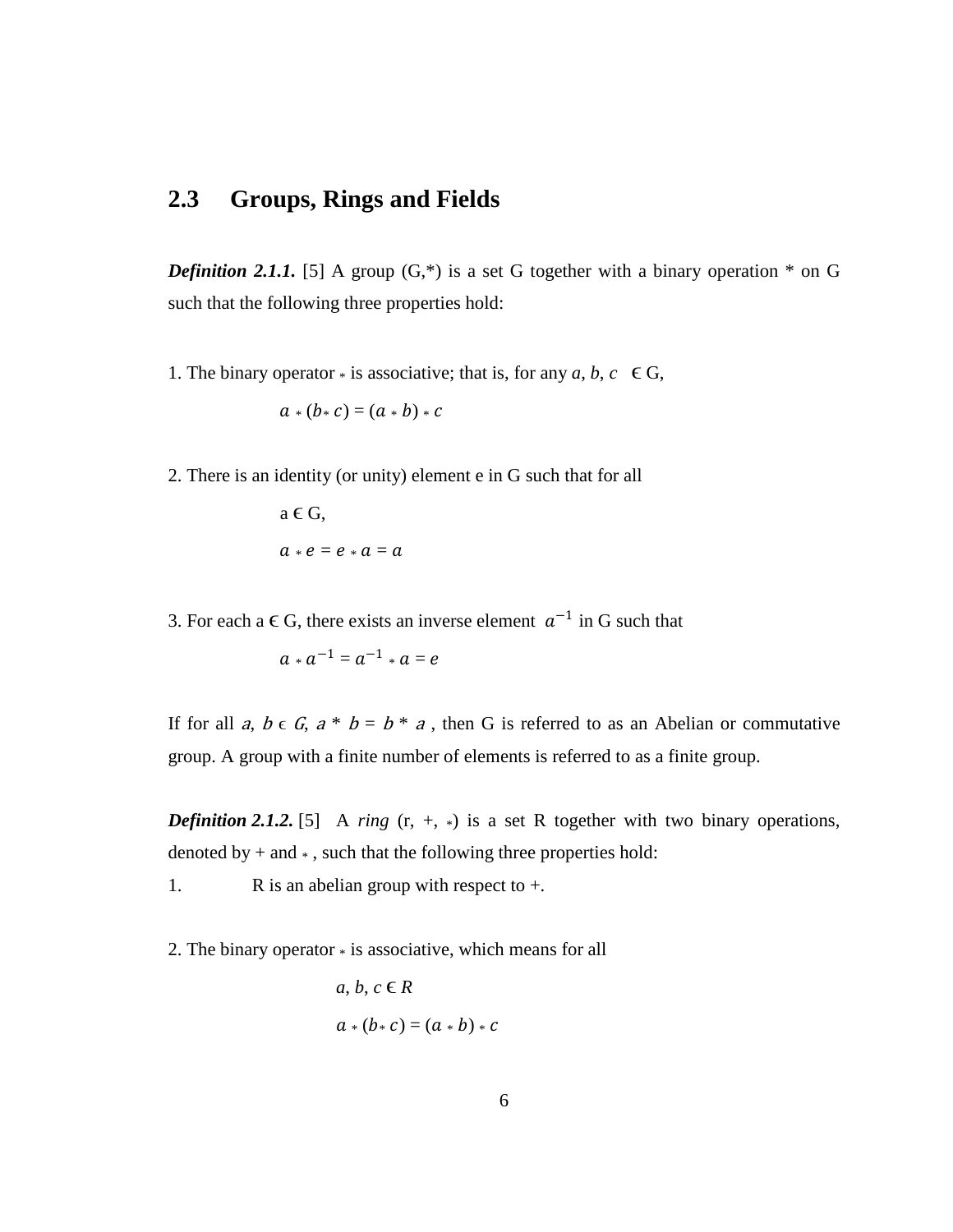3. The distribution law holds, which means for all  $a, b, c \in R$ 

$$
a * (b + c) = a * b + a * c
$$
  
and  

$$
(b + c) * a = b * a + c * a
$$

The identity element of the abelian group R with respect to + is called the *zero element*, while the identity element with respect to  $*$  (if it exists) is called the *identity element*. A ring is called *commutative* if the binary operator  $*$  is commutative.

*Definition 2.1.3.* [24] A *field*  $(f, +, *)$  is a set F together with two binary operations, denoted by  $+$  and  $*$ , such that the following two properties hold:

1. F is a commutative ring under + and \*.

2. Nonzero elements of F from a group with the binary operation \*.

A field with a finite number of elements is referred to as a *finite field*. The order of a finite field is the number of elements in the field. There exists a finite field F of order q if and only if q is a prime power, that is

 $q = p^m$  where p is a prime number referred to as the *characteristic* of F and m is a positive integer [6].

For any prime power q, there is essentially only one finite field of order q.

This means that any two finite fields of order q are structurally the same, except that the labelling used to represent the field elements may be different. We say that any two finite fields of order q are *isomorphic*, and denote such a field by  $Fq^m$  or  $GF(q^m)$  (GF stands for Galois Field, in honor of Evariste Galois, a French mathematician who is known for his work on the theory of equations and abelian integrals).[7]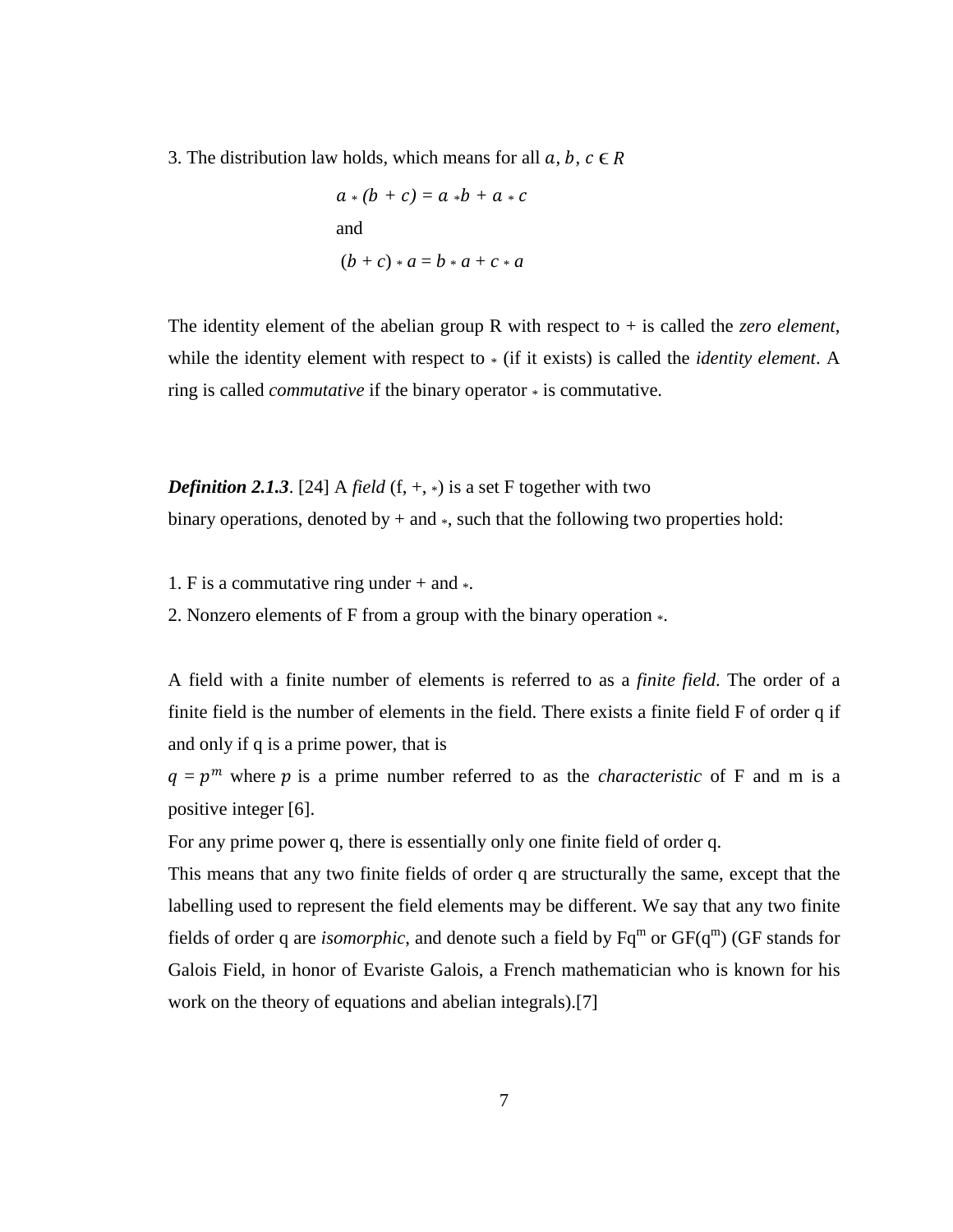#### <span id="page-20-0"></span>**2.4 Binary Fields and Bases**

As mentioned in the introduction, there are several diverse representations of finite field basis, depending on the arithmetic necessities of the scheme utilized; one can choose the basis best fit.

In the next section; three most used bases will be demonstrated and their advantages/disadvantages will be explained in more detail.

It is possible to convert one form of basis to another with a cost.

#### <span id="page-20-1"></span>**2.5 Comparison of Bases**

This section is intended to provide more information about the different Field representation, the structure and their most likely usage. Also a brief introduction on why and where each representation is used. The focus of this thesis is primarily dealing with polynomial basis.

In the next section of this thesis, more in-depth information is provided about the polynomial basis.

#### <span id="page-20-2"></span>2.5.1 Polynomial Basis

Polynomial base is the most popular form of basis used, Due to their inherent proximity to digital logic make it possible for easy conversion to hardware and software implementations.

"In [mathematics,](http://en.wikipedia.org/wiki/Mathematics) the polynomial basis is a [basis](http://en.wikipedia.org/wiki/Basis_(linear_algebra)) for [finite extensions](http://en.wikipedia.org/wiki/Finite_extension) of [finite fields.](http://en.wikipedia.org/wiki/Finite_field)

Let  $\alpha \in GF(p^m)$  be the root of a [primitive polynomial](http://en.wikipedia.org/wiki/Primitive_polynomial) of degree m over  $GF(p)$ . The polynomial basis of  $GF(p^m)$  is then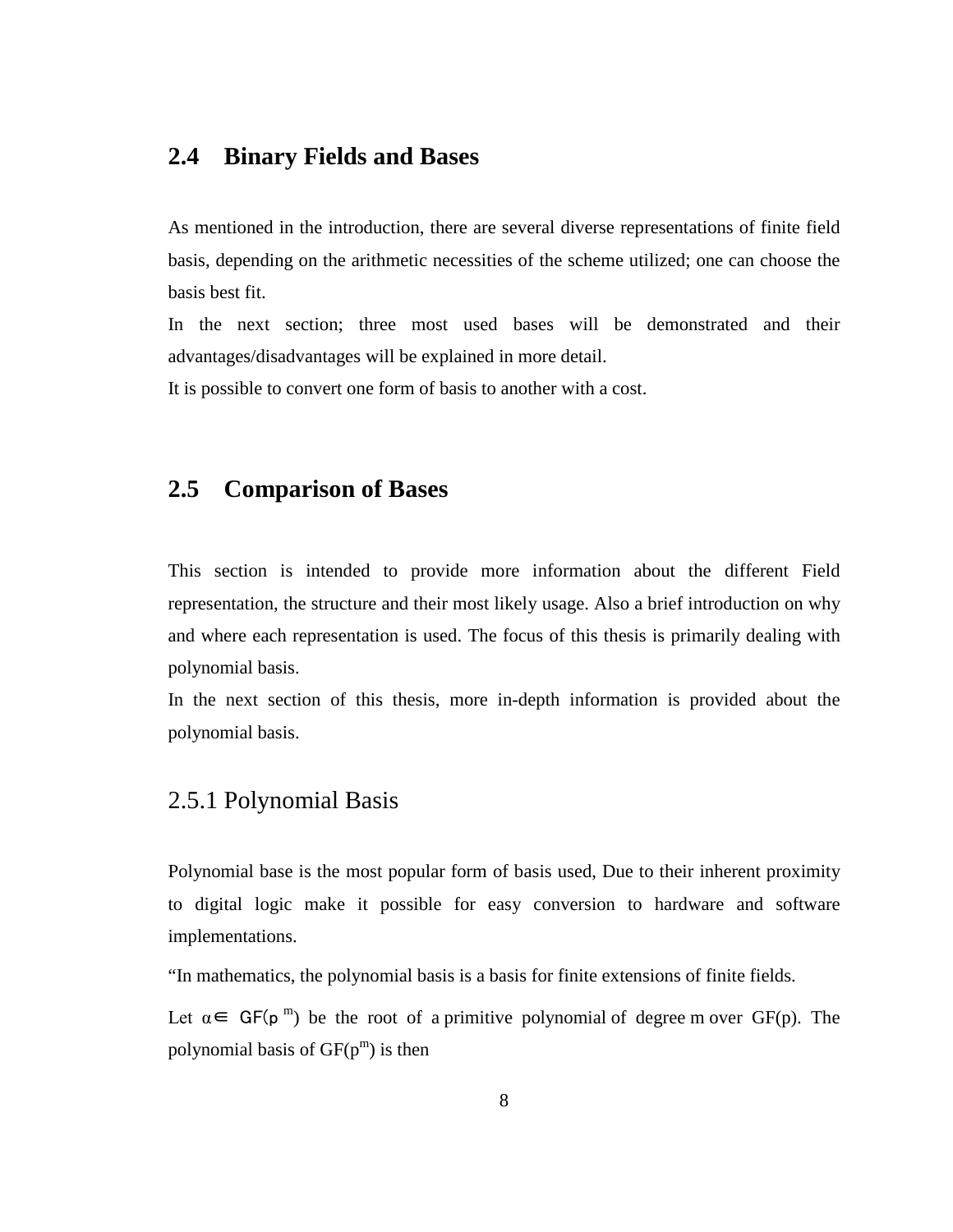$\{0,1,\alpha, \ldots, \alpha^{m-1}\}\$ , The set of elements of  $GF(p^m)$  can then be represented as [3]:  $\{0,1,\alpha,\alpha^2 \dots \dots \alpha^{p^{m-1}}\}$ 

A polynomial  $p(x)$  with the degree of m over  $GF(2)$ , could be represented in polynomial form as:

$$
A(x) = \alpha_m x^m + \alpha_{m-l} x^{m-l} + \dots + \alpha_2 x^2 + \alpha_l x + \alpha_0
$$

In this polynomial the coefficients are all members of Galios Fields or  $GF(2)=\{0,1\}$ 

#### <span id="page-21-0"></span>2.5.2 Normal Basis

Squaring operation is conducted effortlessly in some applications. Normal Basis is advantageous regarding this since squaring operation is trivial. Therefore in situations and architectures which require extensive squaring, Normal Basis are favored.

As indicated before this property allows for hardware efficient multipliers designed. The normal basis representation of *GF(24 )* is given in Appendix A.

" The normal basis theorem states that any Galois extension of fields has a normal basis. In the case of finite fields, this means that each of the basis elements is related to any one of them by applying the  $p<sup>th</sup>$  power mapping repeatedly, where p is the [characteristic](http://en.wikipedia.org/wiki/Characteristic_(algebra)) of the field. Let  $GF(p^m)$  be a field with pm elements, and  $\beta$  an element of it such that the m elements  $\{\beta, \beta^p, \beta^{p^2}, \dots, \beta^{p^{m-1}}\}$  are linearly independent. Then this set forms a normal basis for  $GF(p^m)$ .

This basis is frequently used in [cryptographic](http://en.wikipedia.org/wiki/Cryptography) applications that are based on the discrete logarithm problem such as elliptic curve cryptography. Hardware implementations of normal basis arithmetic typically have far less power consumption than other bases. "[5]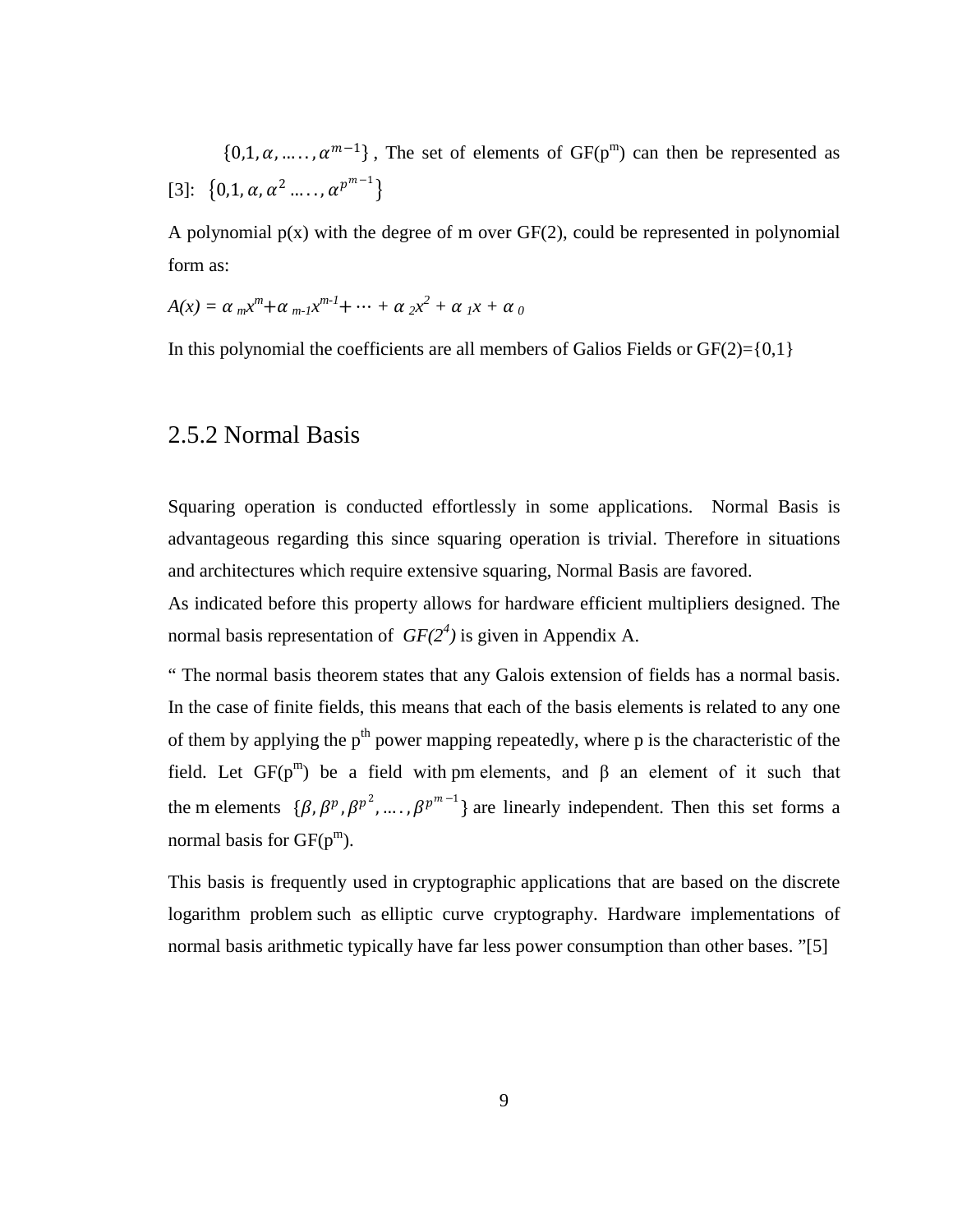#### <span id="page-22-0"></span>2.5.3 Dual Basis

Some architectures have been designed based on the Dual Basis, but most require extensive conversion in basis prior to any implementation. The Dual basis representation of  $GF(2<sup>4</sup>)$  is given in Appendix A.

"In linear algebra, a dual basis is a set of [vectors](http://en.wikipedia.org/wiki/Vector_space) that forms a [basis](http://en.wikipedia.org/wiki/Basis_(linear_algebra)) for the [dual space](http://en.wikipedia.org/wiki/Dual_space) of a vector space. "[2]

#### <span id="page-22-1"></span>2.5.4 Triangular Basis

There have been few algorithms which utilize the dual basis; however, using the Dual Basis in most cases requires additional base conversion. The algorithms that use Dual Basis employ the efficiency of this presentation for Bit-Serial in finite field multipliers.

#### <span id="page-22-2"></span>2.5.5 Redundant basis

Redundant Basis algorithms utilize the squaring operations inherent to their Basis at no cost. In addition forgoing the modular reduction at a cost of expanding in a larger ring than the underlying field. Size of Cyclotomic ring underlying the field dictate the efficiency for redundant basis.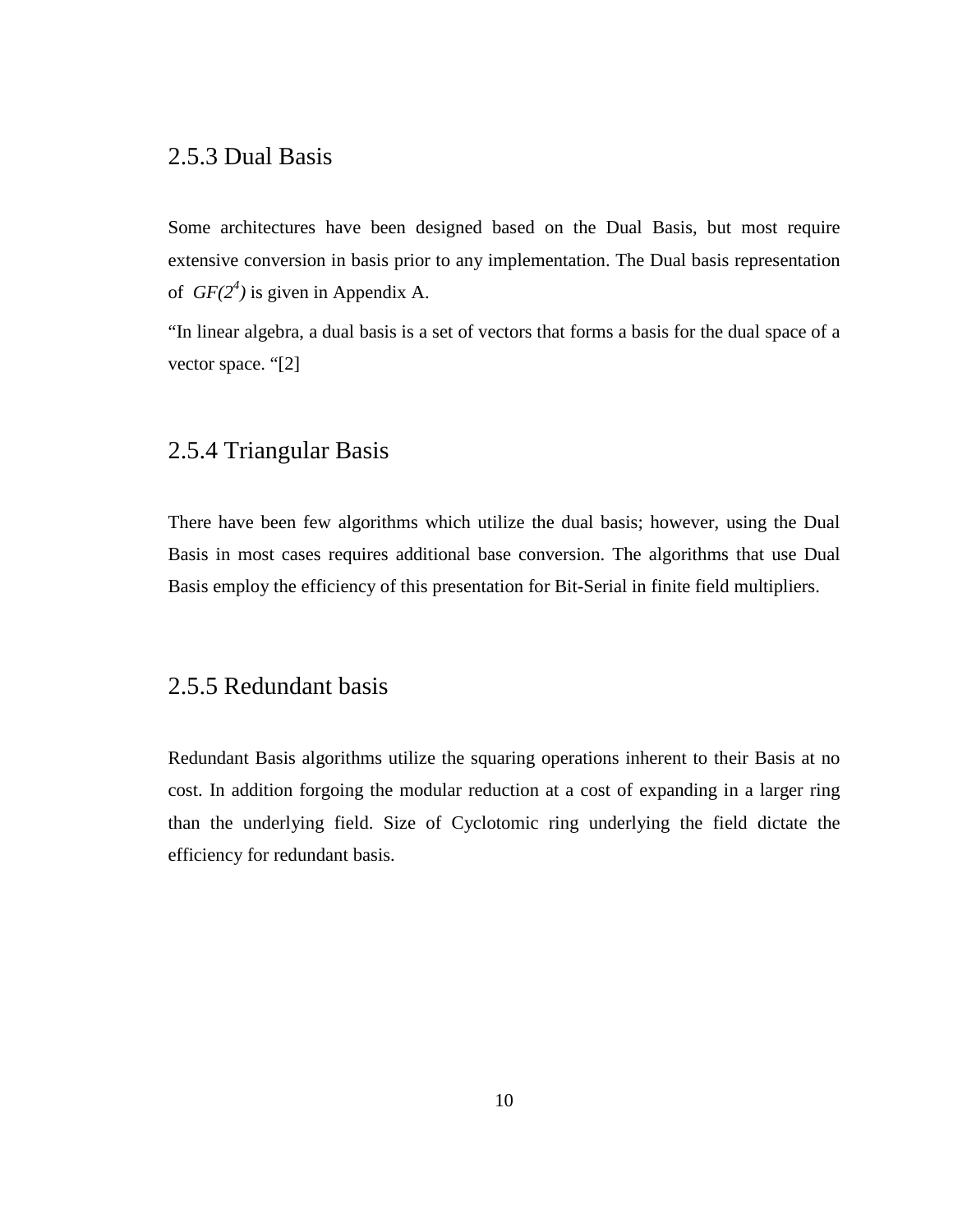#### <span id="page-23-0"></span>**2.6 Irreducible Polynomials**

**Definition** A polynomial  $p(x)$  over  $GF(2)$  of degree m is irreducible if  $p(x)$  is not divisible by any polynomial over GF(2) of degree less than m and greater than zero.[17] On another note: A polynomial which cannot be factored or is not result of multiplication of two polynomials over the same field is considered to be an irreducible polynomial over that field.[8]

For example in finite field of  $Q[x] = {A(x), B(x), \dots, C(x)}$ ,  $f(x)$  is considered to be an irreducible polynomial if first  $f(x)$  could not be factored in and also there should not exist two polynomials in Q[x] where:

 $f(x)=A(x)B(x)$ 

Similarly, in the [finite field](http://mathworld.wolfram.com/FiniteField.html) GF(2),  $x^2+x+1$  is irreducible.

But  $x^2+1$  is not, since

 $(x+1)(x+1)=x^2+1 \pmod{2}$ .[8]

Calculation of irreducibility could become extensive which with aid of specific software programs this task could be accomplished with ease.

For the purpose of this thesis, the availability of irreducible polynomial over a new family of polynomials were compiled, this code is appended to Appendix B .

In addition to the code, the result is tabularized and attached to this project as Appendix  $C$ .

Feasibility of any multiplication algorithm relies heavily on the extent of domain it can be applied to. As indicated multiplications using Trinomials is the most efficient approach but it has limited domain.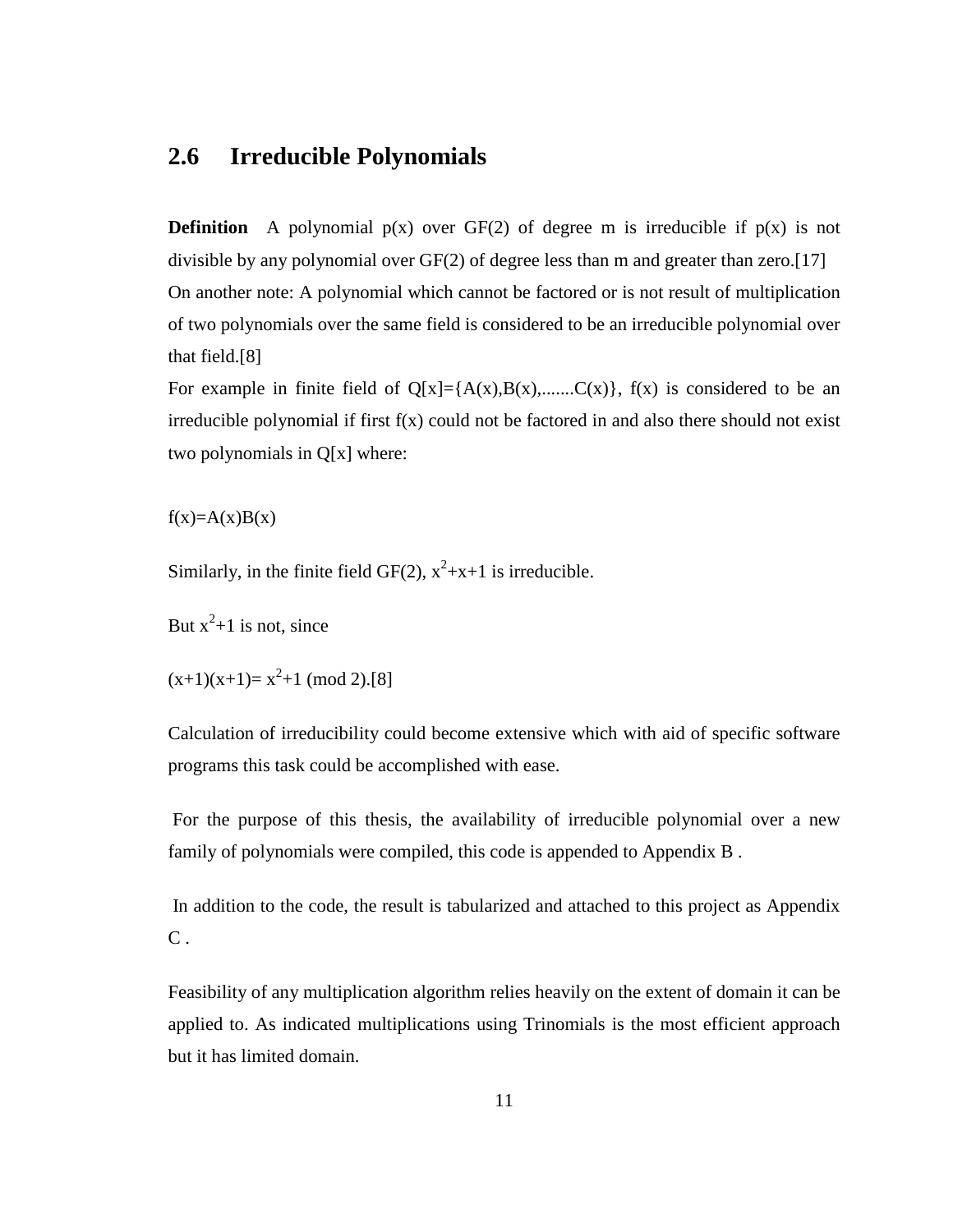### <span id="page-24-0"></span>**2.7 Polynomial Basis**

The emphasis of this project is on polynomial basis. in polynomial basis there are few classes of fields that efficient multiplier can be implemented, most common presentation could be listed as follows:

• All-One-Polynomials (AOP)

An AOP of degree *m* has all terms from  $x^m$  to  $x^0$  with coefficients of 1, and can be written as

$$
AOP_m(x) = \sum_{i=0}^m x^i
$$

Or

$$
AOP_m(x) = x^m + x^{m-1} + \dots + x + 1
$$

• Equally Spaced Polynomials (ESP) An ESP could be represented as:

$$
ESP(x) = \sum_{i=0}^{m} x^{si}
$$
  
For  
 $i = 0,1,...,m$  or  

$$
ESP(x) = x^{sm} + x^{s(m-1)} + \dots + x^{s} + 1
$$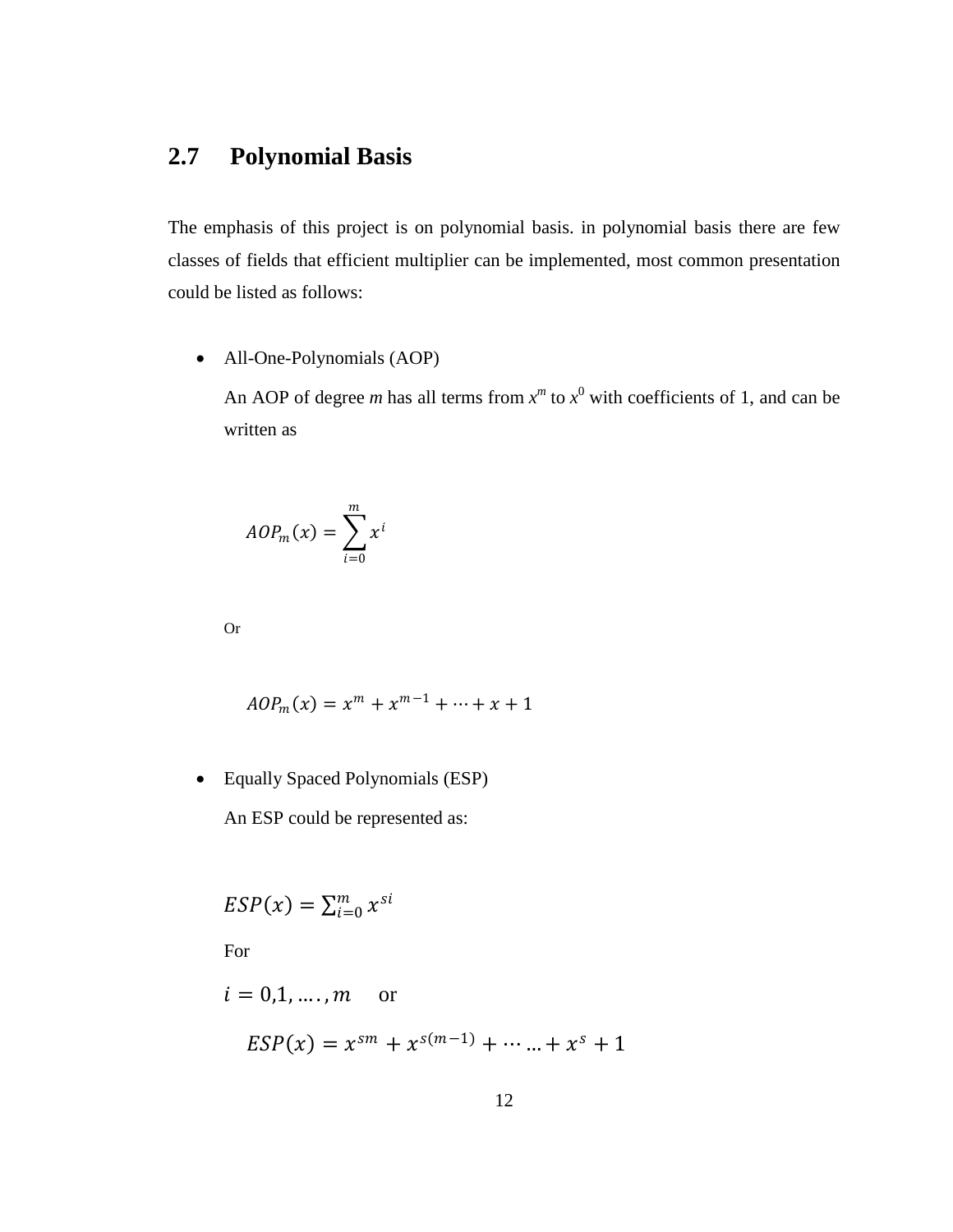• Trinomials

Trinomial is a [polynomial](http://en.wikipedia.org/wiki/Polynomial) consisting of three terms

 $f(x) = x^m + x^n + 1$ ,

 $m > n$ 

• Pentanomials

Pentanomials is a [polynomial](http://en.wikipedia.org/wiki/Polynomial) consisting of five terms

 $F(x) = x^{k_1} + x^{k_2} + x^{k_3} + x^{k_4} + 1$ ,  $m > K1 > k2 > k3 > k4$ 

As mentioned earlier extensive research has been conducted to come up with efficient multiplication scheme in polynomial families listed above.

Generally, there are two aspects in introduction of a new method for polynomial multiplication,

- Complexity (Number of AND and OR gates used to achieve the multiplication)
- Time complexity, (The time required to accomplish this task)

It is intended to compare the efficiency both in time and space complexity enhancement realized in this new approach.

In conclusion, this thesis will demonstrate that, employment of this approach will provide modest improvement over current most efficient multiplication schemes in addition to a wide availability.

Most efficient multipliers were constructed using Trinomials, AOP and ESP.

For the classes of fields that the Trinomials do not exist, Pentanomials are considered next best in class.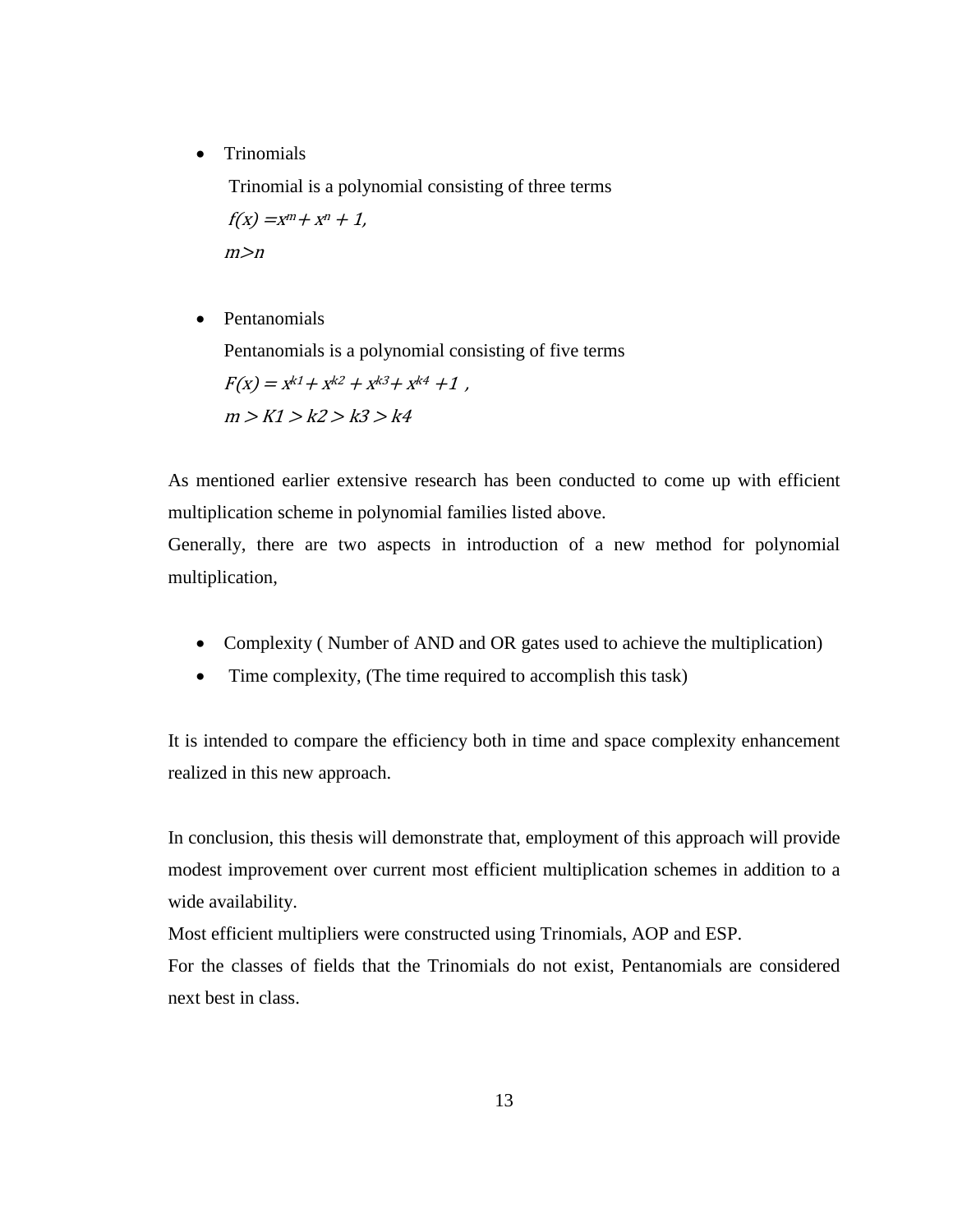## <span id="page-26-0"></span>**3 Previous Work in Finite Field Multiplier**

#### <span id="page-26-1"></span>**3.1 Multiplier classes**

In general, the multiplier implementation could be categorized in three different classes.

- Bit-parallel architectures
	- o A Bit-parallel architecture is the fastest architecture possible, which multiplies two inputs in one clock cycle. Its main draw backs are large area utilization and high power consumption.
- Bit-serial architectures
	- o A Bit-Serial architecture multiplier in a field of size m, takes m clock cycles to finish one multiplication operation. The main advantage of this class of multipliers is their low power consumption and area requirements. The main disadvantage is the time complexity.
- Word-level architectures

Out of the three mentioned architectures Word-Level multipliers offer the most architectural flexibility and the best advantage in regards to performance and possibility of materializing VLSI implementation, therefore most practical.

There are many approaches in multiplication of two polynomials in  $GF(2^m)$  effectively and efficiently.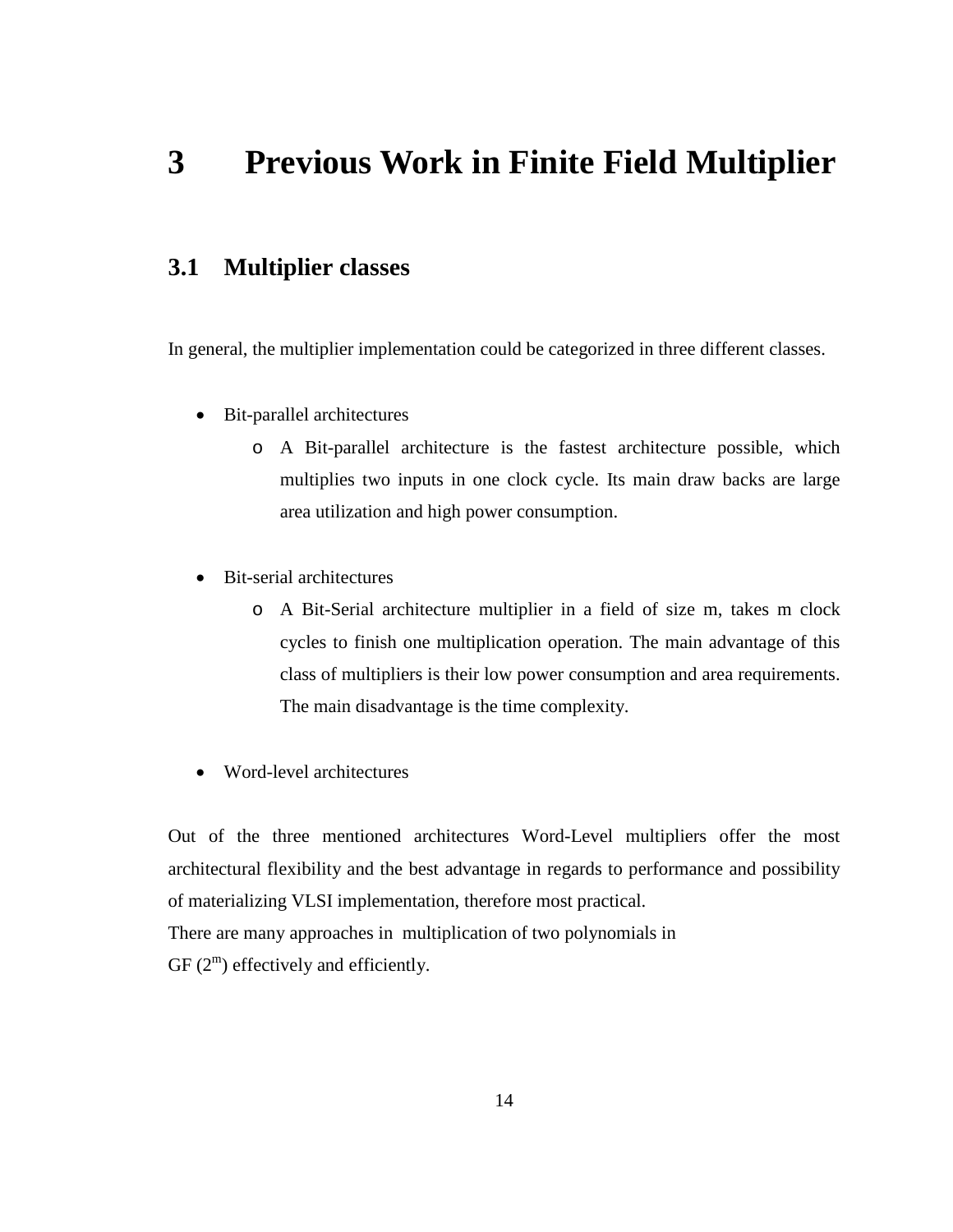### <span id="page-27-0"></span>**3.2 Conventional approach**

In this section a conventional approach will be demonstrated using two simple polynomials. Also a high level hardware manipulation will be demonstrated.

It is important to mention conventional approach is considered a two step multiplication. Next section will only deal with the first step of multiplication which is only the term by term multiplication, to complete this task modular reduction needs to be implemented.

In the conventional, approach each member of the polynomial would be multiplied to the next polynomial, and then after the modularization would take place on the result of multiplication.

This approach also known as pen and pencil approach should be used only as academic basis not real problem solving approach.

Example:

Two-step Multiplication in  $GF(2<sup>m</sup>)$ Let m=3,  $f(x)=x^3+x+1$ , and A, B be two elements in  $GF(2^3)$ 2  $A(x) = (a_2x^2 + a_1x + a_0),$ 2  $B(x) = (b_2x^2 + b_1x + b_0),$ 2  $C = A \times B \mod f(x) = (c_2 x^2 + c_1 x + c_0)$ *and*

 $^{4}$   $(a b + a b)x^{3}$   $(a b + a b + a b)x^{2}$  $A \times B = |(a_2b_2)x^4 + (a_1b_2 + a_2b_1)x^3| + (a_0b_2 + a_1b_1 + a_2b_0)x^2 + (a_0b_1 + a_1b_0)x + a_0b_0$ , *Since*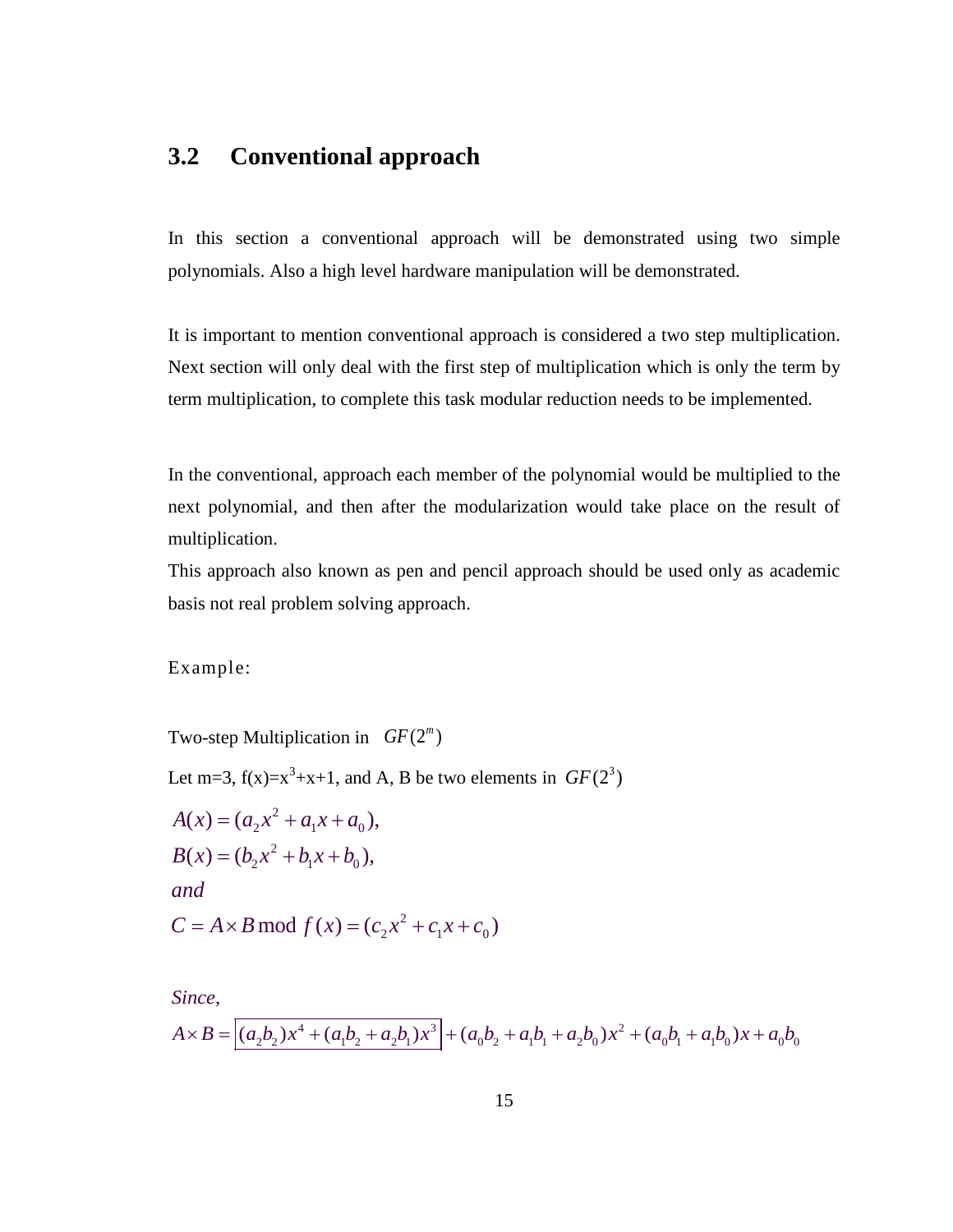So the product C is solved as:

$$
c_2 = a_2b_2;
$$
  
\n
$$
c_1 = a_2b_2 + a_1b_2 + a_2b_1 + a_0b_2 + a_1b_1 + a_2b_0;
$$
  
\n
$$
c_0 = a_1b_2 + a_2b_1 + a_0b_0
$$

$$
C = A \times B \mod f(x)
$$
  
\n
$$
C = A \times B \mid_{f(x) = 0} = A \times B \mid_{x^3 = x + 1, x^4 = x^2 + x}
$$

$$
= (a_2b_2)(x^2 + x) + (a_1b_2 + a_2b_1)(x + 1) + (a_0b_2 + a_1b_1 + a_2b_0)x + a_0b_0
$$
  

$$
= (a_2b_2)x^2 + (a_2b_2 + a_1b_2 + a_2b_1 + a_0b_2 + a_1b_1 + a_2b_0)x + (a_1b_2 + a_2b_1 + a_0b_0)
$$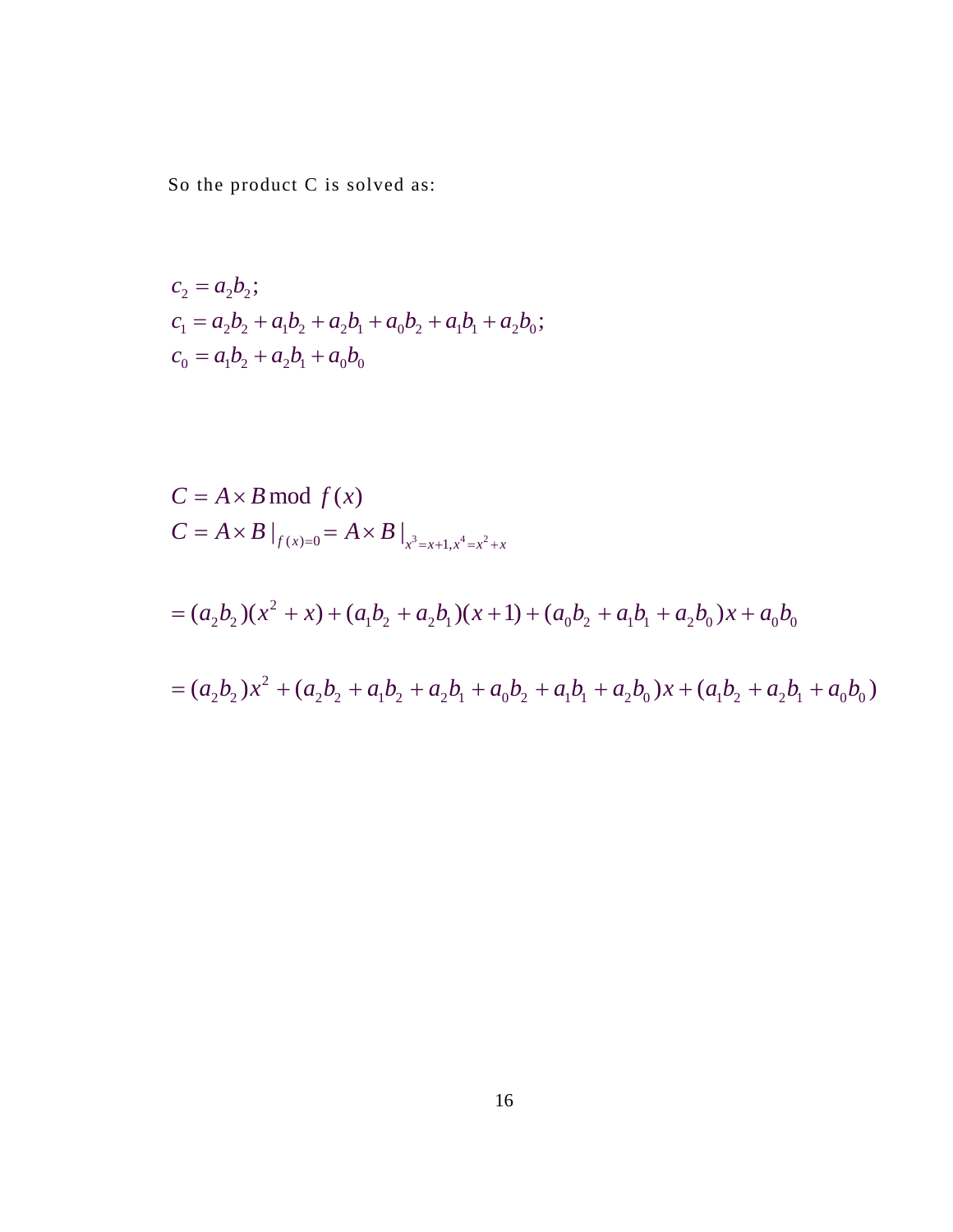**Visual Calculation of complexity**

 $= (a_2b_2)x^2 + (a_2b_2 + a_1b_2 + a_2b_1 + a_0b_2 + a_1b_1 + a_2b_0)x + (a_1b_2 + a_2b_1 + a_0b_0)$ 



<span id="page-29-0"></span>**Figure 1: Graphical depiction of polynomial multiplication**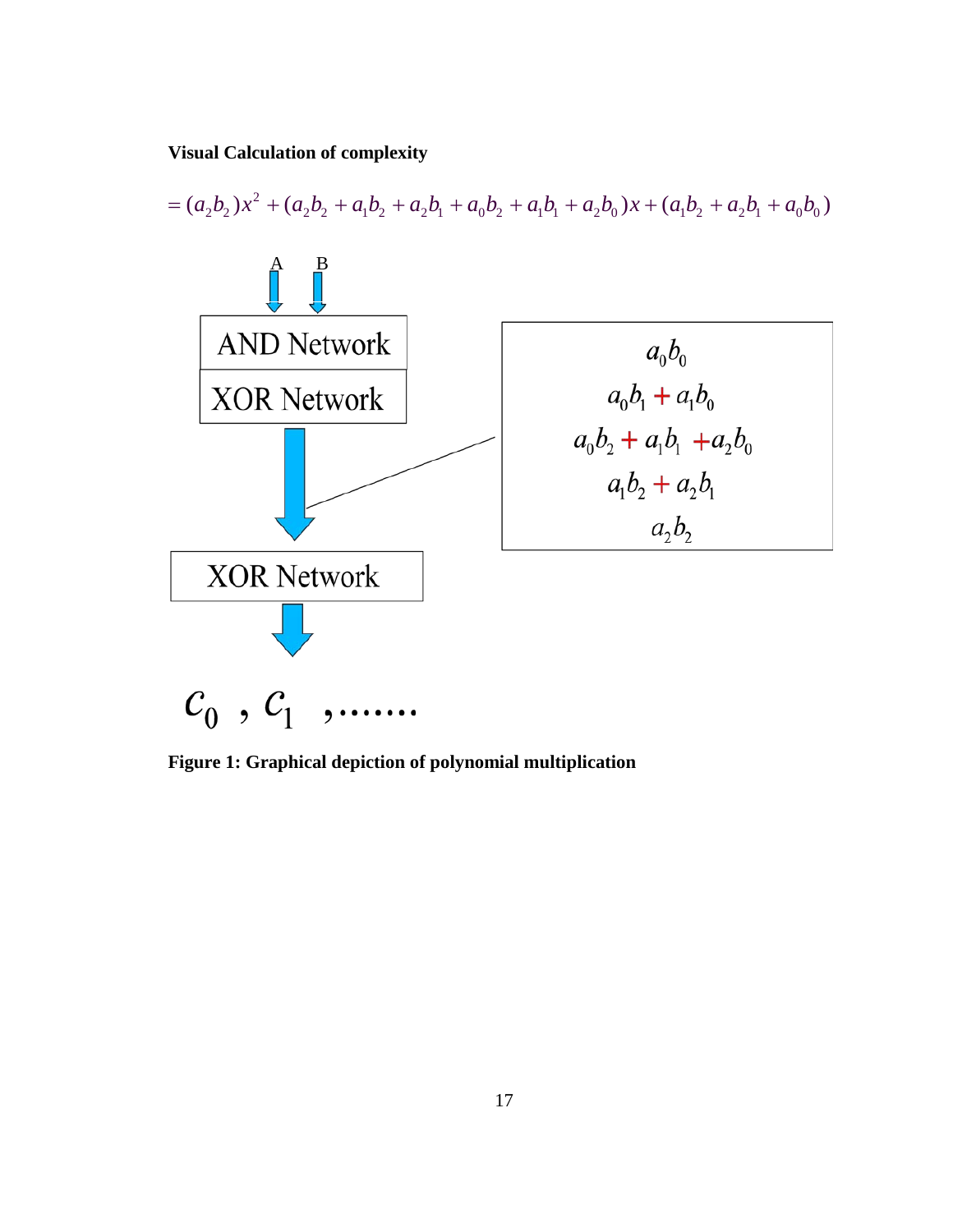### <span id="page-30-0"></span>**3.3 Complexities for two-step multiplication**

As shown in the previous section, we can conclude the complexity of multiplication algorithm for two step multiplication is subdivided to two sections:

- Space complexity (# of logic gates):
	- Step 1 requires  $m^2$  AND gates and  $(m-1)^2$  XOR gates
	- Complexities of Step 2 depends on f(x) or matrix T
- Time delay

– Step 1:

 $T_{\text{step1}} \leq T_{\text{AND}} + \left\lceil \log_2 m \right\rceil T_{\text{XOR}}$ , *AND T denote the delay of an AND gate* , *XOR T denote the delay of an XOR gate* The total time delay for the first step of multiplication, . *is the additionof both delays in the first step*

– Step 2: time delay again depends on  $f(x)$  the irreducible function.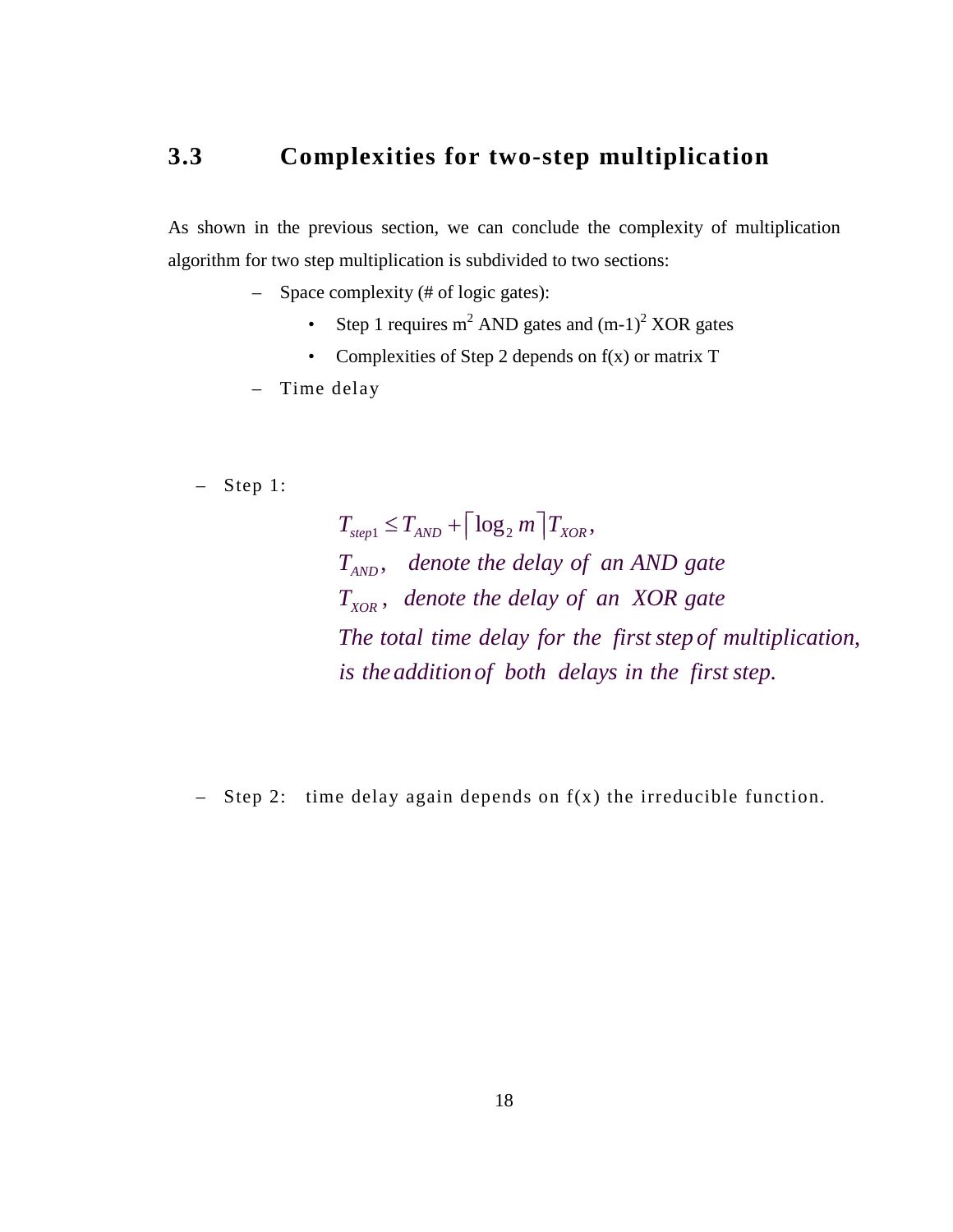### <span id="page-31-0"></span>**3.4 Karatsuba-Ofman algorithm (KOA)**

Employment of conventional multiplication approach, it would require  $n^2$  or  $\Theta(n^2)$ arithmetic operations in order to accomplish the multiplication of two multi digit numbers.(  $n^2$  or  $\Theta(n^2)$  also known as big O.

Discovered in 1960 by Dr. Karatsuba and published in a joint paper with Ofman in 1962. KOA is a divide and conquer form algorithm, that divides the operands in two parts with less number of digits (half number of digits) and forms the final result with the help of the product of these parts.[9]

Using this approach the arithmetic operations for multiplication was reduced to:  $\Theta(n^{\log}{}_{2}$ 3 )

Consider two degree 1 polynomials  $A(x)$  and  $B(x)$ .  $A(x) = a_1 x + a_0$  $B(x) = b_1 x + b_0$ Let  $D_0$ ,  $D_1$ ,  $D_{0,1}$  be auxiliary variables with  $D_0 = a_0 b_0$  $D_1 = a_1 b_1$  $D_{0'1} = (a_0 + a_1) (b_0 + b_1)$ Then the polynomial  $C(x) = A(x) B(x)$  can be calculated in the following way:  $C(x) = D_1 x^2 + (D_{0,1} - D_0 - D_1)x + D_0$ 

KOA could be used in recursive mode and applied for any degree m, utilizing the scheme will yield more gate savings with longer delay. KOA is most efficient if the degree of polynomials is a power of 2. KOA produces overlapping polynomial terms. These overlapping terms come from the product of the three terms in the KOA formula.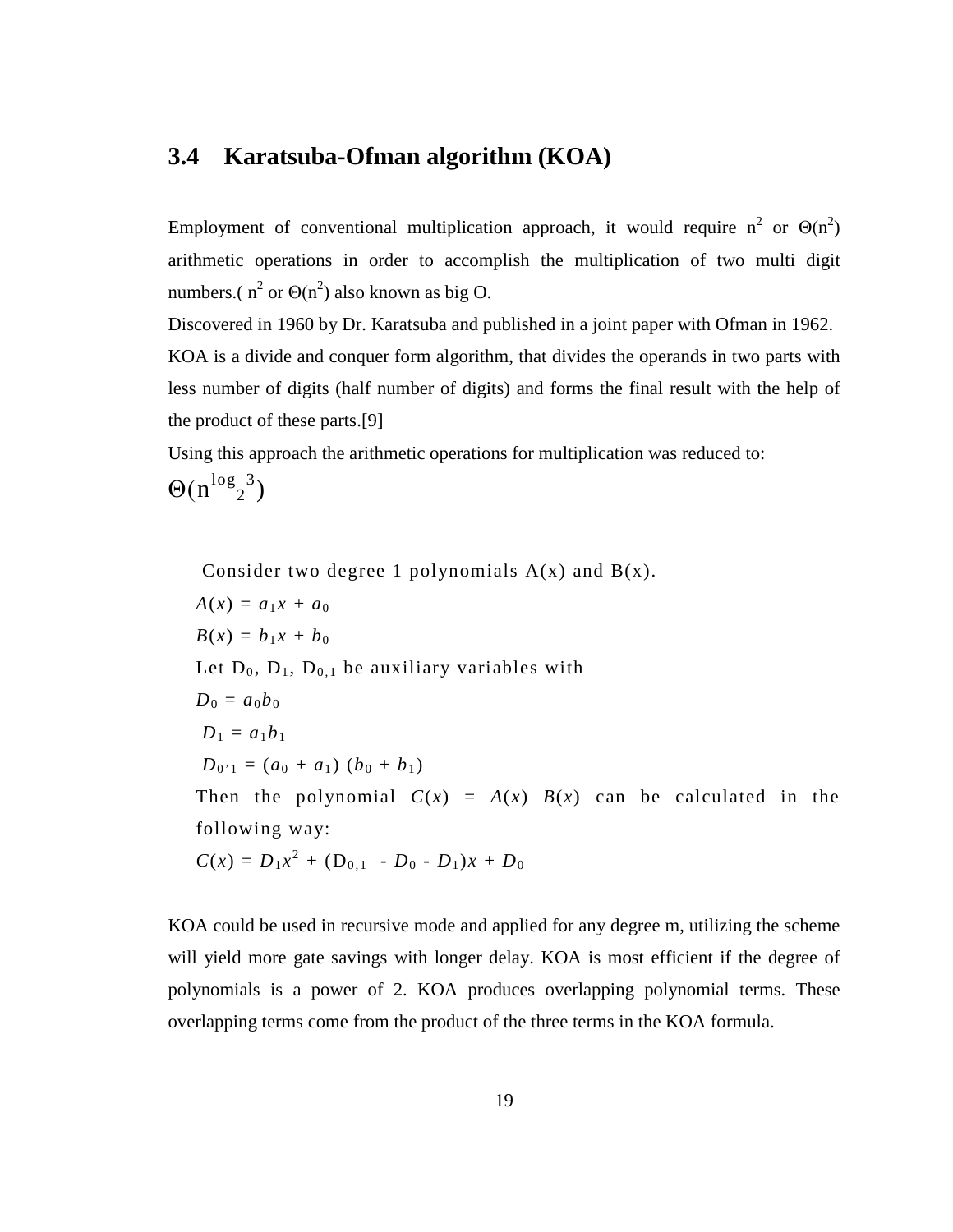#### <span id="page-32-0"></span>**3.5 Applying Karatsuba-Ofman algorithm**

KOA is defined as two step multiplication scheme, which is comprised of first polynomial multiplication and second reduction modulo of irreducible polynomial. KOA only enhances the first step of polynomial multiplication. A main advantage of KOA approach could be contributed to its recursive possibility. Only condition for using the KOA recursively is to have the polynomials with degree of n-1 and power of 2. It will be shown that for polynomials of different degrees, one can pad zeros to use the recursive function of KOA.

A brief example of KOA multiplication for  $A(x)$ ,  $B(x)$  in a field of  $GF(2^n)$  is shown below:

Let:  
\n
$$
A(x) = a_{n-1}x^{n-1} + ... + a_1x^1 + a_0
$$
\n
$$
B(x) = b_{n-1}x^{n-1} + ... + b_1x^1 + b_0
$$

 $A(x), B(x)$  could be written as:

$$
A(x) = x^{\frac{n}{2}} (a_{n-1}x^{\frac{n}{2}-1} + \dots + a_{n}) + (a_{n-1}x^{\frac{n}{2}-1} + \dots + a_1x^1 + a_0) = x^{\frac{n}{2}} A_H + A_L
$$
  

$$
B(x) = x^{\frac{n}{2}} (b_{n-1}x^{\frac{n}{2}-1} + \dots + b_n) + (b_{n-1}x^{\frac{n}{2}-1} + \dots + b_1x^1 + b_0) = x^{\frac{n}{2}} B_H + B_L
$$

Now let's try the multiplication using the new notation.  $A(x)B(x) =$ 

$$
x^{n} A_{H} B_{H} + \{(A_{H} + A_{L})(B_{H} + B_{L}) - (A_{H} B_{H} + A_{L} B_{L})\}x^{\frac{n}{2}} + A_{L} B_{L}
$$
  
\n
$$
= x^{n} A_{H} B_{H} + \{(A_{H} B_{H} + A_{L} B_{L} + A_{L} B_{H} + A_{H} B_{L}) - (A_{H} B_{H} + A_{L} B_{L})\}x^{\frac{n}{2}} + A_{L} B_{L}
$$

Since in finite field of degree of 2 the additions and subtractions yield the same result, it is possible to write: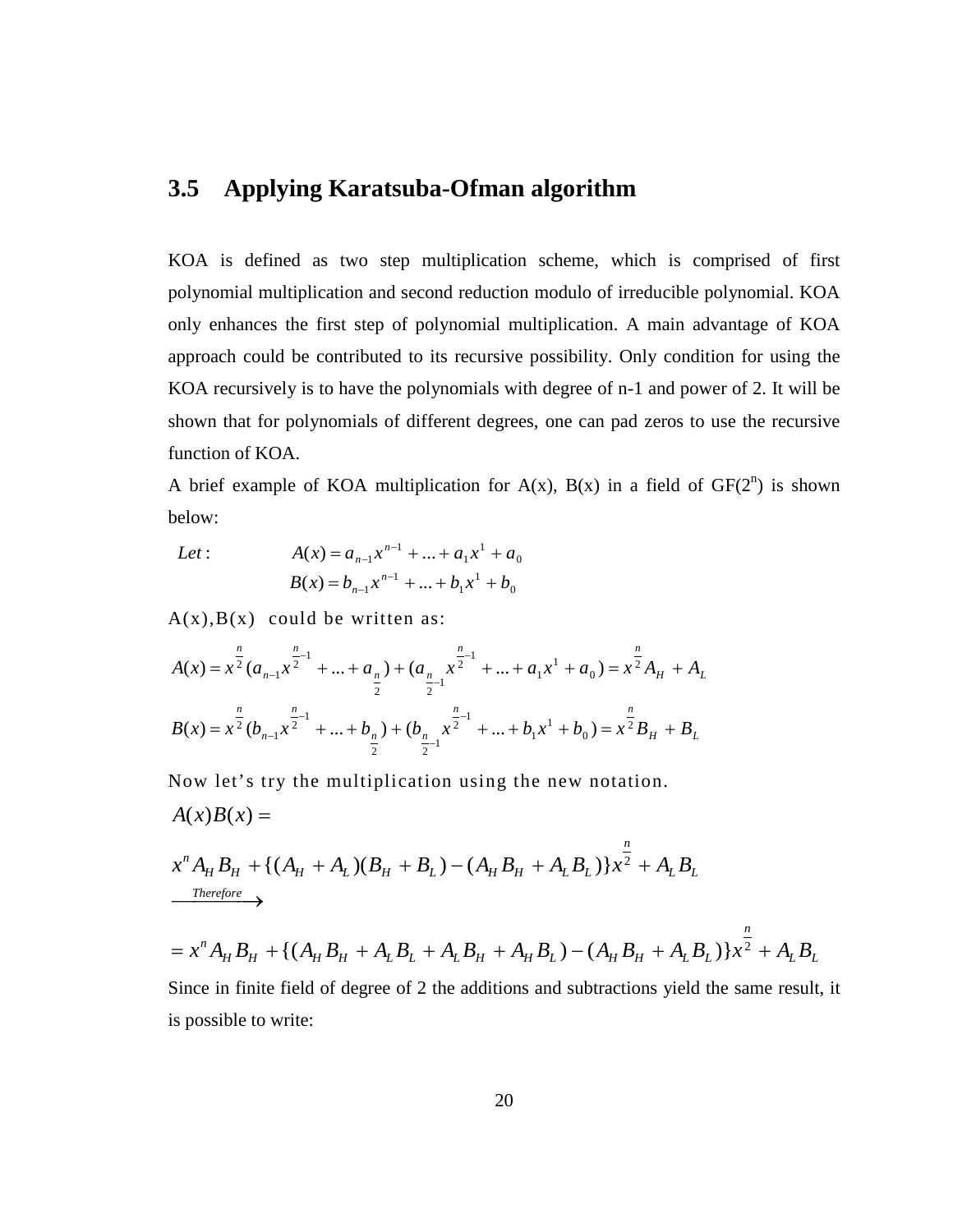$$
A(x)B(x) =
$$
  

$$
x^{n}A_{H}B_{H} + \{(A_{H}B_{H} + A_{L}B_{L} + A_{L}B_{H} + A_{H}B_{L}) - (A_{H}B_{H} + A_{L}B_{L})\}x^{\frac{n}{2}} + A_{L}B_{L}
$$

The addition and subtraction are the same when using the Galios fields, GF(2). Using the conventional approach the number of gates used to accomplish this task is:

# of AND gates = 
$$
n^2
$$
 (1)  
# of XOR gates =  $(n-1)^2$  (2)

Where the two input XOR gates accomplish the coefficient's addition, and coefficient multiplication is accomplished with two input AND gates.

Employing the KOA approach reduces the complexity in multiplication, where the number of gates for the same operation is listed below:

# of AND gates = 
$$
\frac{3}{4}n^2
$$
 (3)  
# of XOR gates =  $\frac{3}{4}n^2 + n - 1$  (4)

At the first glance it could be deduced that using KOA in polynomial multiplication reduces the number of AND gates and the expense of XOR gate, this deduction could be better quantified in higher orders and also if this scheme used in recursive mode.

In order to generalize this conclusion and also calculate the general form of KOA polynomial multiplication savings we can present the multiplication as :  $A_H B_H$ ,  $A_L B_L$ and  $(A_H + A_L)(B_H + B_L)$ .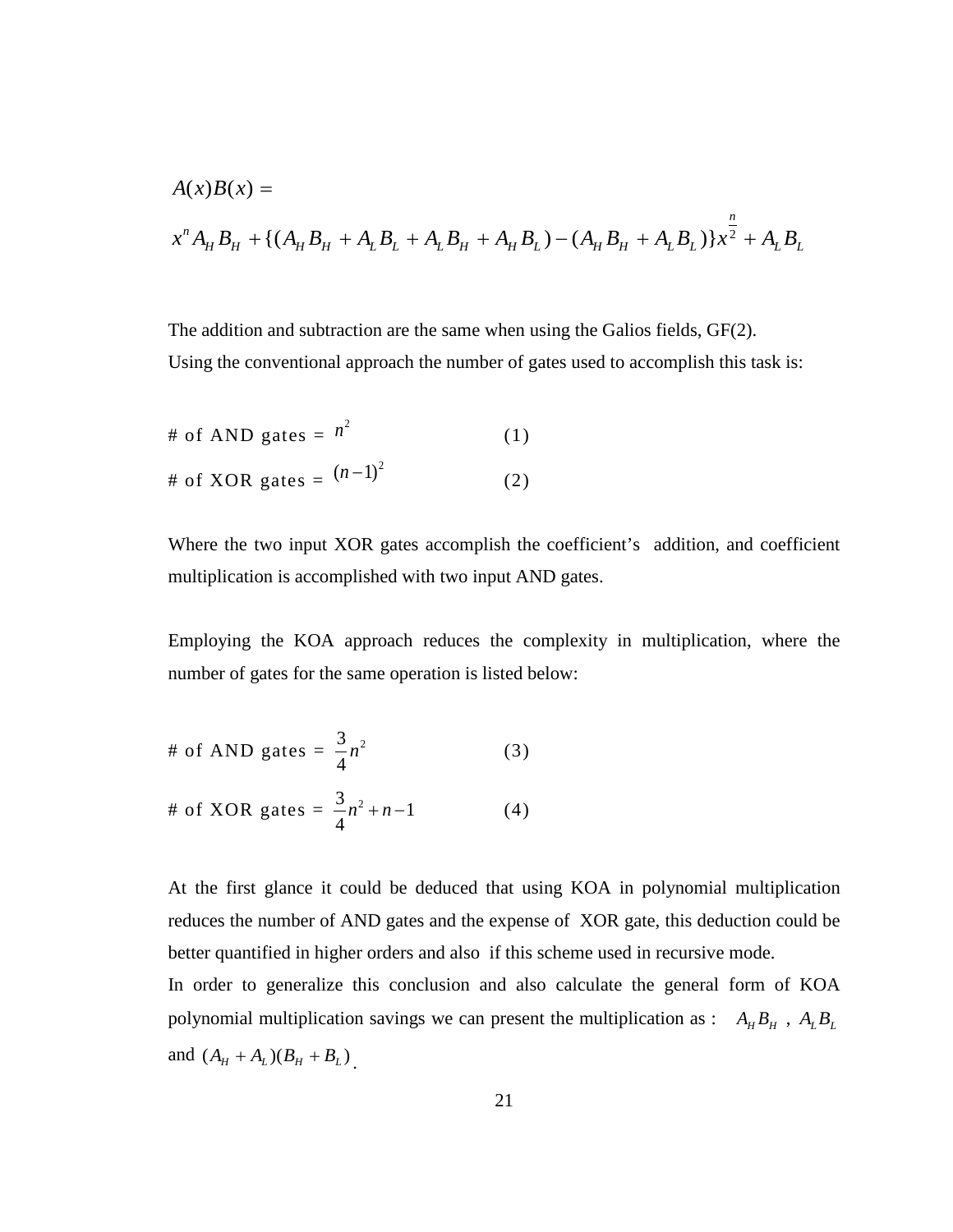Also it has been shown [13] that the KOA could be recursively applied in a polynomial multiplication.

In addition it is demonstrated that for a parallel implementation of this design in VLSI the total complexity of AND gates and XOR gates could be calculated as:

# of AND gates = 
$$
n^{\log_2 3}
$$
 (5)  
# of XOR gates =  $6m^{\log_2 3} - 8m + 2$  (6)

Observing the results mentioned above, in order to benefit from the KOA recursive algorithm, we need to have at least  $n \geq 2$  to improve the number of AND gate complexity and  $n \geq 64$  in order to reduce the XOR complexity. [13]

In addition to improvements in space complexity, reduction in time delay will be rewarded using recursive KOA algorithm.



<span id="page-34-0"></span>**Figure 2: KOA Implementation of Multiplication of degree 4[13]**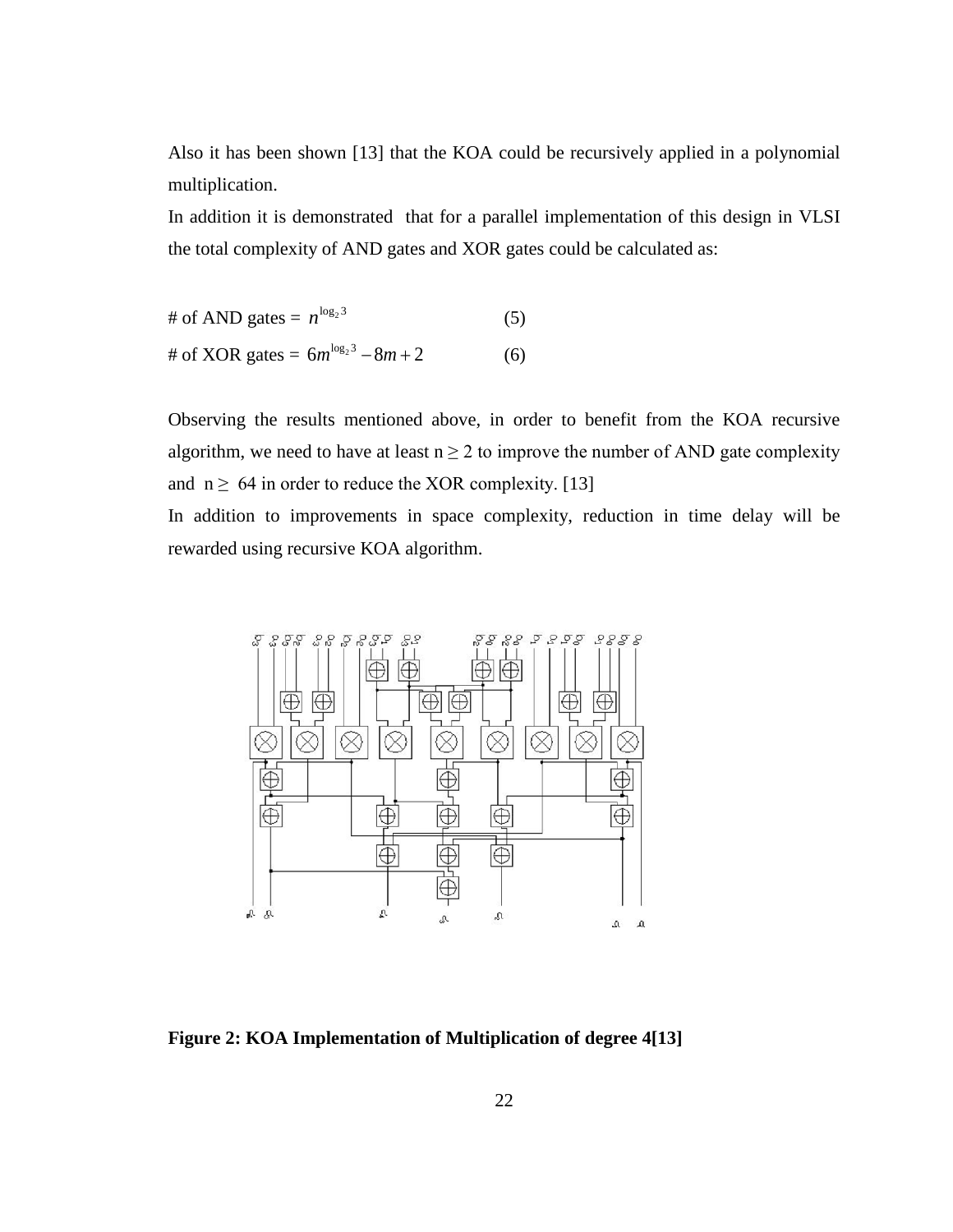The figure 2 is depiction of implementation of This is the implementation of KOA multiplier for n= $2^2$ . The time delay for this implementation is be calculated  $6T_A$  which equals to  $(3\log_2 n)T_X$ .[13]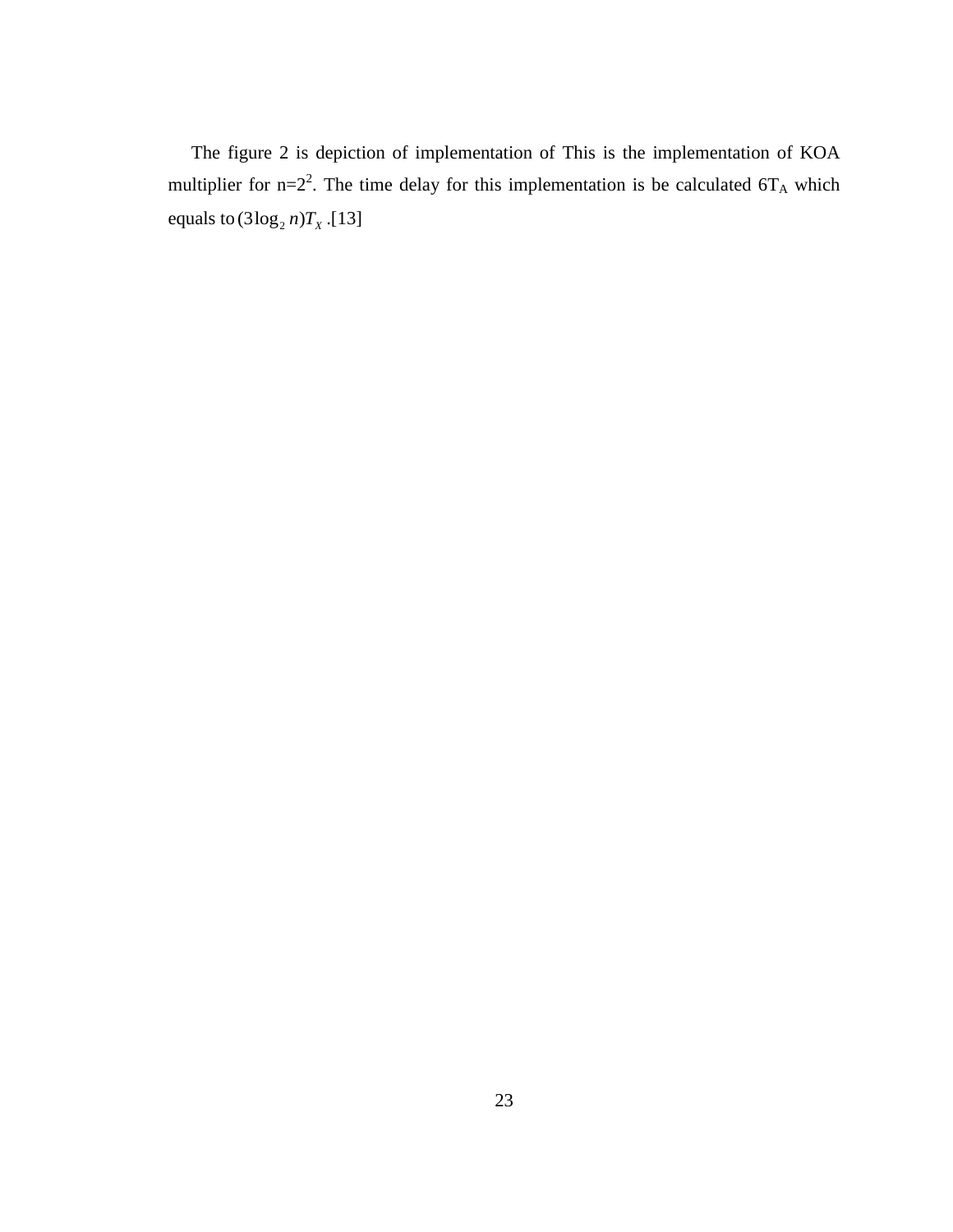#### **3.6 Second step (Reduction Modulo)**

 As indicated KOA Polynomial Multiplication is accomplished in two steps, KOA for multiplication, modulo reduction.

There are multiple algorithms introduced for modulo reduction, using matrix for modulo reduction is most used, this matrix is constructed with the irreducible function for the reduction modulo.

The efficiency of the second step (modulo reduction) directly depends on the irreducible function depicted for reduction .

Below is the simplified version of The Reduction modulo for the irreducible polynomial multiplication in  $GF(2^m)$ , where T is the Multiplication matrices.



For  $f(x) = x^m + x + 1$  is a trinomial, Then T is formulated: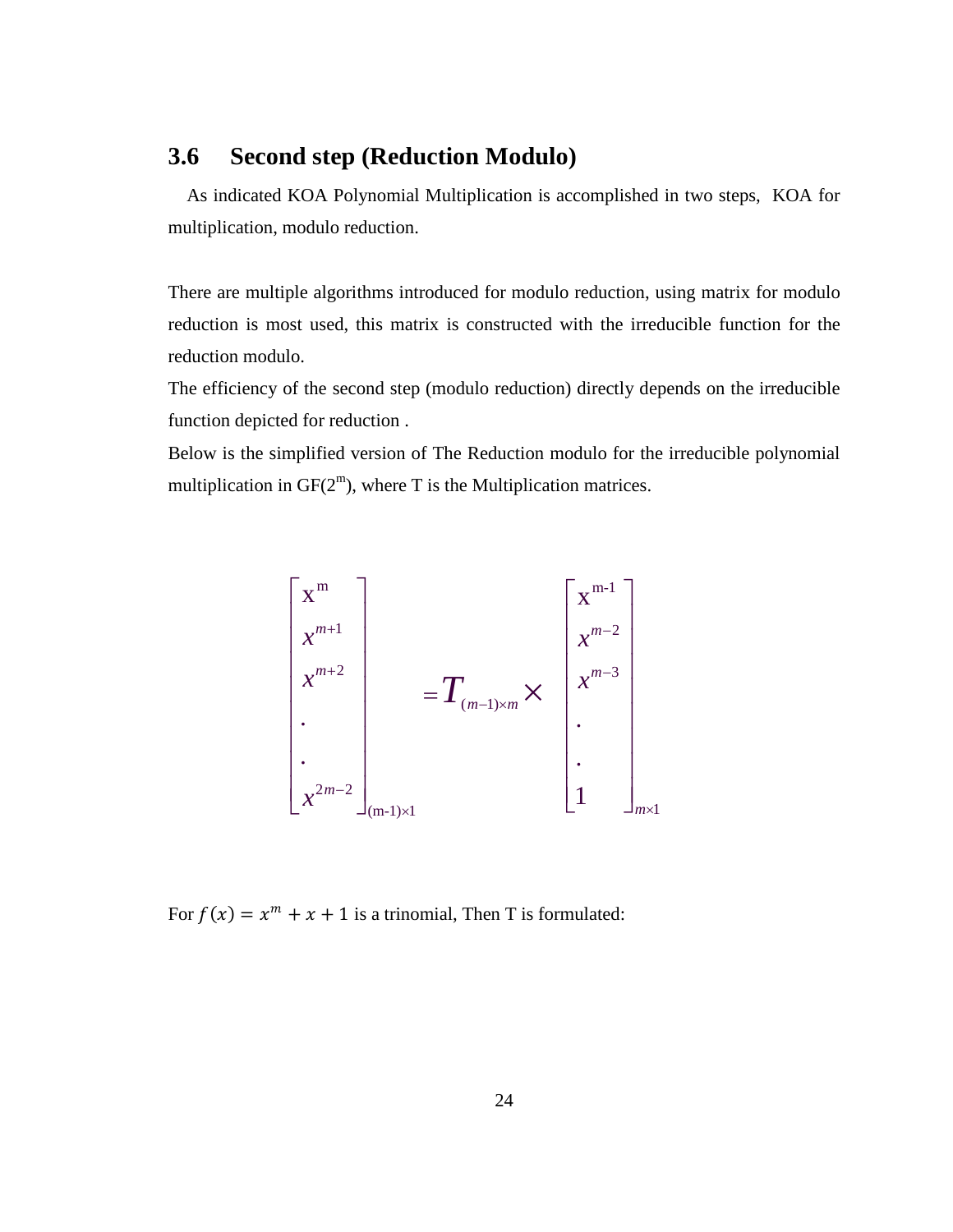

The complexity weigh of T the transformation matrix is calculated according to the number of 1's in the transfer function. It is vital to mention that trinomials convey the highest efficiency within the transfer functions.

The complexity of modularization with trinomials could be calculated as 2(m-1) XOR gates, which is significantly fewer as compared to the general form of  $f(x)$  which required  $O(m^2)$  XOR gates.

As previously indicated, the most efficient polynomials  $f(x)$  are listed below:

- Trinomial
- All-one-polynomials (AOP),
- Equally spaced polynomials (ESP),

Note that the polynomials of above forms do not exist for all degrees of m.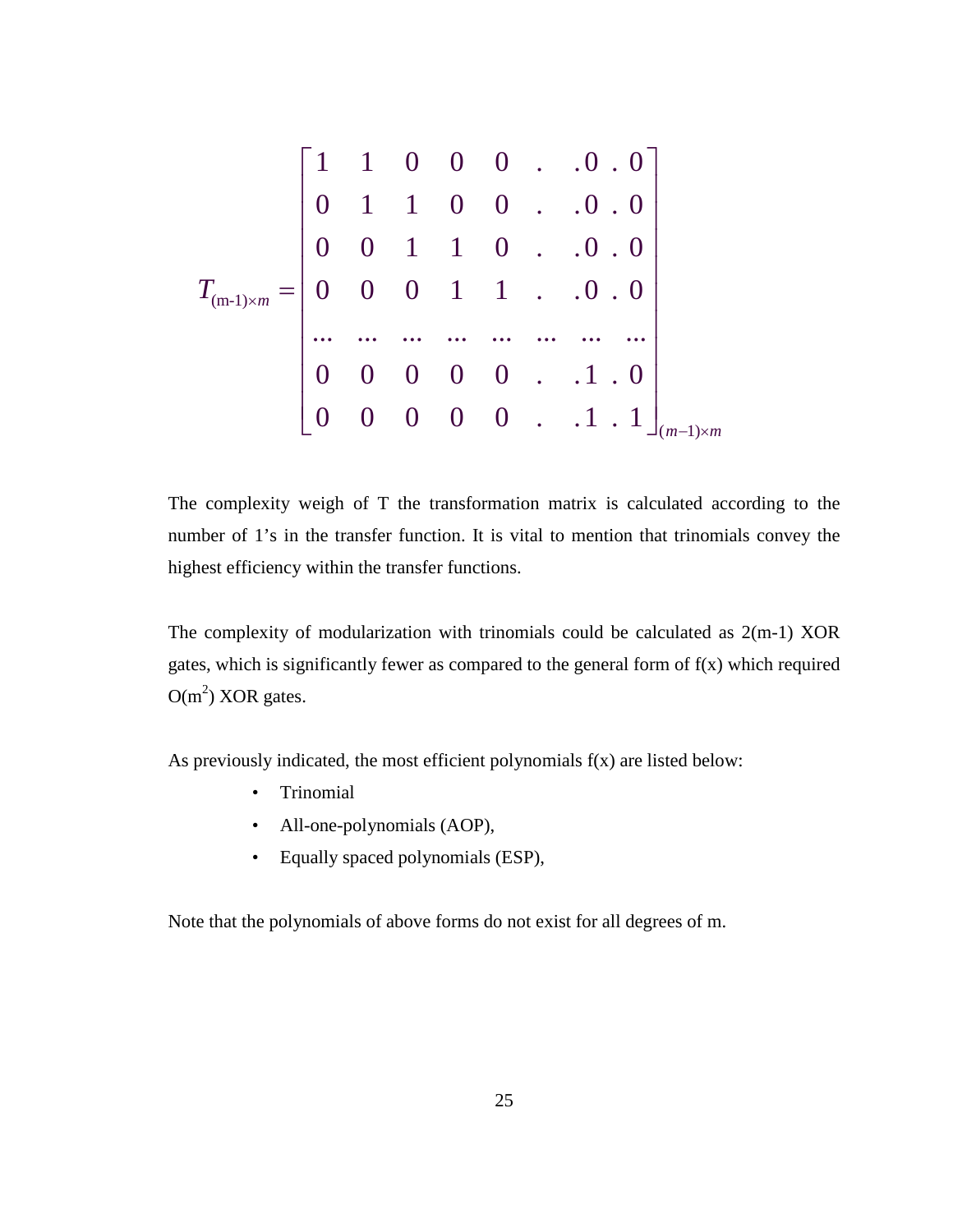### **3.7 Issues with KOA**

KOA's limitation is that it needs to be applied when the polynomial is of the degree of 2.In instances which the polynomials do not consist of even number of terms then it becomes necessary to pad 0's, if KOA is to be employed.

A second issue is the overlapping of the polynomial terms, this will cause in large gate delays. It will be shown that the number of overlapping terms using KOA could be up to  $2^{i}$ -2. This overlap occurs due to multiplication of three terms in KOA.

$$
A = a_3 x^3 + a_2 x^2 + a_1 x^1 + a_0 = x^2 (a_3 x + a_2) + (a_1 x + a_0)
$$
  
\n
$$
B = b_3 x^3 + b_2 x^2 + b_1 x^1 + b_0 = x^2 (b_3 x + b_2) + (b_1 x + b_0)
$$

$$
C = A \times B = x^2 (a_3 x + a_2)(b_3 x + b_2) +
$$
  
\n
$$
\{((a_3 x + a_2) + (a_1 x + a_0))((b_3 x + b_2) + (b_1 x + b_0))
$$
  
\n
$$
-((a_3 x + a_2)(b_3 x + b_2) + (a_1 x + a_0)(b_1 x + b_0))\}x
$$
  
\n
$$
+ (a_1 x + a_0)(b_1 x + b_0)
$$

[13 ]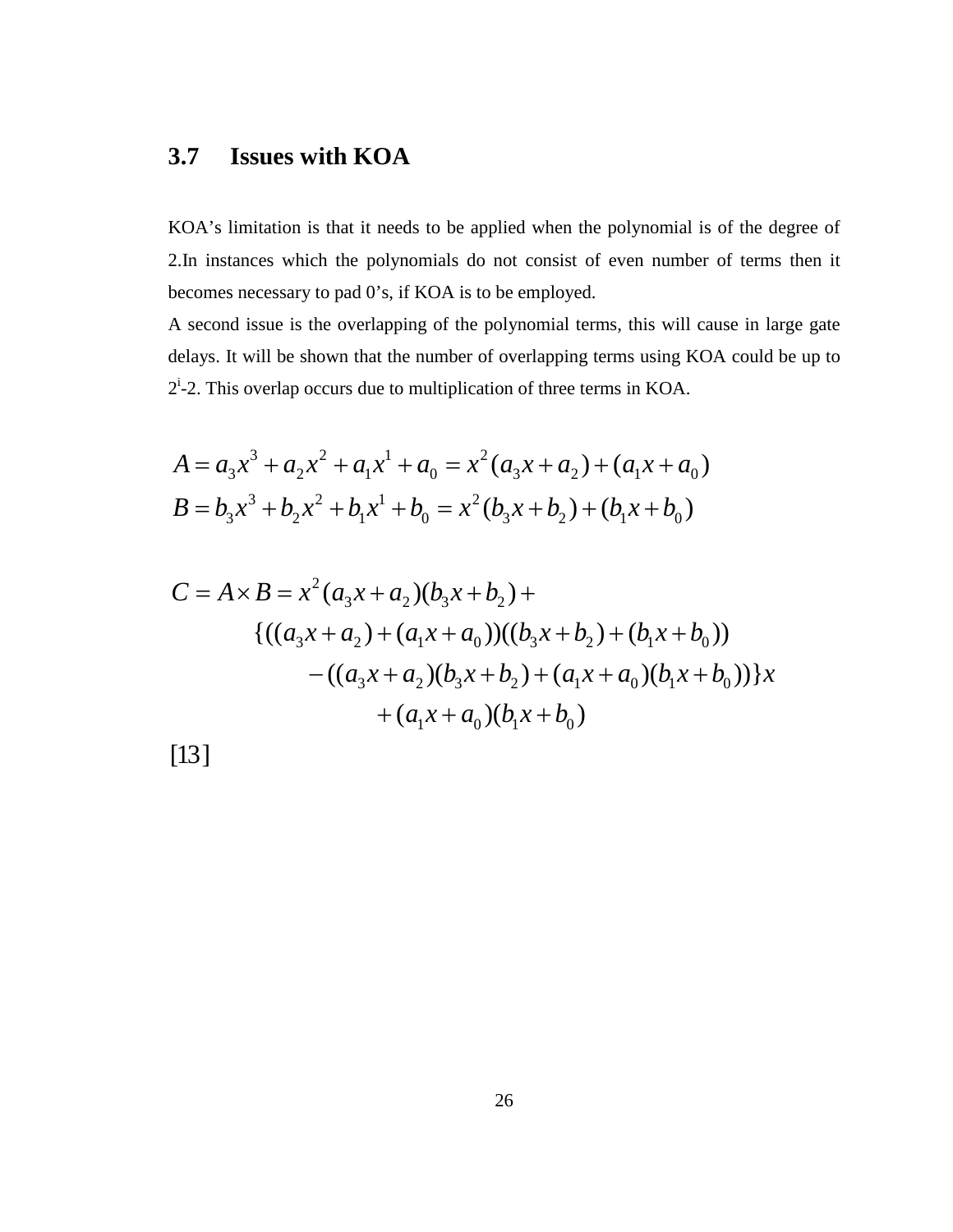### **3.8 Mastrovito algorithm**

Multiplication in finite field is consisted of two parts. Primarily the actual multiplication and then the modular reduction. There are few schemes that combine the two steps into one operation.

Mastrovito is one possible approach which combines the two steps into one.

Mastrovito could be briefly described as:

- One step multiplication which performs Multiplication and modular reduction in one step
- To accomplish the multiplication and reduction the goal is to write  $C(x)$  as a function of  $B(x)$ , where matrix Z is what we need to solve.

$$
C = \begin{bmatrix} c_0 \\ c_1 \\ \vdots \\ c_{n-1} \end{bmatrix} = ZB = \begin{bmatrix} z_{0,0} & \cdot & \cdot & \cdot & z_{0,n-1} \\ \cdot & \cdot & \cdot & \cdot & \cdot \\ \cdot & \cdot & \cdot & \cdot & \cdot \\ \cdot & \cdot & \cdot & \cdot & \cdot \\ z_{n-1,0} & \cdot & \cdot & \cdot & \cdot \\ \end{bmatrix} \begin{bmatrix} b_0 \\ b_1 \\ \vdots \\ b_{n-1} \end{bmatrix}
$$

 $Each$  element  $z_{i,j}$  can be defined as follows:

$$
z_{i,j} = \begin{cases} a_i & \text{if } i = 0, \dots, m-1 \\ u(i-j)a_{i-j} + \sum_{t=0}^{j-1} q_{i-1-t}, a_{m-1-t} & \text{if } j = 1, \dots, m-1 \\ \text{if } i = 0, \dots, m-1 \end{cases}
$$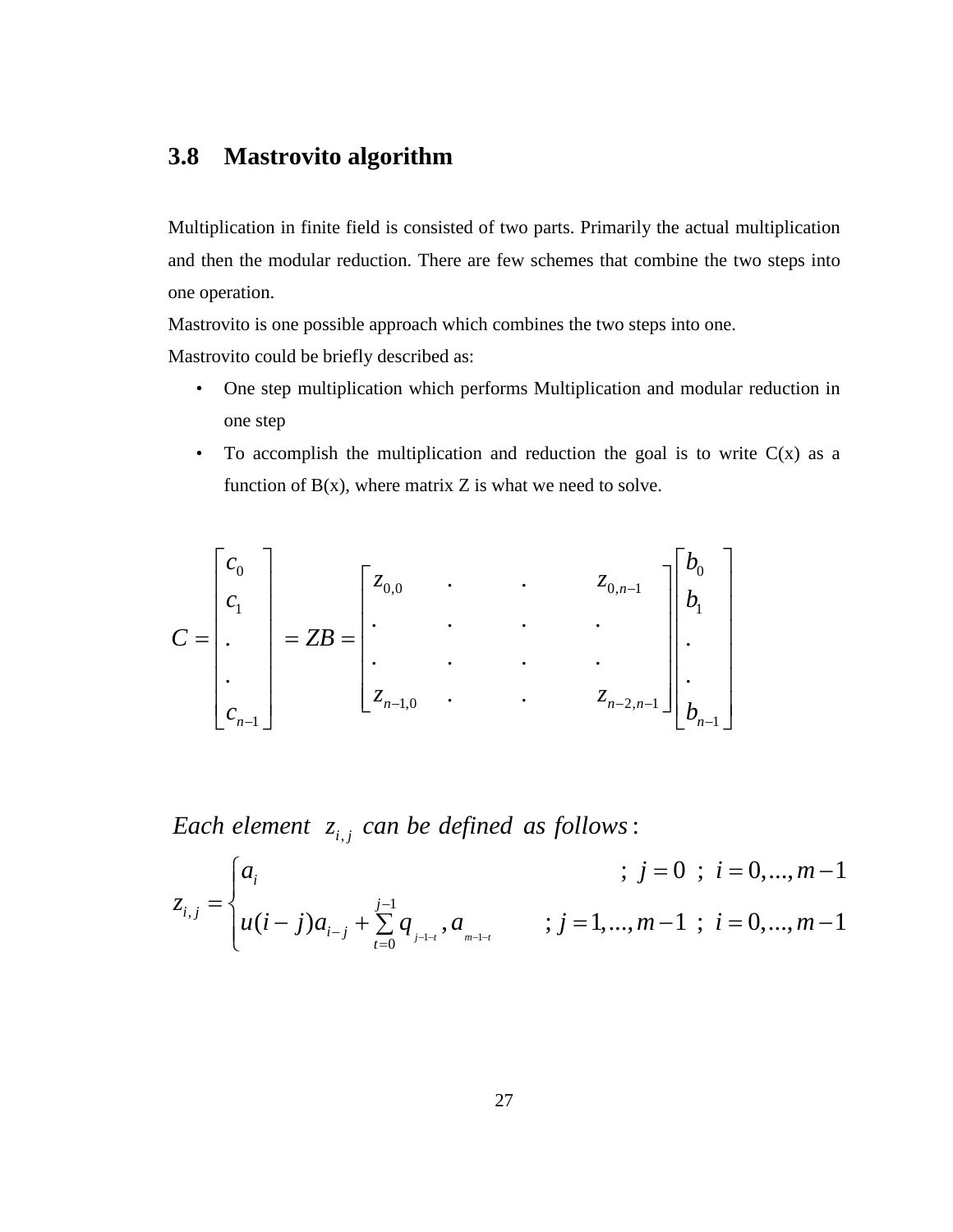• Where  $q_{i,j}$  is defined as

$$
\begin{bmatrix} x^m \\ x^{m+1} \\ \vdots \\ x^{2m-2} \end{bmatrix} = \begin{bmatrix} q_{_{0,0}} & q_{_{0,1}} & \cdot & q_{_{0,m-1}} \\ q_{_{1,0}} & q_{_{1,1}} & \cdot & q_{_{1,m-1}} \\ \vdots & \vdots & \vdots & \vdots \\ q_{_{m-2,0}} & q_{_{m-2,1}} & \cdot & q_{_{m-2,m-1}} \end{bmatrix} \begin{bmatrix} 1 \\ x \\ \vdots \\ x^{m-1} \end{bmatrix} \text{mo } f(x)
$$

### **3.9 Efficient classes of fields for Mastrovito**

Mastrovito algorithm efficiency and complexity is depended on the irreducible polynomial available for the field, and what irreducible polynomial is chosen. Below are the most efficient irreducible polynomials which Mastrovito could enhance.

a. Trinomials :

i. 
$$
f(x) = x^m + x^n + 1
$$

b. Equally spaced polynomials (EPS)

i. 
$$
f(x) = x^{k\Delta} + x^{(k-1)\Delta} + \dots + x^{\Delta} + 1
$$

c. All one polynomials (AOP)

i. 
$$
f(x) = x^m + x^{m-1} + x^{m-2} + \dots + x^1 + 1 + 1
$$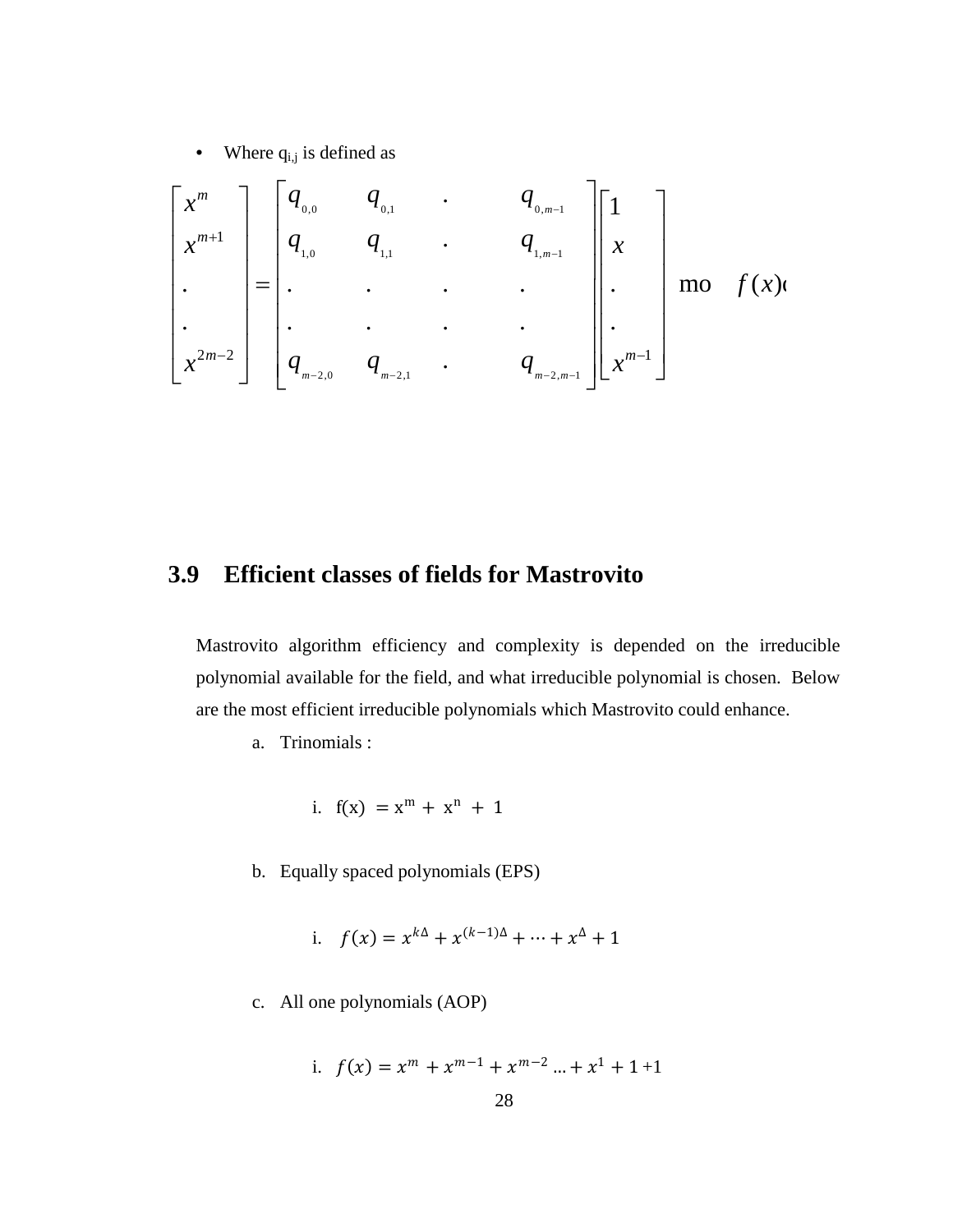d. Pentanomials

i. 
$$
f(x) = x^m + x^{k_1} + x^{k_2} + x^{k_3} + 1
$$
  
where  $m > k_1 > k_2 > k_3$ 

#### **3.10 Availability of irreducible polynomial**

- For this purpose, a code was written to test the availability of one zero polynomial from GF(25) to GF(2800).
- The availability of one zero polynomial was found to be close to %100.
- OZP did not exist for some OZP's position of zero.

#### **3.11 Summary of the previous related work**

In this thesis, a new architecture and implementation will be proposed in a new class of binary fields for bit-parallel multiplier described on  $GF(2^m)$ .

 The trinomials are the best in class fields used for finite fields multiplication, but the trinomials do not cover all the degrees. Pentanomials are considered the next best in class for polynomial multiplication where the trinomials do not exist.

There also exist other classes of fields where multiplication is efficient (not as efficient as Trinomial) but also do not cover all ranges of m.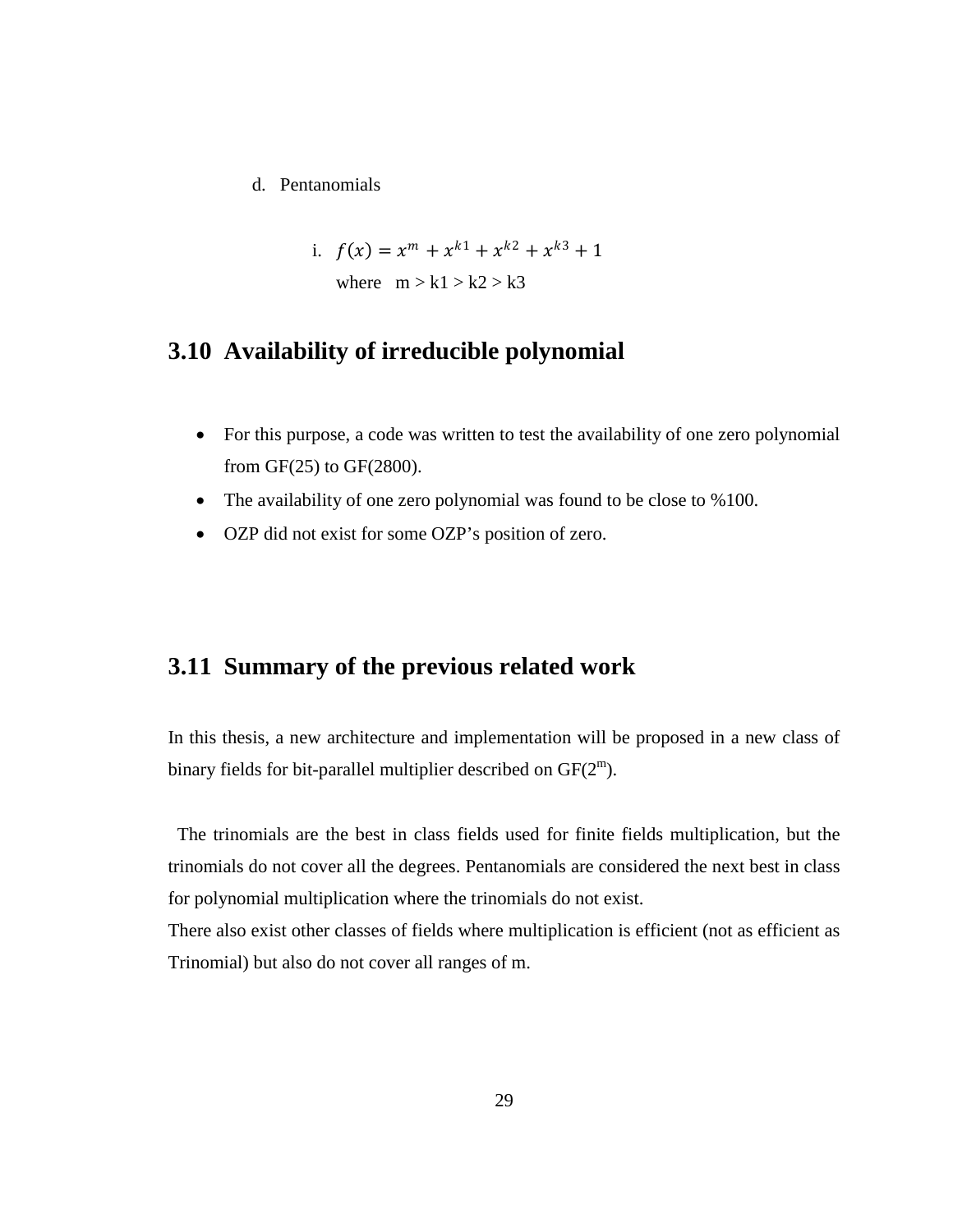- Trinomials :
	- $f(x) = x^m + x^n + 1$
- Pentanomials

•  $f(x) = x^m + x^n + x^p + x^q + 1$  where m>n>p>q

• Equally spaced polynomials (EPS)

• 
$$
f(x) = x^{k\Delta} + x^{(k-1)\Delta} + \dots + x^{\Delta} + 1
$$

- All one polynomials (AOP)
	- $f(x) = x^m + x^{m-1} + ... + x^1 + 1$

As indicated a new family of finite fields will be introduced in this thesis. This new class of binary finite fields is generated with irreducible One Zero Polynomial (OZP).

Essentially this new class of finite field is the same as All One Polynomial with one coefficient set to zero.

It will be demonstrated that using Mastrovito algorithm with this class of family "OZP", will provide more efficient multiplication algorithm with lower complexity as compared to multipliers based on irreducible Pentanomials.

Next we present a comparison regarding area complexity for previous proposals.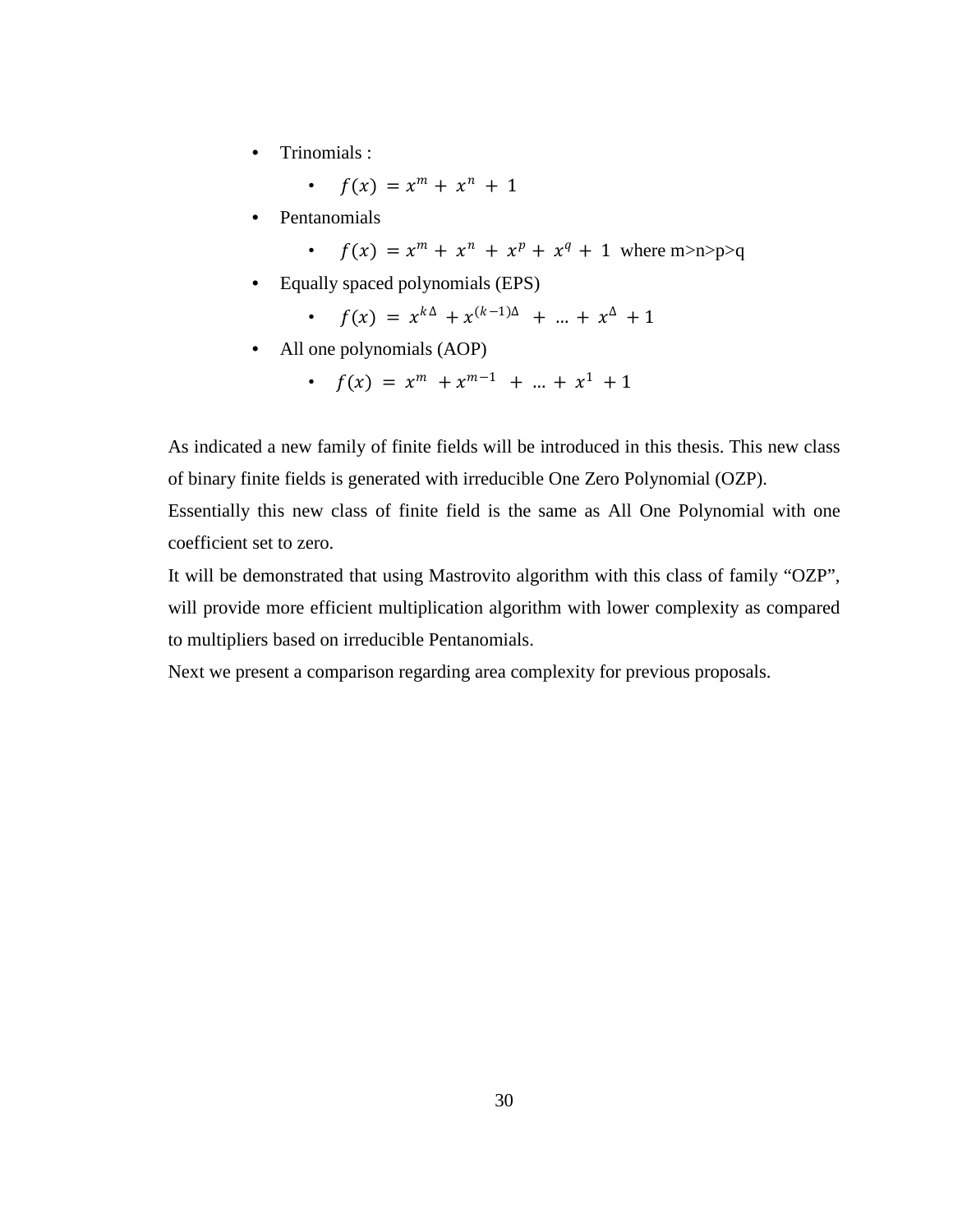The Table1 briefly describes the number of XOR gates needed for implementing the multiplication using Mastrovito algorithm with different families of irreducible polynomial:

| Polynomial   | Complexity (XOR)                | Reference            |
|--------------|---------------------------------|----------------------|
| Trinomial    | $m^2 - 1$                       | [10][11][13][14][15] |
| <b>EST</b>   | $m^2 - \frac{m}{2}$             | $[15]$               |
| AOP          | $m^2-1$                         | $[12]$               |
| <b>ESP</b>   | $m^2 - \Delta$                  | $[11]$               |
| Pentanomials | $m2+2m-3$                       | [11]                 |
|              | $(m-1)(m+k-1)$                  |                      |
| General      | + $\sum_{i \in S} (2m - 1 - j)$ | $[11]$               |

**Table 1: Complexity Comparison of Mastrovito Multipliers**

The table above indicates that the best in class were Trinomials, EST, AOP and ESP is ranked after.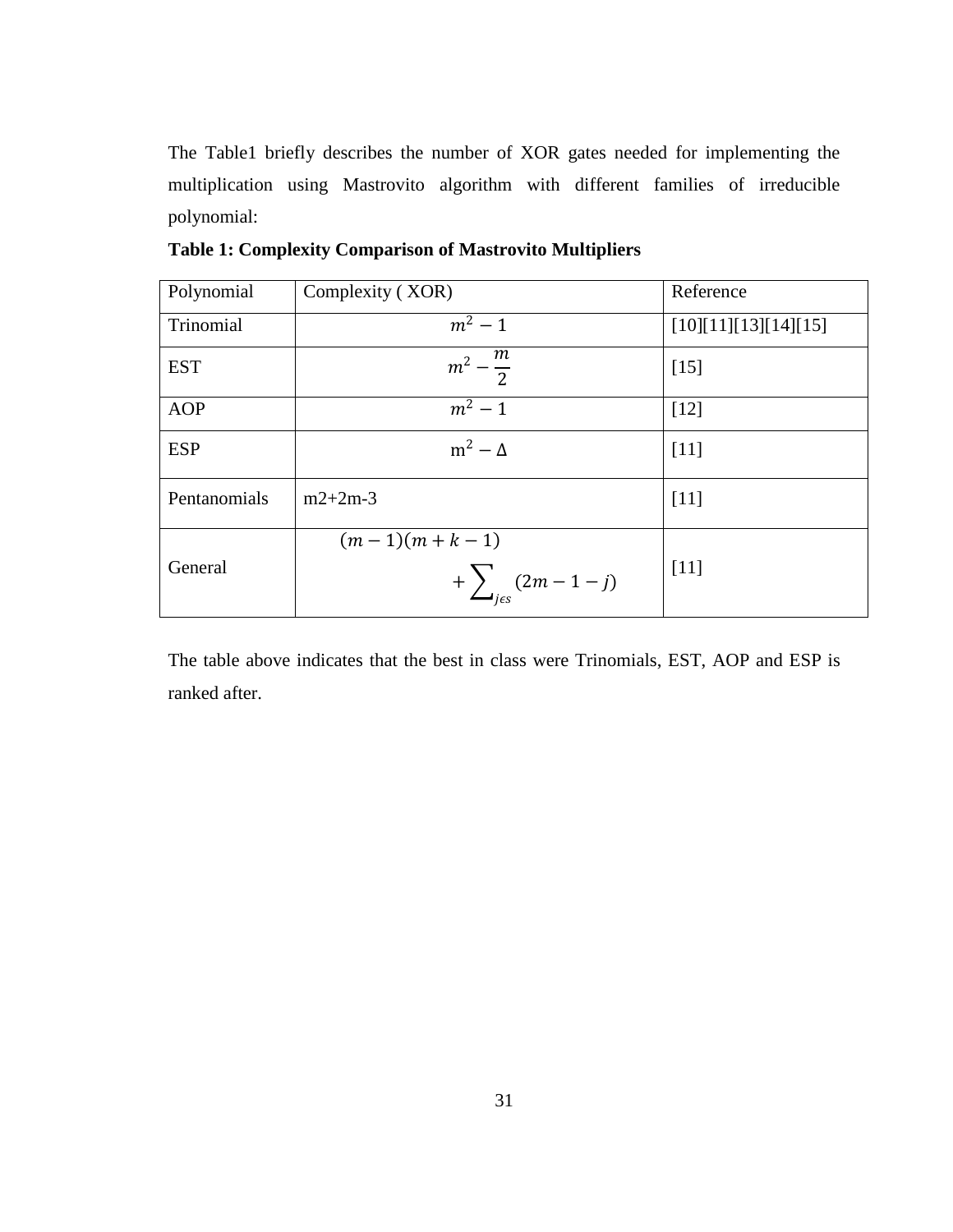## **4 Main Results**

#### **4.1 Motivation**

The motivation for this project is to come up with a new scheme using a new class of finite fields. This class should cover close to 100%  $GF(2<sup>m</sup>)$  and also be more efficient than the pentanomials.

As indicated through this thesis, the new class of finite fields introduced is Called One Zero Polynomial (OZP).

Multiplication using this class of fields (OZP) is not as efficient as where trinomials exist, (Trinomials cover about 70% and Pentanomials cover the other 30%), however for the classes of fields that trinomials don't exist, OZP performance will be shown to be more efficient than Pentanomials.

#### **4.2 One Zero Polynomial presentation**

OZP, (One Zero Polynomials) is a newly found class of polynomials that have potential to replace Pentanomials for more efficient computations. The irreducible polynomial used to create OZP is defined as follows:

$$
f(x) = x^m + \sum_{i=1}^{m-1} f_j x^i + 1
$$

Where 
$$
f_i = \begin{cases} 0 & \text{For some } j, 1 \le j < m \\ 1 & \text{Otherwise} \end{cases}
$$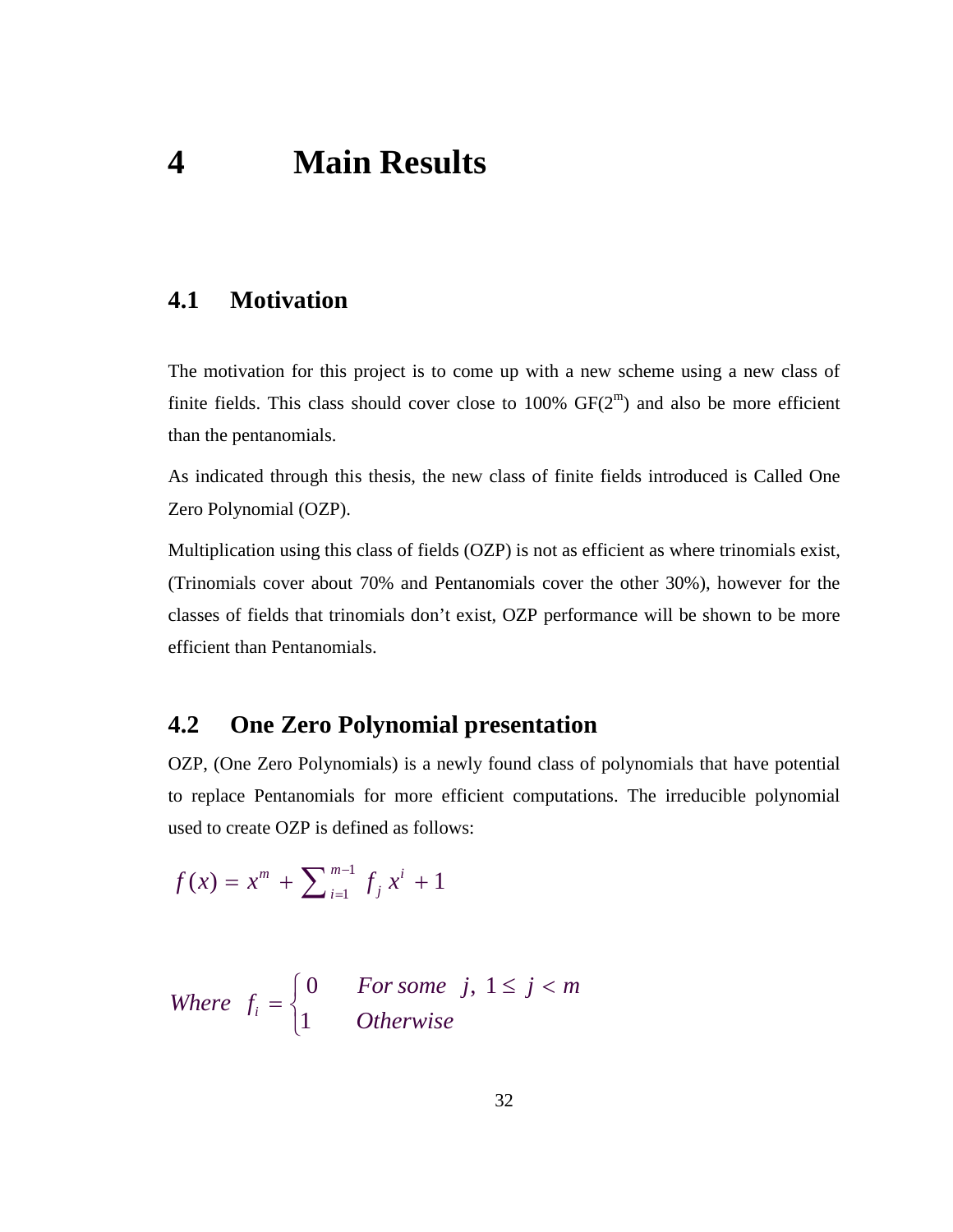As it can be observed OZP irreducible polynomial is similar to the one in the All One Polynomial. The exception is that in OZP only one coefficient is equal to zero.

#### **4.3 Availability of OZP irreducible polynomial**

The main reason that any other family of polynomial is used instead of trinomials is the availability of trinomials is limited. Therefore pentanomials were being used which cover all the degrees that trinomials did not exist. Therefore, any other family of polynomials being used must possess these criteria. To show the availability of this option a code was written and simulated. The result for availability of one zero polynomials for m<800 was found to be almost 100%.

The code and the simulation results are presented in tabular format in appendix C.

#### **4.4 Multiplication using OZP**

Let the finite field  $F_2^m$  be generated with an irreducible m-term polynomial f(x). Assuming the elements  $A(x)$  and  $B(x)$  are to be multiplied. The first step is to calculate the raw multiplication result which is called  $C(x)$ . The next step is to use the irreducible polynomial to accomplish modularization.

Mastrovito algorithm as it was explained earlier in Chapter 2, as indicated this scheme consolidates the two steps into one. Mathematically multiplication of two elements using OZP can be defined as follows: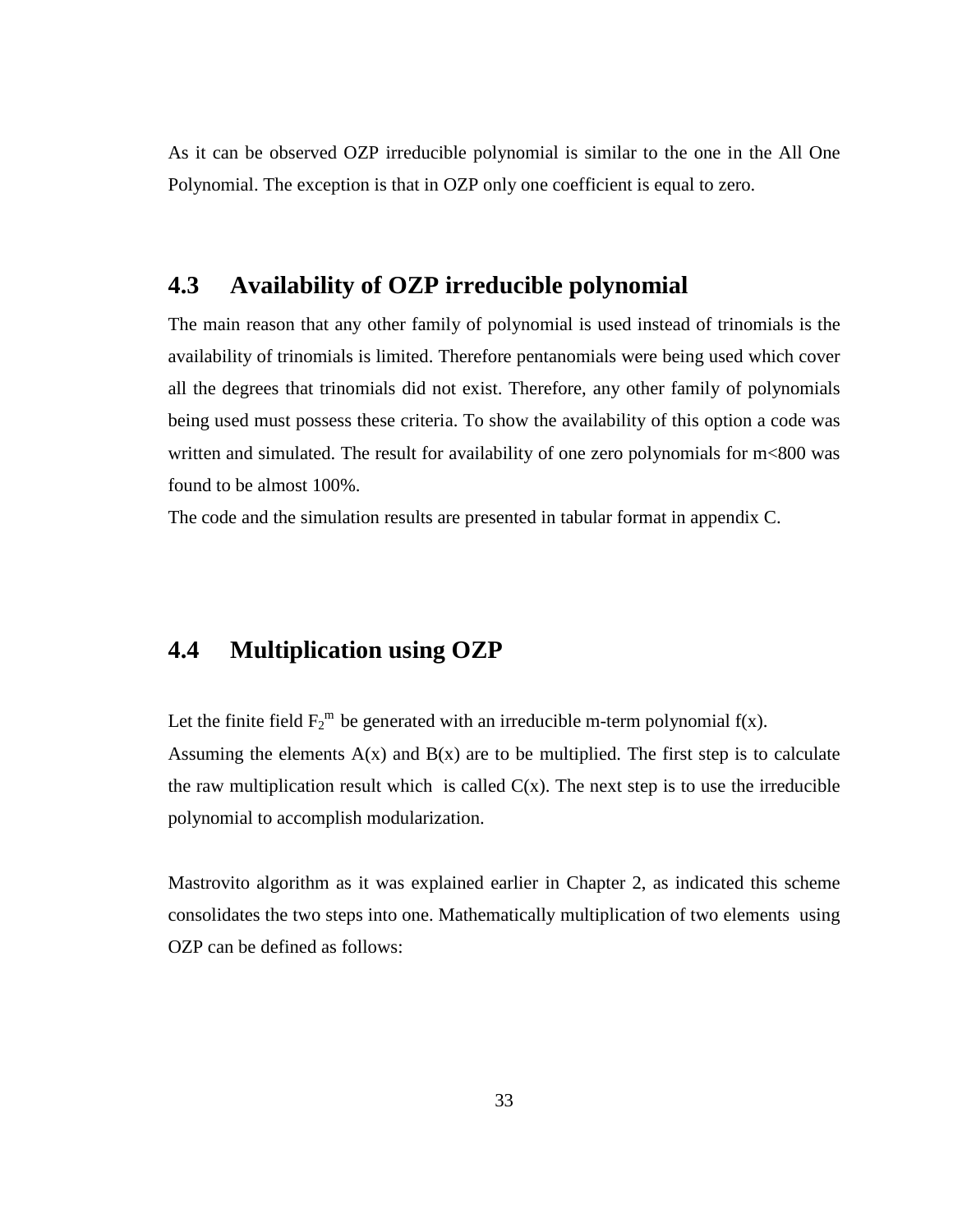Let 
$$
A(x) = a_0 + a_1 x^1 + a_2 x^2 + \dots + a_{m-1} x^{m-1}
$$
 or  
\n
$$
A(x) = \left(\sum_{i=0}^{m-1} a_i x^i\right)
$$
\n
$$
B(x) = b_0 + b_1 x^1 + b_2 x^2 + \dots + b_{m-1} x^{m-1}
$$
 or  
\n
$$
B(x) = \left(\sum_{i=0}^{m-1} b_i x^i\right)
$$

Where 
$$
S(x) = A(x) \times B(x)
$$
  
\n
$$
S(x) = s_0 + s_1 x^1 + s_2 x^2 \dots + s_{m-1} x^{m-1} \qquad or
$$
\n
$$
S(x) = (\sum_{i=0}^{m-1} s_i x^i)
$$

$$
F(x) = x^m + \sum_{i=1}^{m-1} f_i x^i + 1
$$

*Irreducible OZP polynomials were only one*  $f_i = 0$ *Reduction modulo the irreducible polynomial :*

 $C(x) = S(x) \mod f(x)$ 

### **4.5 OZP and Mastrovito**

Instead of multiplying and then applying the reduction modulo to the system, in Mastrovito a Z matrix is introduced. This matrix is product of both  $B(x)$  and  $F(x)$ , (one of the input operands and the irreducible polynomial).

To calculate the Z matrix there are many approaches, in next sections these algorithms will be reviewed.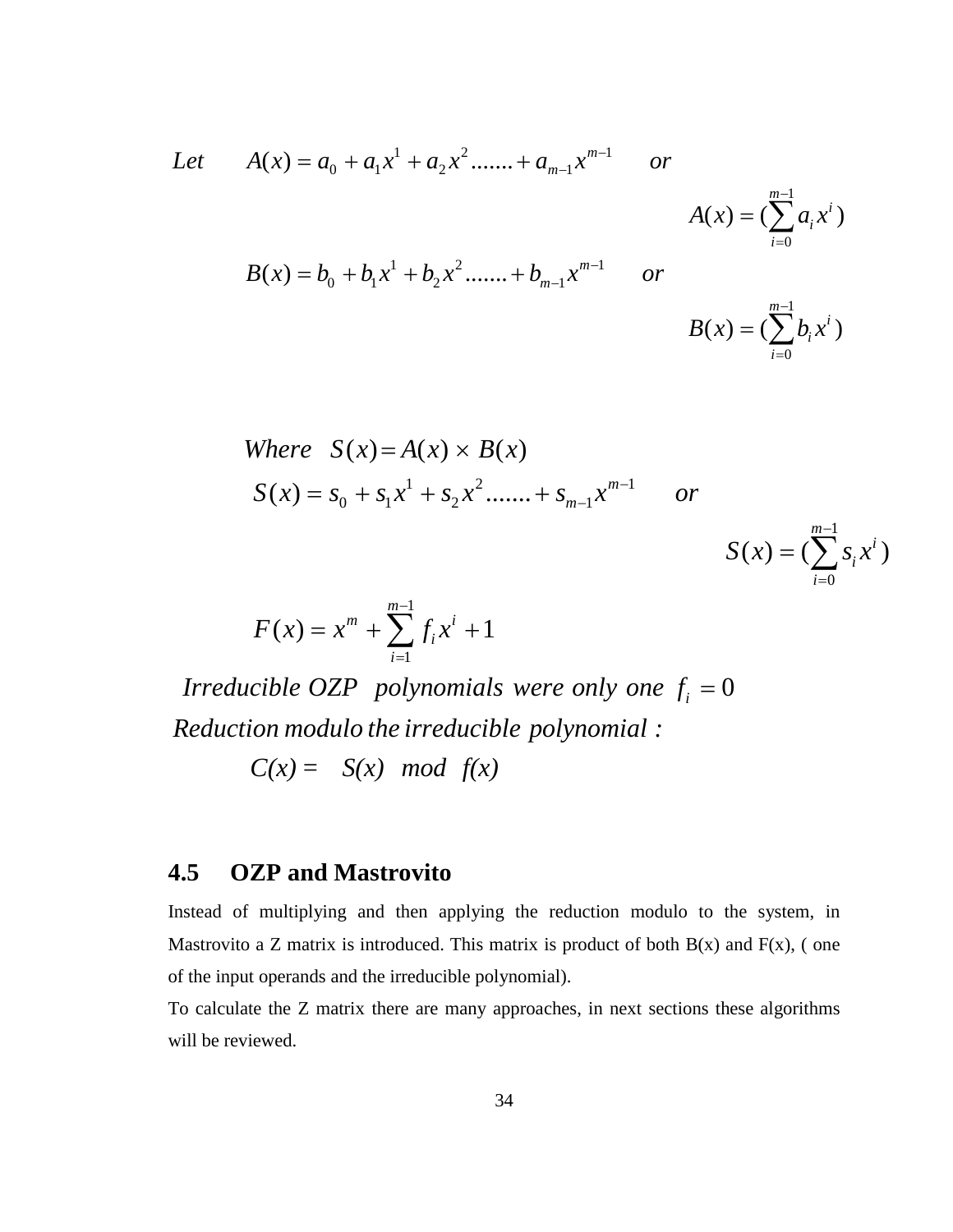## **4.6 Calculation of Mastrovito with OZP**

$$
S(x) = a(x)b(x) = \left(\sum_{i=0}^{m-1} a_i x^i\right) \left(\sum_{j=0}^{m-1} b_j x^j\right) = \sum_{i=0}^{2m-2} s_i x^i
$$

*Coefficient*  $S_i$  can be expanded *as*:

$$
S_{i} = \begin{cases} \sum_{j=0}^{i} a_{j}b_{i-j} & 0 \leq i \leq m-1\\ \sum_{j=i-m+1}^{m-1} a_{j}b_{i-j} & m \leq i \leq 2m-2\\ \sum_{j=0}^{i} a_{i-j}b_{j} & 0 \leq i \leq m-1\\ \sum_{j=i-m+1}^{m-1} a_{i-j}b_{j} & m \leq i \leq 2m-2 \end{cases}
$$

$$
C(x) = S(x) \text{ mo } df(x) = \left[ \sum_{i=0}^{m-1} S_i x^i + \sum_{i=m}^{2m-2} S_i x^i \right] \text{mo } df(x)
$$

Further expansion of  $S_i$  we have,

$$
= \sum_{i=0}^{m-1} \left( \sum_{j=0}^{i} a_{i-j} b_j \right) x^i \bigg\{ \sum_{N \text{ of } n \text{ of } n \neq i}^{2m-2} \left( \sum_{i=m}^{m-1} a_{i-j} b_j \right) x^i \right\} \mod f(x)
$$
  

$$
= \sum_{i=0}^{m-1} \left( \sum_{j=0}^{i} a_{i-j} b_j \right) x^i + \left[ \sum_{i=0}^{m-2} \left( \sum_{j=i+1}^{m-1} a_{i+m-j} b_j \right) \underbrace{x^{m+i}}_{\text{using this for substitution}} \right] \mod f(x)
$$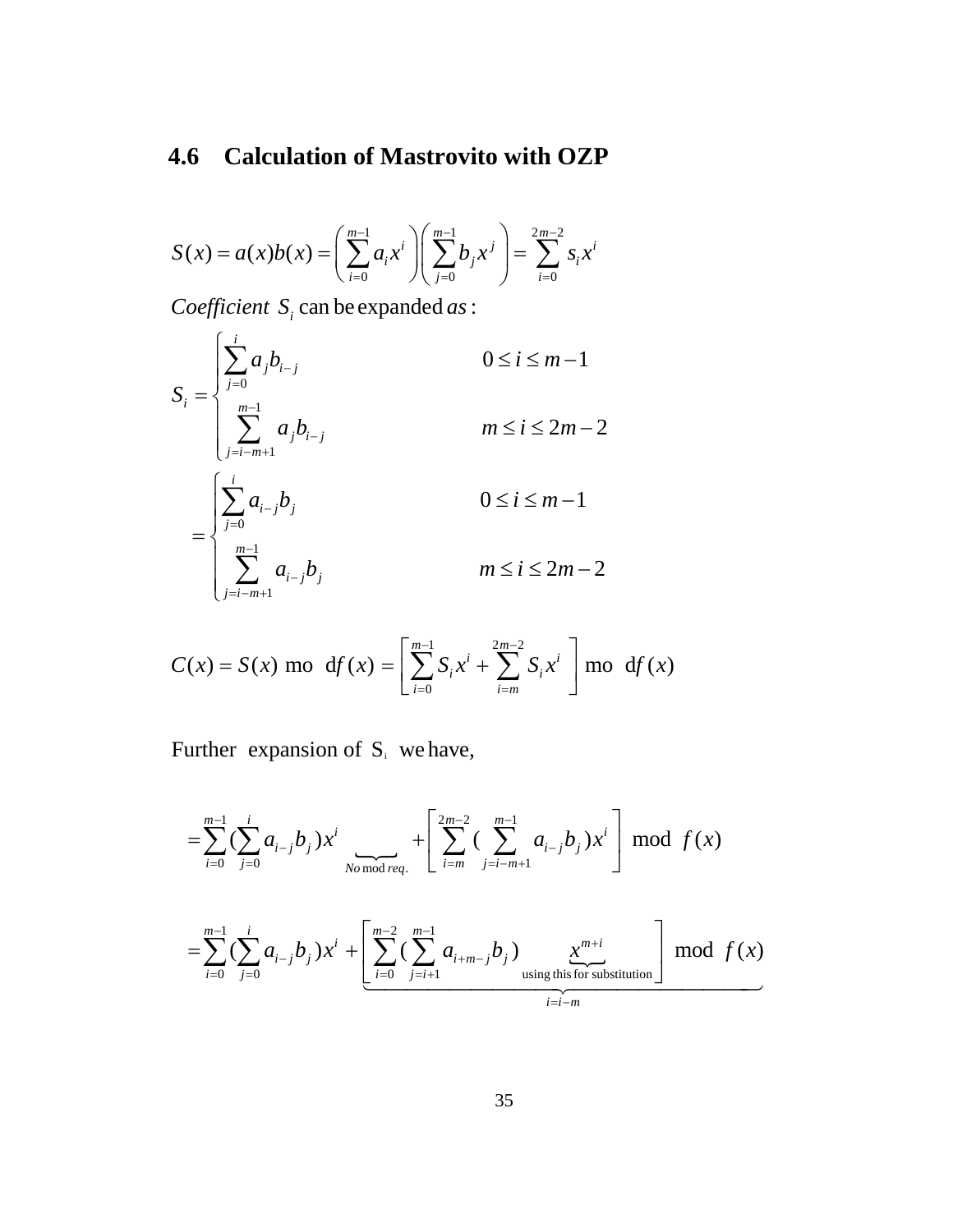to calculate  $x^{m+i}$  , one should note that ,



$$
T.\Psi = \begin{bmatrix} T_0 \\ T_1 \\ \vdots \\ T_i \\ \vdots \\ T_{m-2} \end{bmatrix} \qquad .\Psi
$$

*where*  $T_i = (t_{i,0}, t_{i,1}, t_{i,2}, \cdots, t_{i,m-1})$ 1 1 , 0 1  $,m-1$ 0 .  $\Psi = \sum t_{i,j} x^{m-1-j}$   $0 \le i \le m-2$ .  $a^{m+i} = T \text{ } \mathbf{U}$   $=$   $\sum_{m=1}^{m-1}$   $\mathbf{V}$   $=$   $\sum_{m=1}^{m-1}$  $i \cdot$  **i**  $\rightarrow$   $\angle$   $\iota_{i,j}$ *j*  $m+i$   $\sum_{m=1}^{m-1}$  *j*  $i,m-1-j$ *j*  $X^{m+i} = T_i \Psi = \sum t_{i,j} x^{m-i-j}$   $0 \le i \le m$  $X^{m+i} = \sum t_{i,m-1-i}$ .x  $f^{+i} = T M L \frac{m-1}{m}$ =  $+i$   $\frac{m}{\sqrt{}}$  $-1-$ =  $=T_i.\Psi = \sum t_{i,j} x^{m-1-j}$   $0 \le i \le m-1$ = ∑

*Now replacing*  $X^{m+i}$ , we have :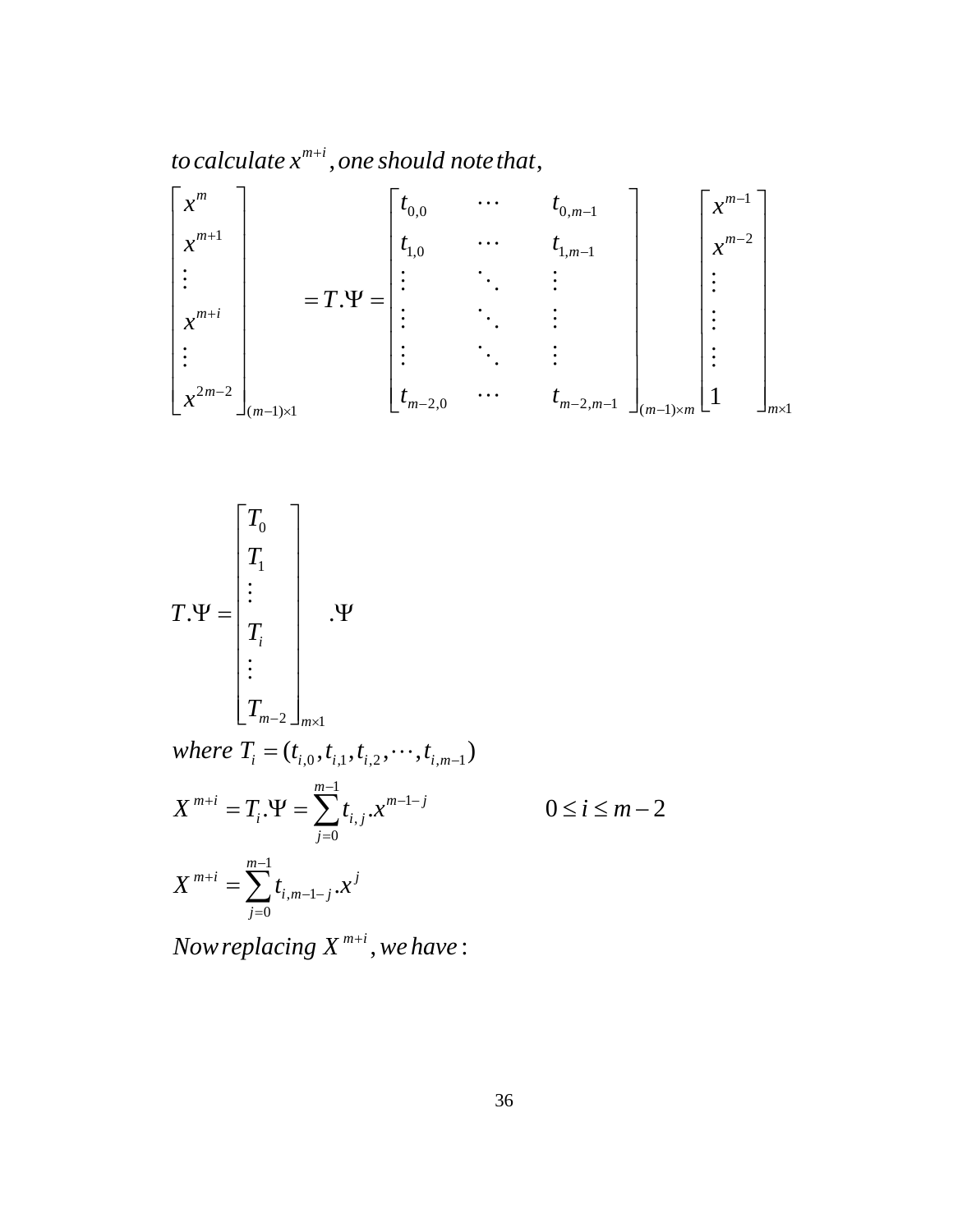$$
C(x) = \sum_{i=0}^{m-1} \left( \sum_{j=0}^{i} a_{i-j} b_j \right) x^i + \left[ \sum_{i=0}^{m-2} \left( \sum_{j=i+1}^{m-1} a_{i+m-j} b_j \right)_{\text{using this for substitution}} \right] \text{ mod } f(x)
$$
  
= 
$$
\sum_{i=0}^{m-1} \left( \sum_{j=0}^{i} a_{i-j} b_j \right) x^i + \sum_{i=0}^{m-2} \left( \sum_{j=i+1}^{m-1} a_{i+m-j} b_j \right) \sum_{k=0}^{m-1} t_{i,m-1-k} x^k
$$

*Exchangeof i a nd k*

$$
\frac{i}{\sum_{k=0}^{k}} = \sum_{i=0}^{m-1} \left( \sum_{j=0}^{i} a_{i-j} b_j \right) x^i + \sum_{i=0}^{m-1} \left[ \sum_{k=0}^{m-2} \left[ \sum_{j=k+1}^{m-1} a_{m+k-j} b_j \right] t_{k,m-1-i} \right] x^i
$$

$$
C(X) = \sum_{i=0}^{m-1} \left[ \sum_{j=0}^{i} a_{i-j} b_j + \sum_{k=0}^{m-2} \left( \sum_{j=k+1}^{m-1} a_{m+k-j} b_j \right) t_{k,m-1-i} \right] x^i = \sum_{i=0}^{m-1} c_i x^i
$$

$$
C_{i} = \sum_{\substack{j=0 \ j \text{ this part is the } U \text{ matrix}}}^{i} b_{j} + \sum_{k=0}^{m-2} \left( \sum_{j=k+1}^{m-1} a_{m+k-j} b_{j} \right) t_{k,m-1-i}
$$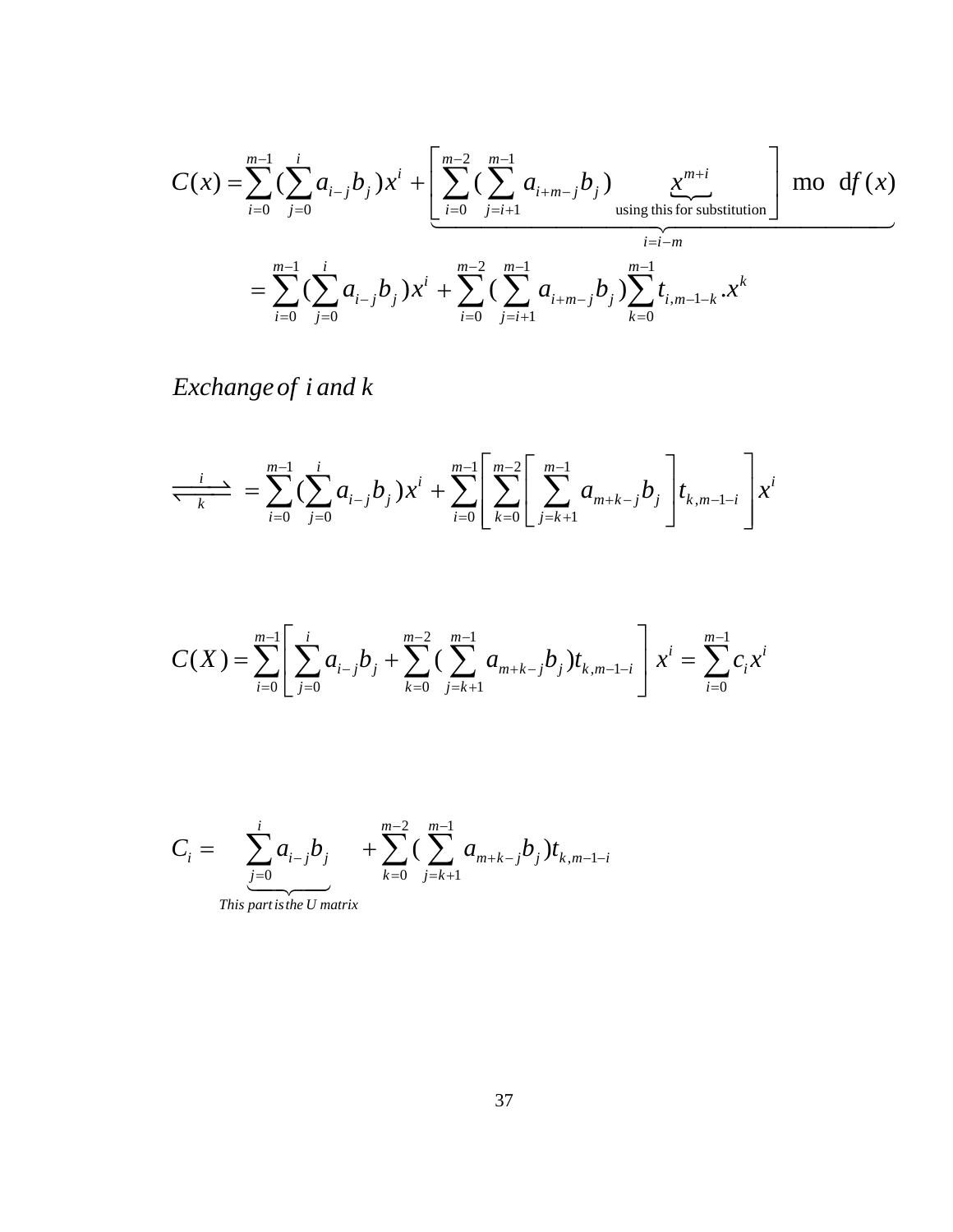Then the  $C_i$  coefficients are equal to :

$$
C_{i} = \sum_{\substack{j=0 \ j=0}}^{i} a_{i-j} b_{j} + \sum_{j=1}^{m-1} a_{m-j} \cdot t_{0,m-1-i} \cdot b_{j} + \sum_{j=2}^{m-1} a_{m+1-j} \cdot t_{1,m-1-i} \cdot b_{j} + \sum_{j=3}^{m-1} a_{m+2-j} \cdot t_{2,m-1-i} \cdot b_{j} + \sum_{j=m-1}^{m-1} a_{2m-2-j} \cdot t_{m-2,m-1-i} \cdot b_{j}
$$

As indicated the Mastrovito algorithm in matrix format is:

$$
C = Z.B
$$
\n
$$
\begin{bmatrix}\nc_0 \\
c_1 \\
\vdots \\
c_{m-2} \\
c_{m-1}\n\end{bmatrix} = \begin{bmatrix}\nz_0 \\
z_1 \\
\vdots \\
z_{m-2} \\
z_{m-1}\n\end{bmatrix} \begin{bmatrix}\nb_0 \\
b_1 \\
\vdots \\
b_{m-2} \\
b_{m-1}\n\end{bmatrix}
$$
\nWhere  $Z_i = (z_{i,0}, z_{i,1}, \dots, z_{i,m-1})$   
\n
$$
C_i = Z_i \cdot \begin{bmatrix}\nb_0 \\
b_1 \\
\vdots \\
b_{m-2} \\
b_{m-1}\n\end{bmatrix} = \sum_{j=0}^{m-1} z_{i,j} b_j
$$

Now decomposing  $Z$  in to  $Z = U + V_0 + V_1 + \cdots + V_{m-2}$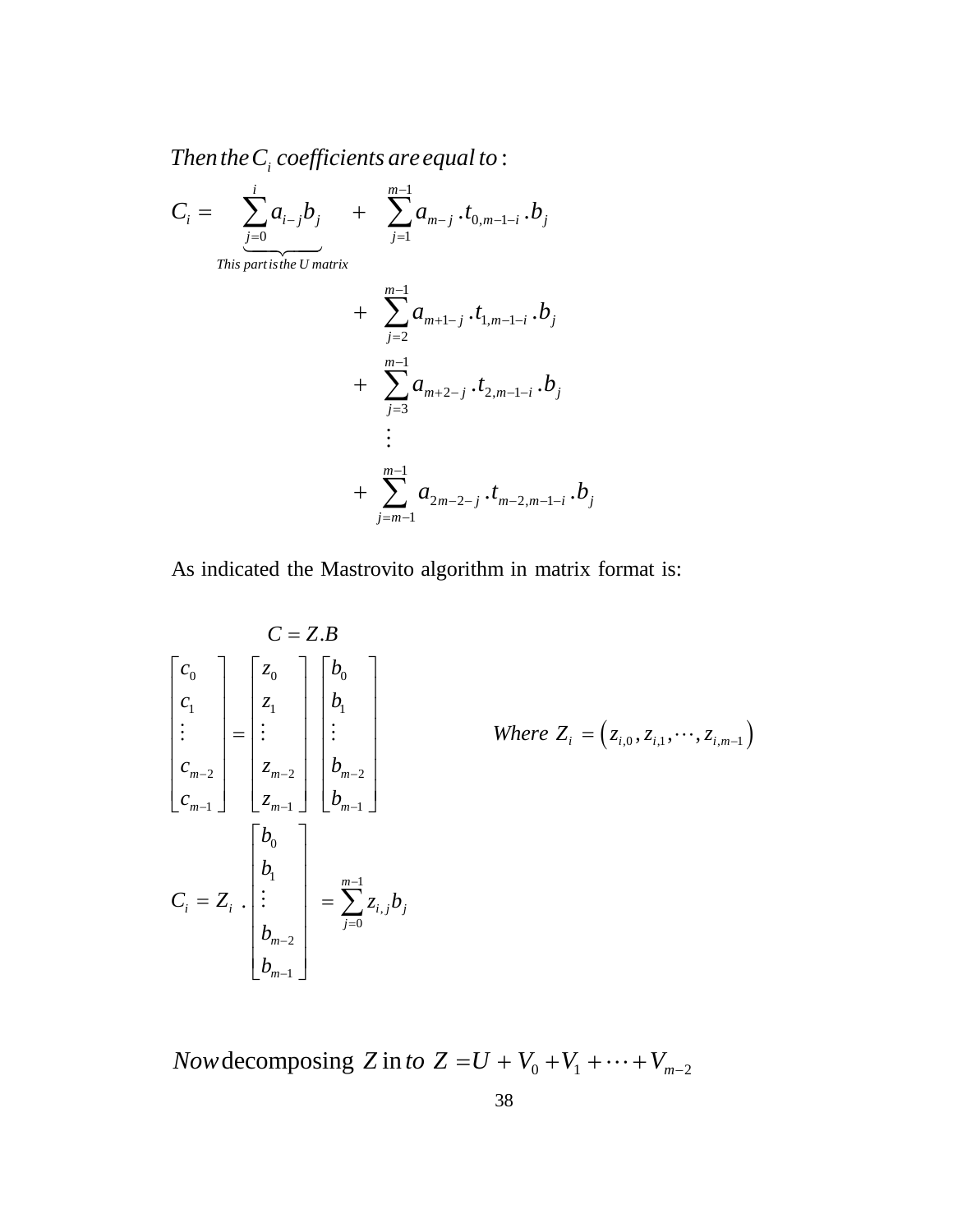$$
C_i = \underbrace{\sum_{j=0}^{m-1} u_{i,j} b_j}_{U} + \underbrace{\sum_{j=0}^{m-1} v_{i,j}^{(0)} b_j}_{V_0} + \underbrace{\cdots \cdots}_{V_x} + \underbrace{\sum_{j=0}^{m-1} v_{i,j}^{(m-2)} b_j}_{V_{m-2}}
$$

: *Or in matrix format we have*

$$
UB = \begin{bmatrix} a_0 & 0 & \cdots & \cdots & 0 \\ a_1 & a_0 & 0 & \ddots & 0 & 0 \\ \cdots & \cdots & \cdots & \cdots & 0 & 0 \\ a_{m-1} & a_{m-2} & \cdots & \cdots & a_1 & a_0 \end{bmatrix} \begin{bmatrix} b_0 \\ b_1 \\ \vdots \\ b_{m-1} \end{bmatrix}_{m \times n}
$$

$$
V_{1} B = \begin{bmatrix} 0 & 0 & a_{m-1} & a_{m-2} & \cdots & a_{2} \\ 0 & 0 & a_{m-1} & a_{m-2} & \cdots & a_{2} \\ 0 & 0 & a_{m-1} & a_{m-2} & \cdots & a_{2} \\ 0 & 0 & 0 & \cdots & 0 & 0 \\ \vdots & \vdots & \vdots & \vdots & \vdots & \vdots \\ 0 & 0 & 0 & \cdots & 0 & 0 \end{bmatrix}_{m \times m} \begin{bmatrix} b_{0} \\ b_{1} \\ \vdots \\ b_{m-1} \end{bmatrix}_{m \times 1}
$$

$$
i=0,1,2
$$

$$
c^{v_1} = \sum_{j=2}^{m-1} a_{m+1-j} \cdot b_j = a_{m-1} \cdot b_2 + a_{m-2} \cdot b_3 + \dots + a_2 \cdot b_{m-1}
$$

for 
$$
i = 3
$$
 to  $m-1$   $\xrightarrow{all zeros} C^{\nu_1} = 0$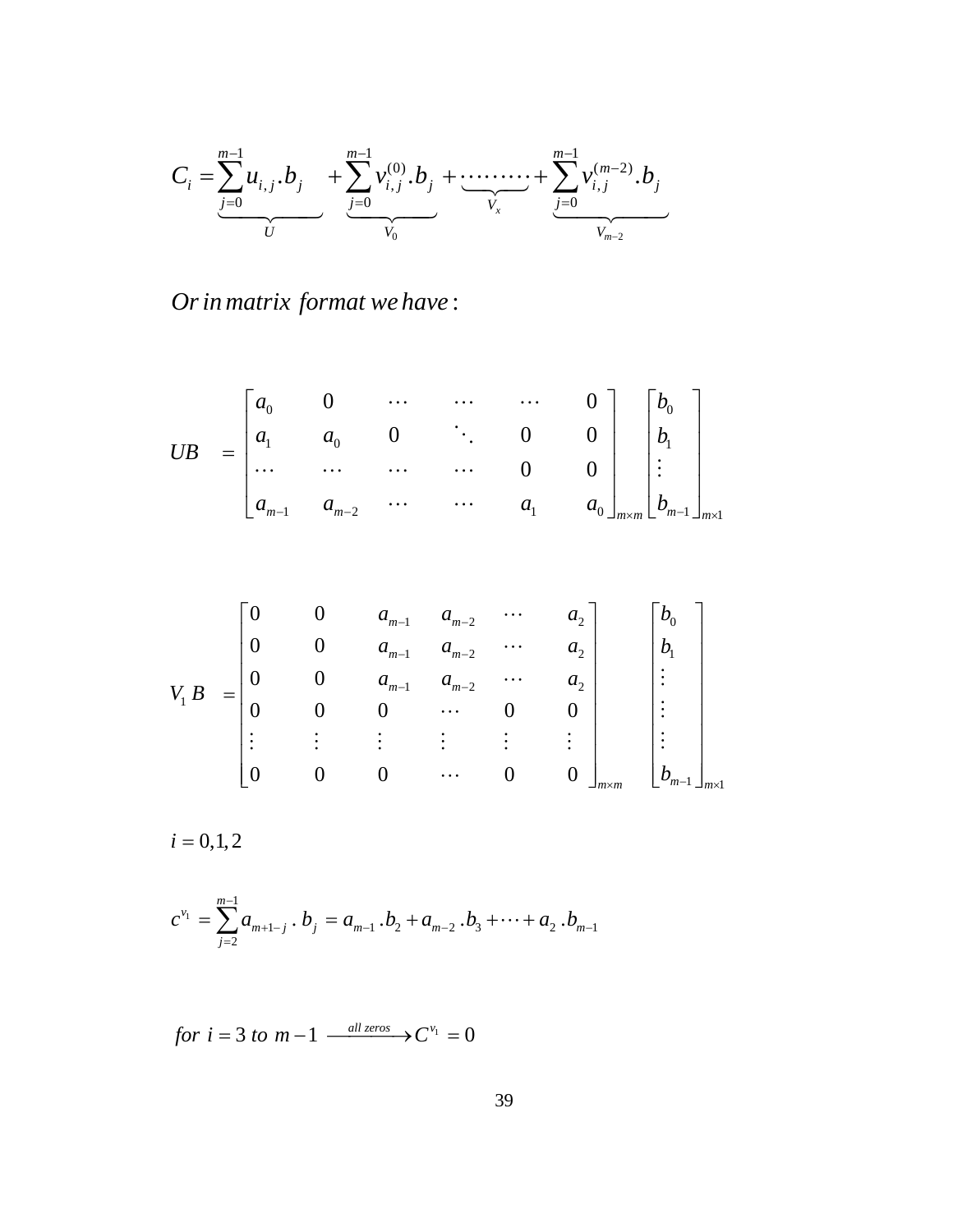$$
V_2 B = \begin{bmatrix} 0 & 0 & 0 & \cdots & 0 & 0 \\ 0 & 0 & 0 & a_{m-1} & \cdots & a_2 \\ 0 & 0 & 0 & a_{m-1} & \cdots & a_2 \\ 0 & 0 & 0 & a_{m-1} & \cdots & a_2 \\ \vdots & \vdots & \vdots & \vdots & \vdots & \vdots \\ 0 & 0 & 0 & \cdots & 0 & 0 \end{bmatrix}_{m \times m} \begin{bmatrix} b_0 \\ b_1 \\ \vdots \\ b_m \end{bmatrix}_{m \times 1}
$$
  
 $i = 1, 2, 3$ 

$$
c^{v_2} = \sum_{j=3}^{m-1} a_{m+2-j} \cdot b_j = a_{m-1} \cdot b_3 + a_{m-2} \cdot b_4 + \dots + a_3 \cdot b_{m-1}
$$
  
for  $i = 0$  and 4 to  $m-1$   $\xrightarrow{all zeros} C^{v_2} = 0$ 

$$
V_{m-2}B = \begin{bmatrix} 0 & 0 & 0 & \cdots & 0 & 0 \\ 0 & 0 & 0 & \cdots & 0 & 0 \\ \vdots & \vdots & \ddots & \vdots & \ddots & \vdots \\ 0 & 0 & 0 & \cdots & \cdots & a_{m-1} \\ 0 & 0 & 0 & \cdots & \cdots & a_{m-1} \\ 0 & 0 & 0 & \cdots & \cdots & a_{m-1} \end{bmatrix} \begin{bmatrix} b_0 \\ b_1 \\ \vdots \\ b_m \end{bmatrix}
$$

 $i = m-3, m-2, m-1$ 

$$
c^{v_{m-2}} = \sum_{j=m-1}^{m-1} a_{2m-2-j} \cdot b_j = a_{m-1} \cdot b_{m-1}
$$
  
for  $i = 0$  to  $m-4$   $\xrightarrow{all zeros} C^{v_{m-2}} = 0$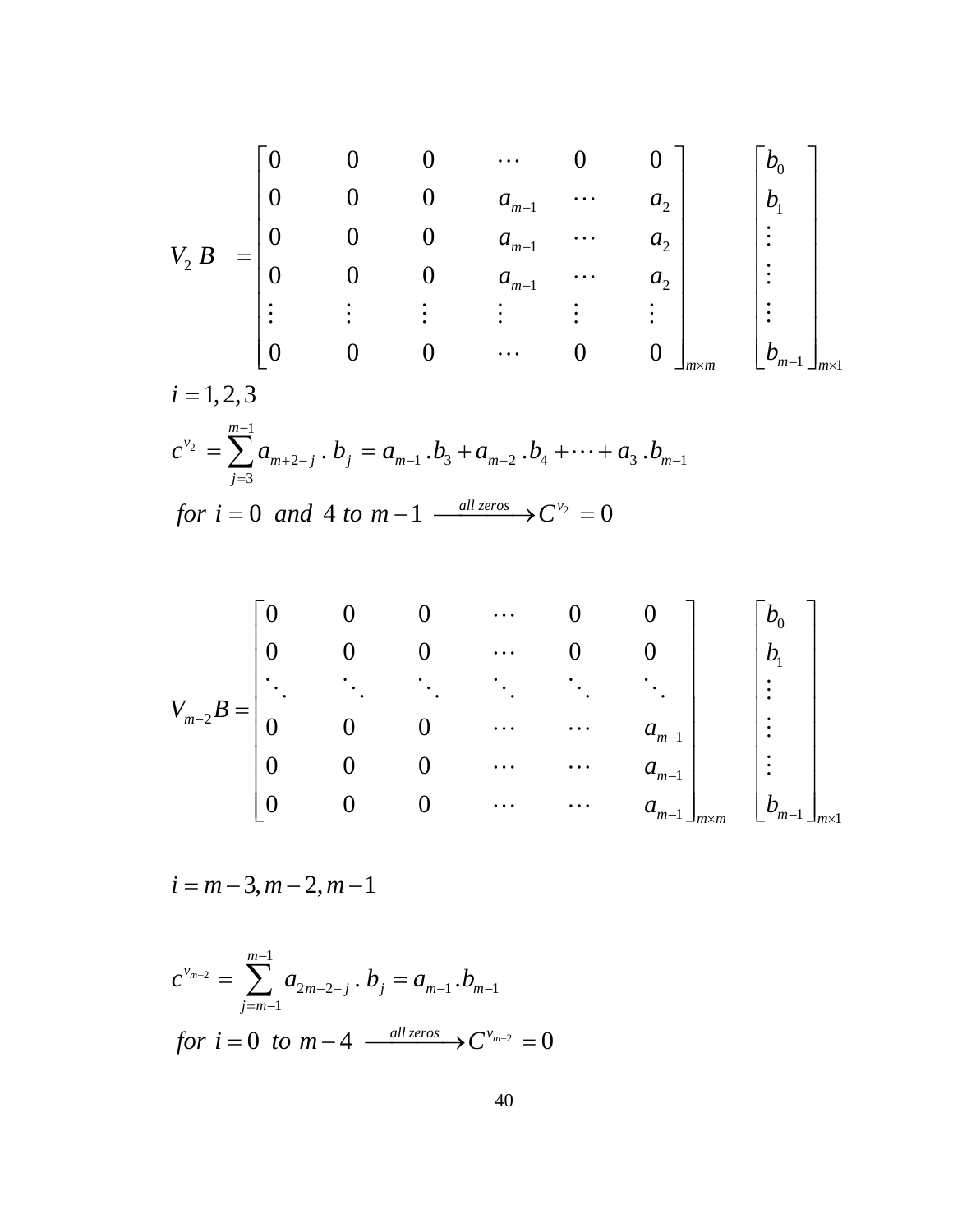$$
V_0B = \begin{bmatrix} 0 & a_{m-1} & a_{m-2} & a_{m-3} & \cdots & a_2 \\ 0 & 0 & 0 & 0 & \cdots & 0 \\ 0 & a_{m-1} & a_{m-2} & a_{m-3} & \cdots & a_2 \\ 0 & a_{m-1} & a_{m-2} & a_{m-3} & \cdots & a_2 \\ \vdots & \vdots & \vdots & \ddots & \vdots & \vdots & \vdots \\ 0 & a_{m-1} & a_{m-2} & a_{m-3} & \cdots & a_2 \end{bmatrix} \begin{bmatrix} b_0 \\ b_1 \\ \vdots \\ b_m \end{bmatrix}
$$

$$
t_{0,m-1-i} = \begin{cases} 0 & i=1\\ 1 & Otherwise \end{cases}
$$

$$
c^{v_0} = \sum_{j=1}^{m-1} a_{m-j} \cdot t_{0,m-1-i} \cdot b_j
$$

$$
C^{v_0} = \begin{cases} 0 & i = 1\\ \sum_{j=1}^{m-1} a_{m-j} \cdot b_j & Otherwise \end{cases}
$$

$$
\underbrace{\qquad \qquad }_{i\neq 1} C^{v_0} = \sum_{j=1}^{m-1} a_{m-j} \, . \, b_j = a_{m-1} \, . b_1 + a_{m-2} \, . b_2 + \cdots + a_1 \, . b_{m-1}
$$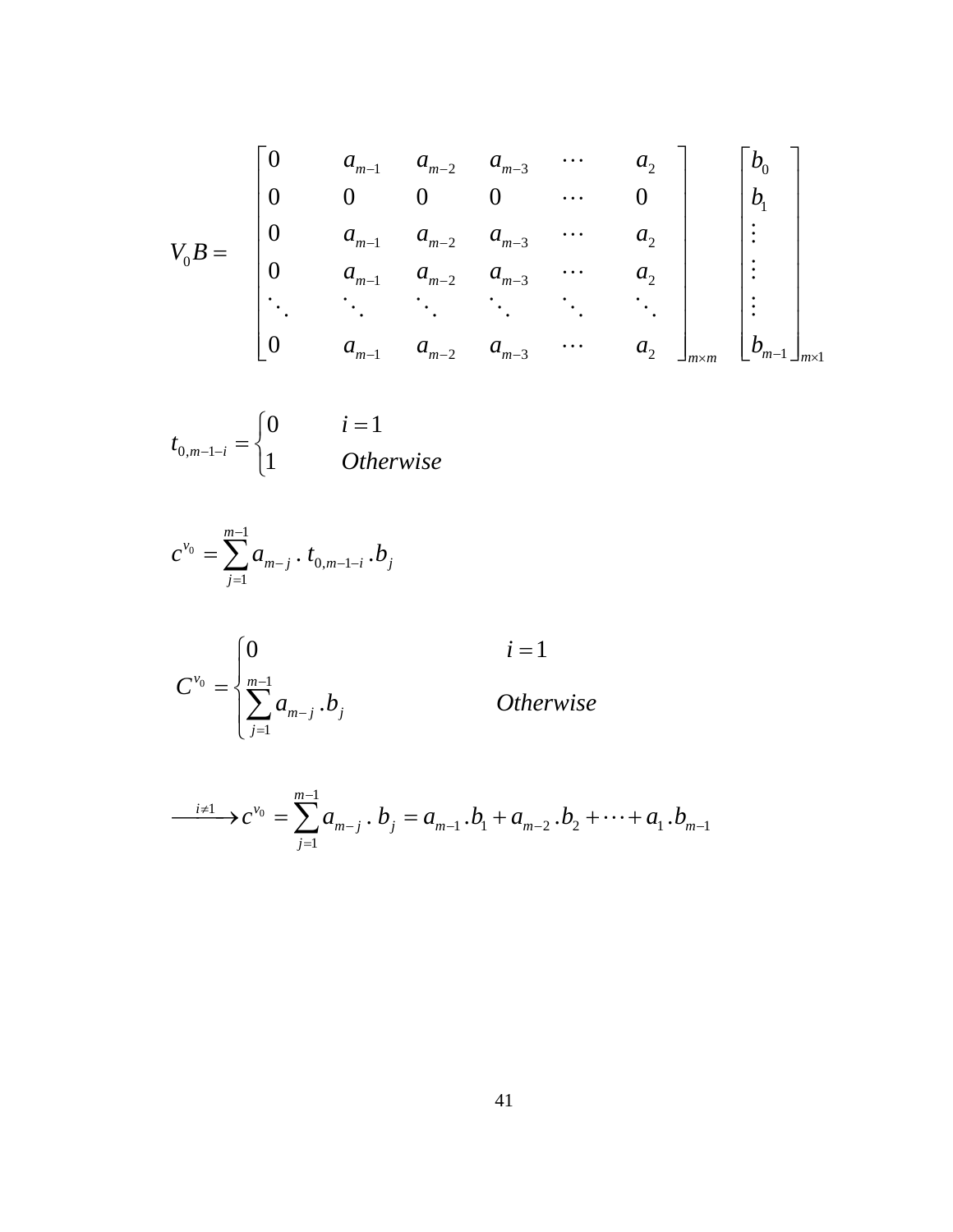### **4.7 Complexity in OZP multiplication**

Assume that  $C(x) = A(x) \times B(x)$ . Then the relationship between  $a_i$ , $b_i$ , and  $c_i$  is as follows:

$$
c_i = \left[ \left[ \sum_{j=0}^{i} a_{i-j} b_j + \sum_{k=0}^{m-2} \left[ \sum_{k=1}^{m-1} a_{m+k-j} b_j \right] \right] t_{k,m-1-i} \right]
$$

where  $t_{i,j}$  is defind as:



*or*

$$
x^{m+i} \mod f(x) = \sum_{k=0}^{m-1} t_{i,m-1-k} x^k
$$
  
Exchanging k with i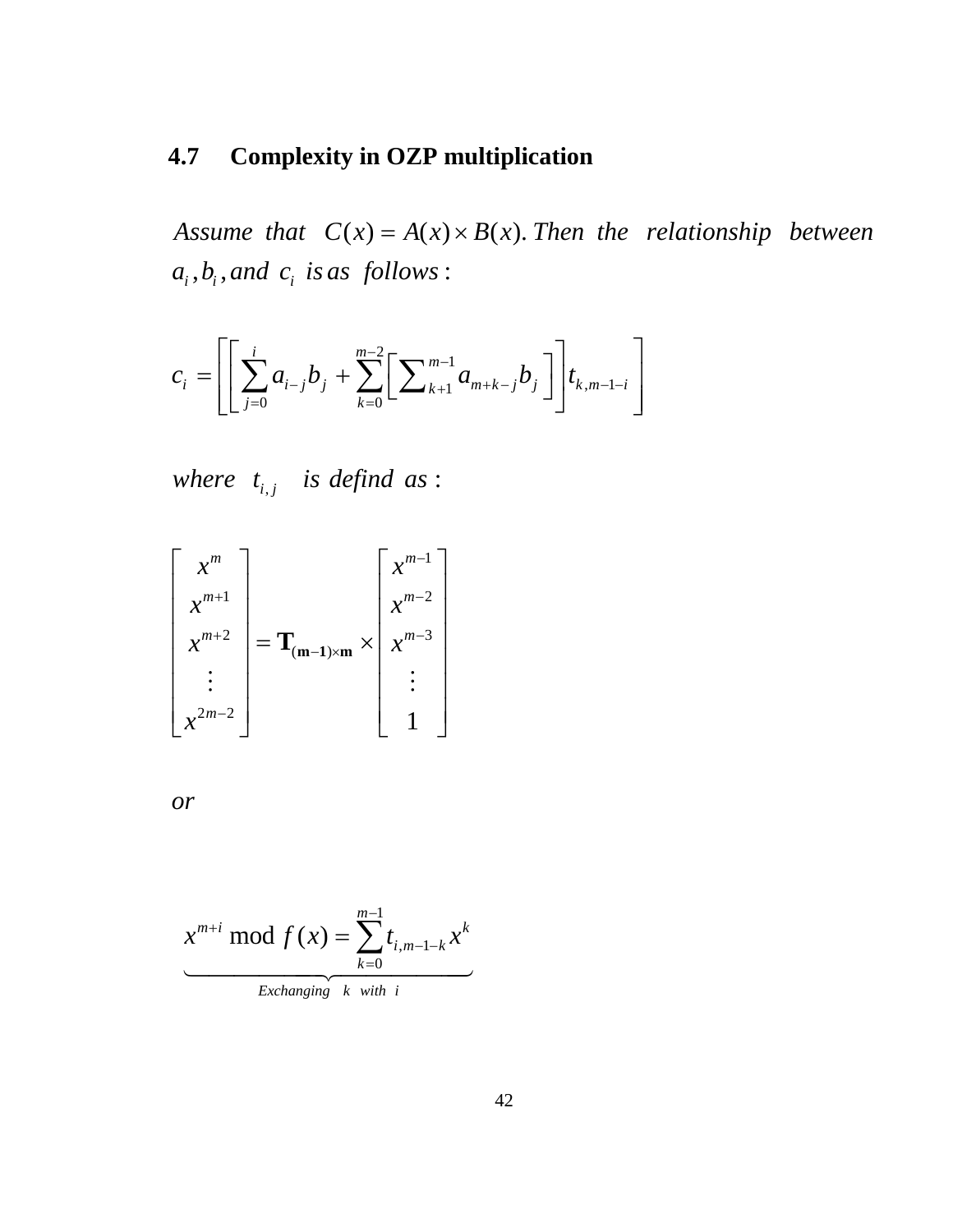$\overline{0}$ 1 , 0 1 , *From Mastrovito we had*  $C = ZB$  where  $Z = f(A(x), f(x))$ : . . *m*  $i = \sum_i \wedge$  |  $\sum_i \sum_{i,j}$ *j m b*  $c_i = Z_i \times$   $\vert$   $\vert$   $=$   $\sum_{i} z_{i,j} b_i$ *b* − = −  $\mid b_{_{0}}\mid$   $=Z_i \times \begin{vmatrix} \cdot & \cdot \\ \cdot & \cdot \end{vmatrix} =$  $\boxed{b_{_{m-1}}}$ ∑

Decomposing Z into:

$$
Z = U + V^{(0)} + V^{(1)} + \dots V^{(m-2)}
$$

$$
\Rightarrow c_i = \sum\nolimits_{j=0}^{m-1} U_{i,j} b_j + \sum\nolimits_{j=0}^{m-1} V_{i,j}^{(0)} b_j + \dots + \sum_{j=0}^{m-1} V_{i,j}^{(m-2)} b_j
$$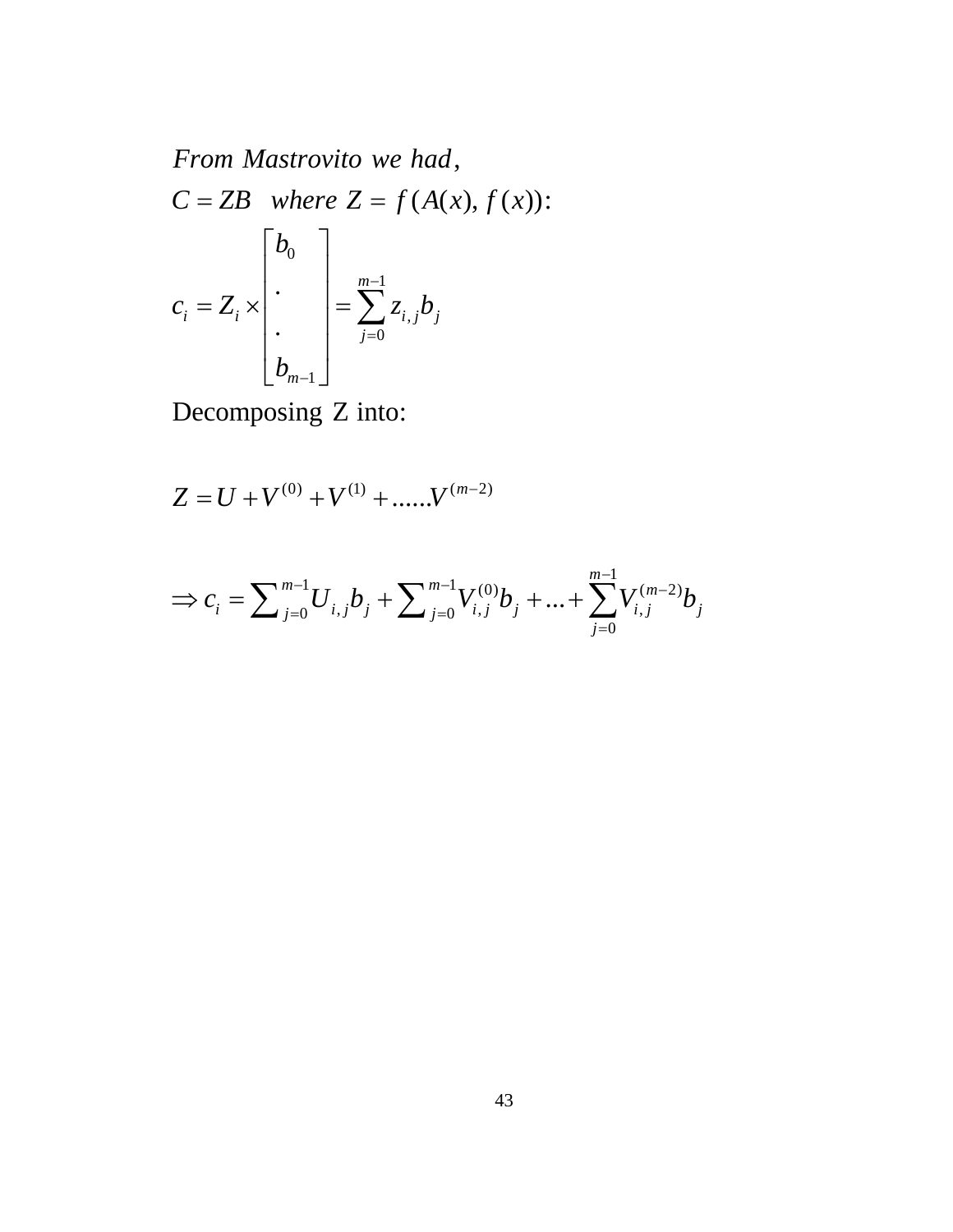# **4.8 Format of U and V matrices where**  $a_1=0$

$$
U = \begin{bmatrix} a_0 & 0 & \cdots & \cdots & 0 \\ a_1 & a_0 & 0 & \cdots & 0 & 0 \\ \vdots & \vdots & \ddots & \vdots & 0 & 0 \\ a_{m-1} & a_{m-2} & \cdots & \cdots & a_1 & a_0 \end{bmatrix}
$$

$$
V_0 = \begin{bmatrix} 0 & a_{m-1} & a_{m-2} & a_{m-3} & \cdots & a_2 \\ 0 & 0 & 0 & 0 & \cdots & 0 \\ 0 & a_{m-1} & a_{m-2} & a_{m-3} & \cdots & a_2 \\ 0 & a_{m-1} & a_{m-2} & a_{m-3} & \cdots & a_2 \\ \vdots & \vdots & \vdots & \vdots & \ddots & \vdots & \vdots \\ 0 & a_{m-1} & a_{m-2} & a_{m-3} & \cdots & a_2 \end{bmatrix}
$$

$$
V_2 = \begin{bmatrix} 0 & 0 & 0 & \dots & 0 & 0 \\ 0 & 0 & 0 & a_{m-1} & \dots & a_2 \\ 0 & 0 & 0 & a_{m-1} & \dots & a_2 \\ 0 & 0 & 0 & a_{m-1} & \dots & a_2 \\ 0 & 0 & 0 & \dots & 0 & 0 \\ \vdots & \vdots & \vdots & \vdots & \vdots & \vdots & \vdots \end{bmatrix}
$$

$$
V_{m-2} = \begin{bmatrix} 0 & 0 & 0 & \cdot & 0 & 0 \\ 0 & 0 & 0 & \cdot & 0 & 0 \\ \cdot & \cdot & \cdot & \cdot & \cdot & \cdot \\ 0 & 0 & 0 & \cdot & \cdot & a_{m-1} \\ 0 & 0 & 0 & \cdot & \cdot & a_{m-1} \\ 0 & 0 & 0 & \cdot & \cdot & a_{m-1} \end{bmatrix}
$$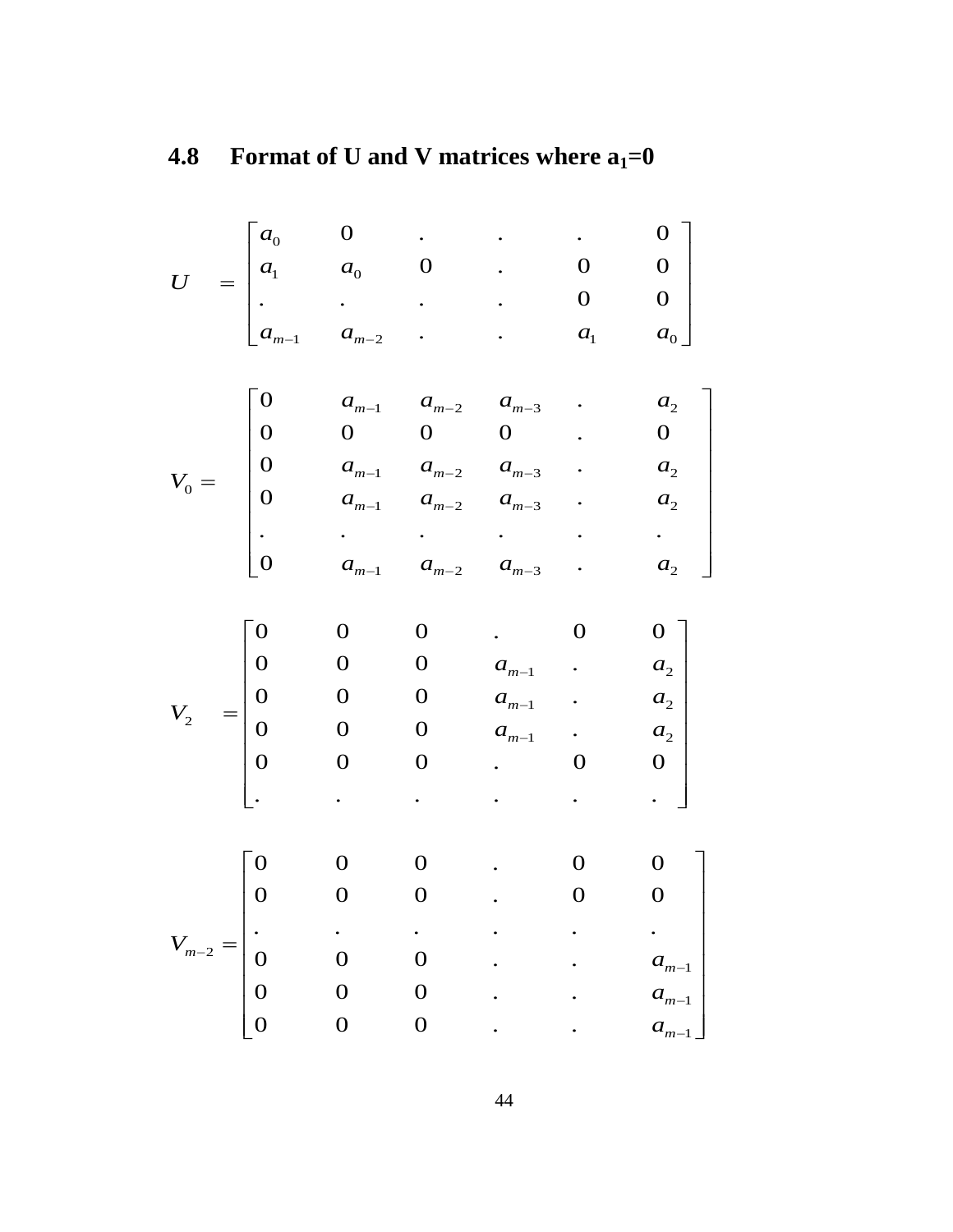## **4.9 Area Complexity of the Proposed Multiplier**

The area complexity of each decomposed matrix (UB and  $V_xB_x$ ) is calculated and then added to find the total area complexity of this proposed multiplier.

$$
Z = U + V_0 + V_1 + \dots + V_{m-2}
$$

$$
C = Z \cdot B = UB + V_0B + VB_1 + \cdots + V_{m-2}B
$$

: *Complexity*

$$
UB = \begin{bmatrix} a_0 & 0 & \cdots & \cdots & 0 \\ a_1 & a_0 & 0 & \ddots & 0 & 0 \\ \cdots & \cdots & \cdots & \cdots & 0 & 0 \\ a_{m-1} & a_{m-2} & \cdots & \cdots & a_1 & a_0 \end{bmatrix}_{m \times m} \begin{bmatrix} b_0 \\ b_1 \\ \vdots \\ b_{m-1} \end{bmatrix}_{m \times 1}
$$

Number of AND Gates : 1 + 2 + 3 + ... + 
$$
m = \frac{m^2}{2} + \frac{m}{2}
$$
  
\nNumber of XOR Gates : 0 + 1 + 2 + 3 + ... +  $(m - 1) = \frac{m^2}{2} - \frac{m}{2}$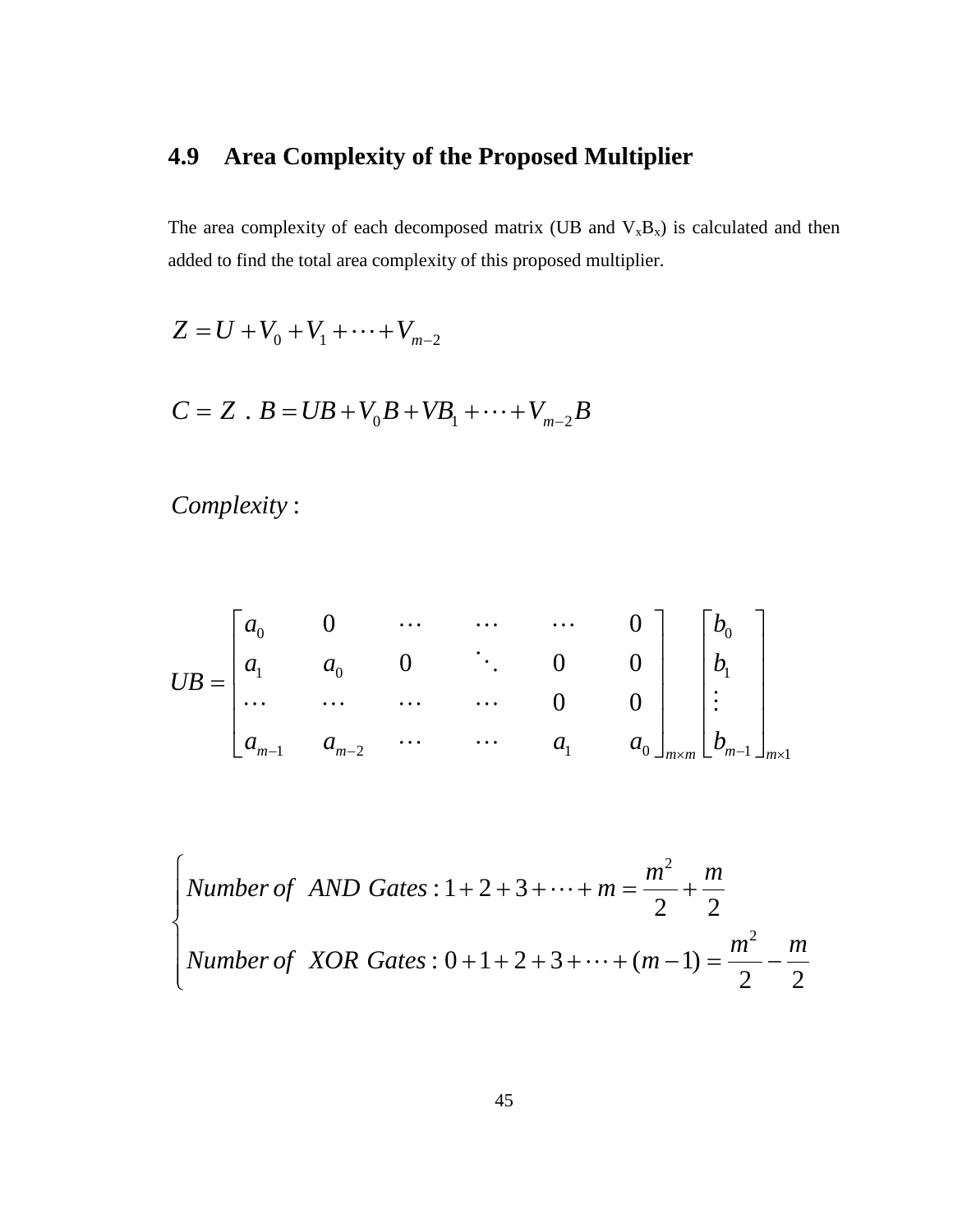: *Complexity*

$$
V_0B = \begin{bmatrix} 0 & a_{m-1} & a_{m-2} & a_{m-3} & \cdots & a_2 \\ 0 & 0 & 0 & 0 & \cdots & 0 \\ 0 & a_{m-1} & a_{m-2} & a_{m-3} & \cdots & a_2 \\ 0 & a_{m-1} & a_{m-2} & a_{m-3} & \cdots & a_2 \\ \vdots & \vdots & \vdots & \ddots & \vdots & \vdots \\ 0 & a_{m-1} & a_{m-2} & a_{m-3} & \cdots & a_2 \end{bmatrix} \begin{bmatrix} b_0 \\ b_1 \\ \vdots \\ b_m \end{bmatrix}
$$

:  $m-1$ :  $(m-2) + (m-1)$ *Number of AND Gates: m*  $Number of XOR Gates : (m-2) + (m-1)$  $\begin{cases} Number\ of\ AND\ Gates : m-\ \end{cases}$  $\lfloor$  Number of XOR Gates :  $(m-2) + (m-$ 

: *Complexity*

$$
V_{1}B = \begin{bmatrix} 0 & 0 & a_{m-1} & a_{m-2} & \cdots & a_{2} \\ 0 & 0 & a_{m-1} & a_{m-2} & \cdots & a_{2} \\ 0 & 0 & a_{m-1} & a_{m-2} & \cdots & a_{2} \\ 0 & 0 & 0 & \cdots & 0 & 0 \\ \vdots & \vdots & \vdots & \vdots & \vdots & \vdots \\ 0 & 0 & 0 & \cdots & 0 & 0 \end{bmatrix}_{m \times m} \begin{bmatrix} b_{0} \\ b_{1} \\ \vdots \\ b_{m-1} \end{bmatrix}_{m \times 1}
$$

:  $m-2$ :  $(m-3)+3$ *Number of AND Gates: m Number of XOR Gates*: (m  $\int Number\ of\ AND\ Gates: m \lfloor$  Number of XOR Gates :  $(m-3)$  +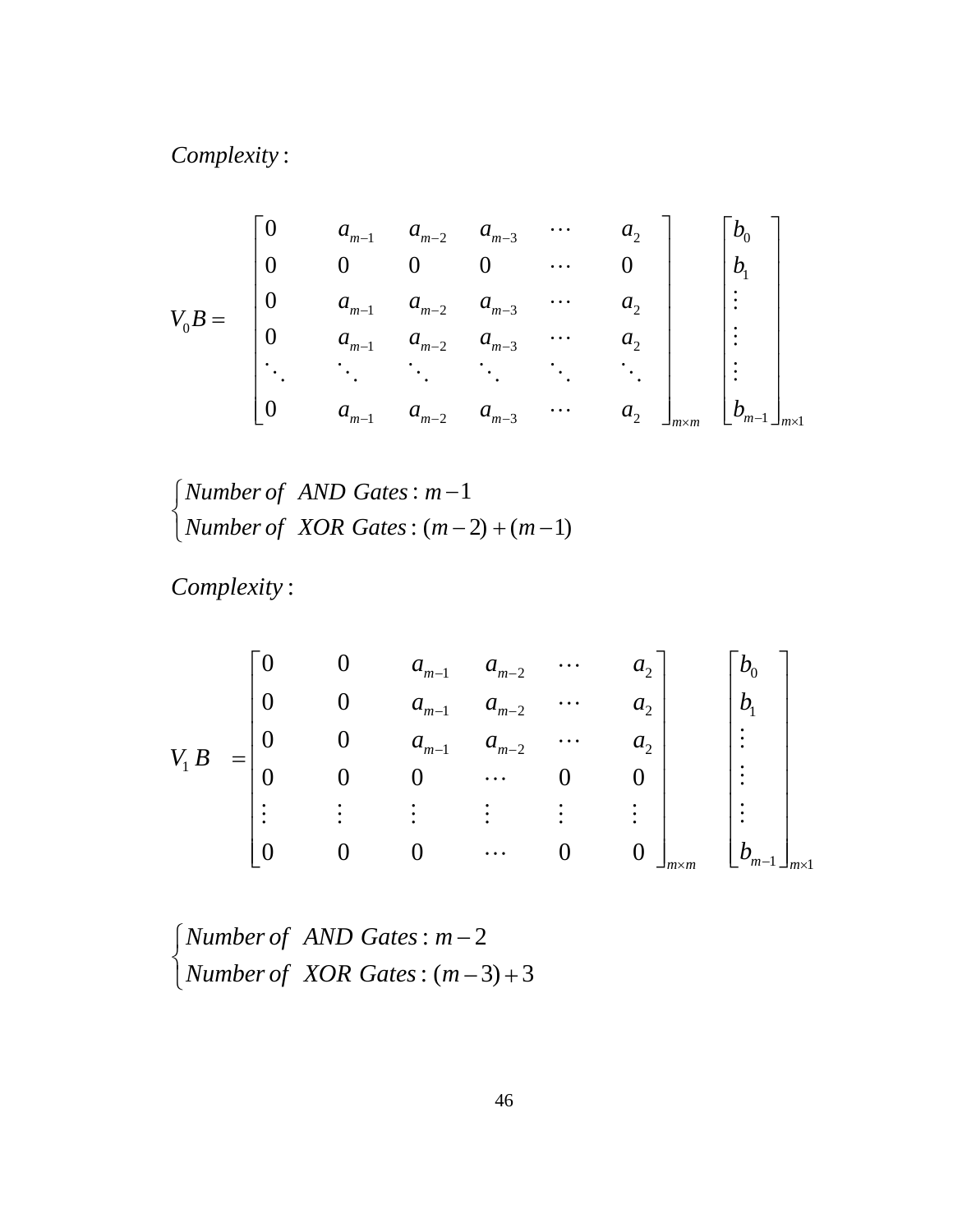: *Complexity*

$$
V_{m-2} = \begin{bmatrix} 0 & 0 & 0 & \cdots & 0 & 0 \\ 0 & 0 & 0 & \cdots & 0 & 0 \\ \vdots & \vdots & \ddots & \vdots & \ddots & \vdots \\ 0 & 0 & 0 & \cdots & \cdots & a_{m-1} \\ 0 & 0 & 0 & \cdots & \cdots & a_{m-1} \\ 0 & 0 & 0 & \cdots & \cdots & a_{m-1} \end{bmatrix}_{m \times m} \begin{bmatrix} b_0 \\ b_1 \\ \vdots \\ b_{m-1} \end{bmatrix}_{m \times 1}
$$

: 1  $: 0 + 3$ *Number of AND Gates Number of XOR Gates*  $\int$  $\left\{ \right.$  $\big\lvert$  Number of XOR Gates : 0+

: *Total Complexity*

Total Number of AND gates :  
\n= 
$$
UB_{(\text{#of ANDGATES})} + V_0B_{(\text{#of ANDGATES})} + \cdots + V_{m-2}B_{(\text{#of ANDGATES})}
$$
  
\nTotal # ANDGATES  $\longrightarrow \frac{m^2}{2} + \frac{m}{2} + (m-1) + (m-2) + \cdots + 1$   
\n
$$
= \frac{m^2}{2} + \frac{m}{2} + (\frac{m^2}{2} - \frac{m}{2}) = m^2
$$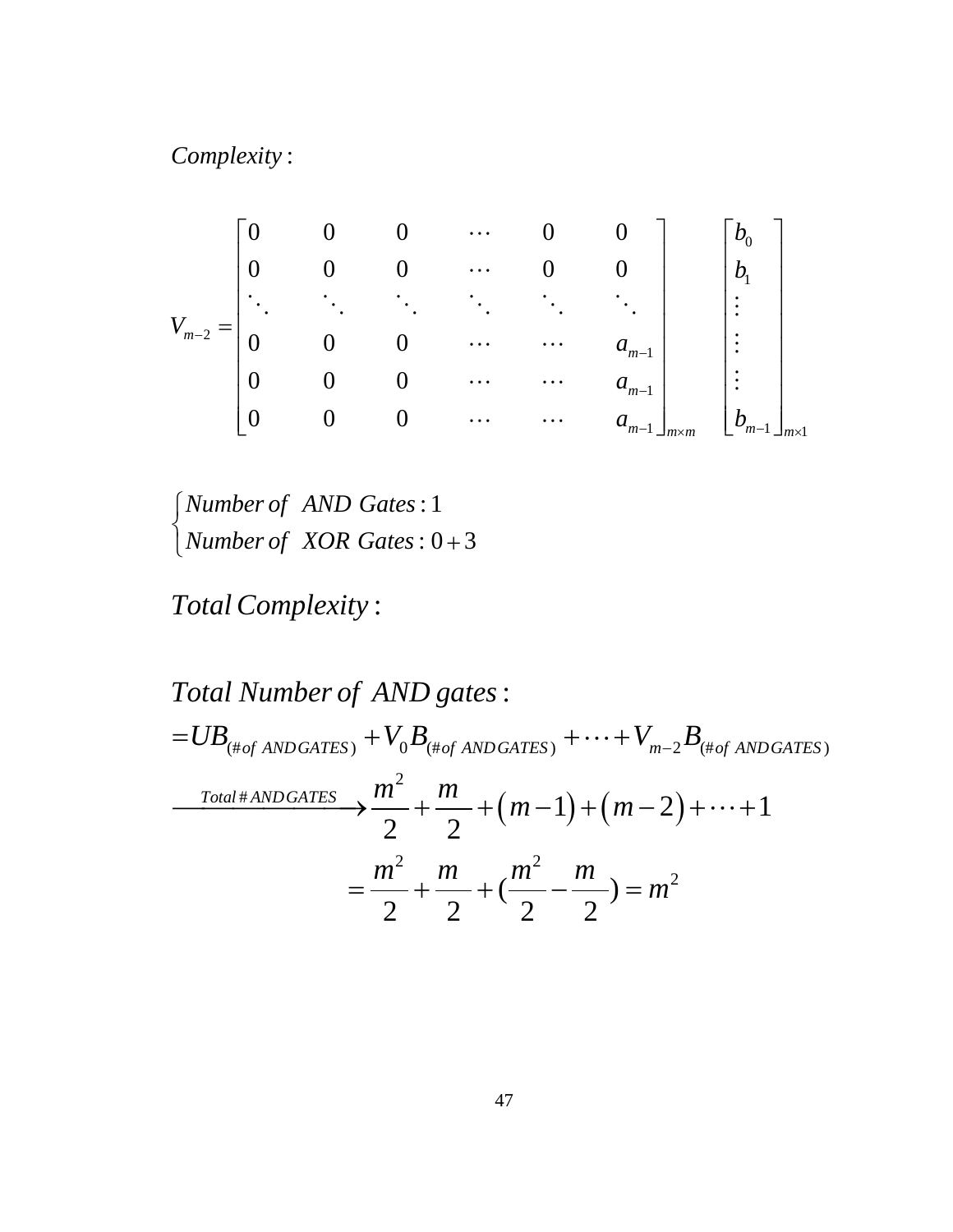#### : *Total Complexity*

Total Number of XOR gates :  
\n= 
$$
UB_{(\# of XOR GATES)} + V_0B_{(\# of XOR GATES)} + \cdots + V_{m-2}B_{(\# of XOR GATES)}
$$
  
\n
$$
\frac{Total#ANDGATES}{2} \times (\frac{m^2}{2} - \frac{m}{2}) + [(m-2) + (m-1)] + [(m-3) + 3]
$$
\n
$$
+ [(m-4) + 3] + \cdots + [0+3]
$$
\n
$$
= (\frac{m^2}{2} - \frac{m}{2}) + [1 + 2 + \cdots + (m-2)] + (m-1) + 3 \times (m-2)
$$
\n
$$
= \frac{m^2}{2} - \frac{m}{2} + \left(\frac{m^2}{2} - \frac{m}{2}\right) + 3m - 6
$$
\n
$$
= m^2 - m + 3m - 6
$$
\n
$$
= m^2 + 2m - 6
$$

$$
Z = U + V_0 + V_1 + \dots + V_{m-2}
$$

$$
C = Z \cdot B = UB + V_0B + VB_1 + \cdots + V_{m-2}B
$$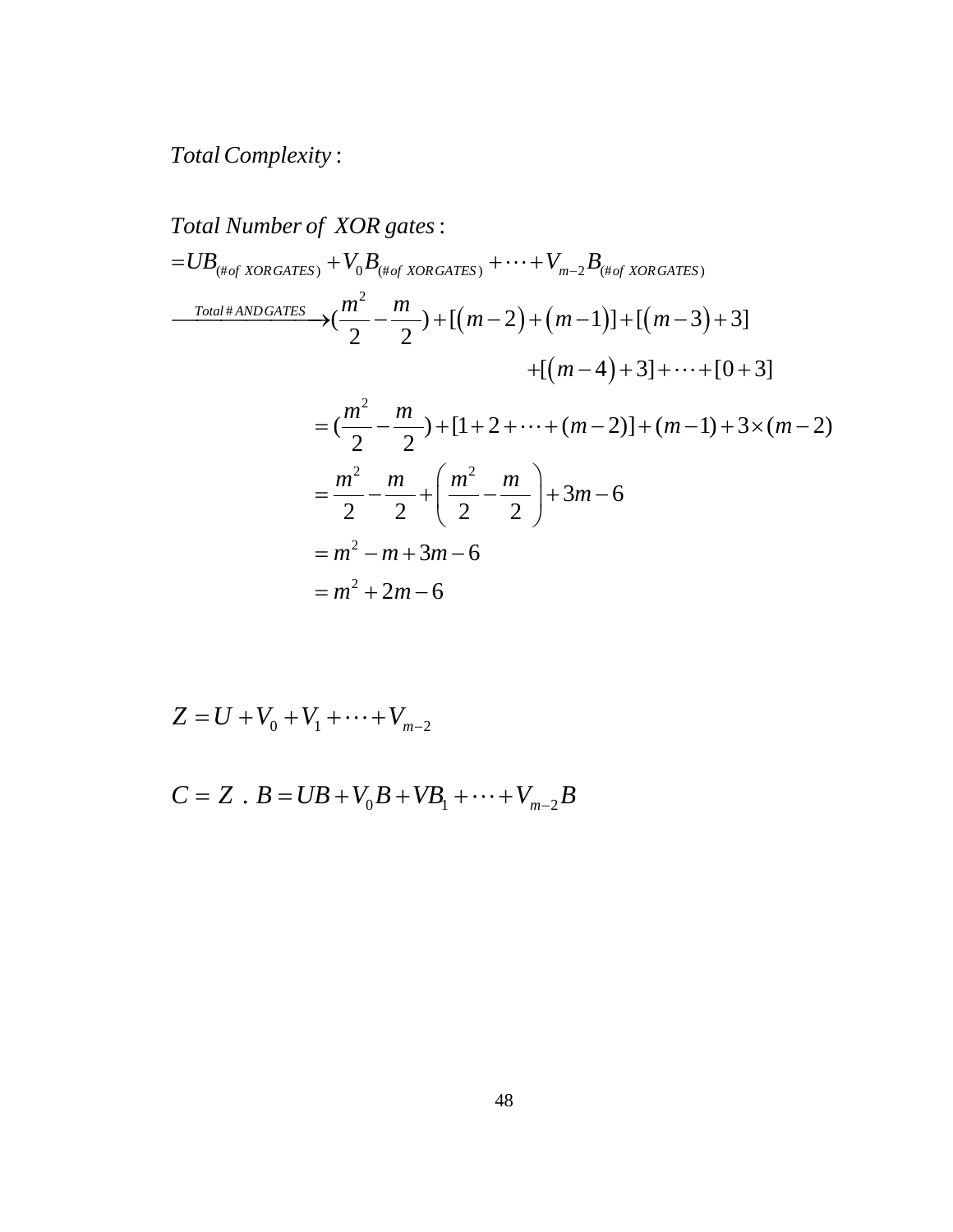## **4.10 Time Delay of the Proposed Multiplier**

To calculate the time delay and generalize it, the vector matrices are calculate

|                      | $C = UB + V_0B + V_1B + \dots + V_{m-2}B$                                           |  |  |  |  |                                  |  |
|----------------------|-------------------------------------------------------------------------------------|--|--|--|--|----------------------------------|--|
| UB                   | $=\begin{cases}u_0, u_1, u_2, u_3, u_4, , u_{m-1}\end{cases}$                       |  |  |  |  |                                  |  |
| $V_0 B$              | $=\begin{cases} v_0, 0, v_0, v_0, v_0, v_0, , v_0 \end{cases}$                      |  |  |  |  |                                  |  |
| $V_1B$               | $=\begin{Bmatrix} v_0 & , & v_0 & , & v_0 & , & 0 & , & 0 & ,  , & 0 \end{Bmatrix}$ |  |  |  |  |                                  |  |
| $V_0 B$              | $=\{0, v_1, v_1, v_1, v_1, 0$                                                       |  |  |  |  | $\begin{matrix}0\\0\end{matrix}$ |  |
| $V_0 B$              | $= \begin{cases} 0, & 0, \nu_2, & \nu_2, \nu_1, & \cdots, \nu_n \end{cases}$        |  |  |  |  | $0 \left\}$                      |  |
| $\ddot{\phantom{0}}$ |                                                                                     |  |  |  |  |                                  |  |

$$
V_{m-2}B = \left\{0 \quad , \quad 0 \quad , \quad 0 \quad , \ldots, \nu_{m-2}, \quad \nu_{m-2} \quad , \quad \nu_{m-2} \quad \right\}
$$

.

Since in each row consists of m terms, the total delay can be calculated as following.

Total delay = 
$$
(\lceil \log_2(m-1) \rceil)
$$
  $T_x + T_A + 3 T_x$   
\n $\rightarrow$  Total delay =  $(\lceil \log_2(m-1) \rceil + 3)$   $T_x + T_A$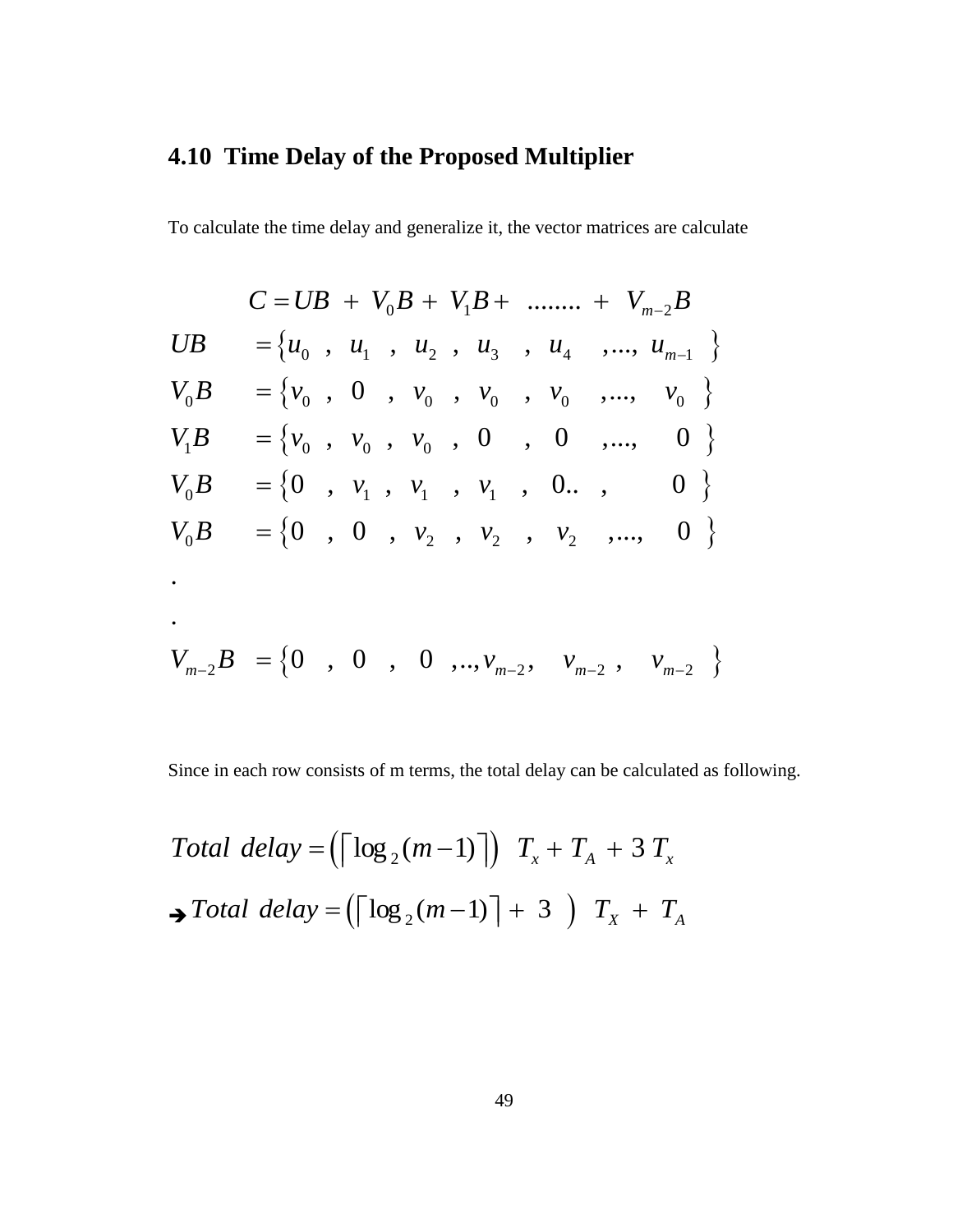## **4.11 Examples of Transfer matrices**

 $^{11}$  10  $^{10}$  10  $^{10}$  10  $^{10}$  10  $^{10}$  10  $^{10}$  10  $^{10}$  10  $^{10}$  10  $^{10}$  10  $^{10}$  10  $^{10}$  10  $^{10}$  10  $^{10}$  10  $^{10}$  10  $^{10}$ Let  $F(x) = a_{11}x^{11} + a_{10}x^{10} + a_9x^9 + a_8x^8 + a_7x^7 + a_6x^6 + a_5x^5 + a_4x^4 + a_3x^3 + a_2x^2 + a_0$ Let  $a_1 = 0$  then:

| $\lceil 1 \rceil$ | 1 1 1 1 1 1 1 1 1 1 |              |                        |                        |              |                             |             |              |              |  |
|-------------------|---------------------|--------------|------------------------|------------------------|--------------|-----------------------------|-------------|--------------|--------------|--|
|                   |                     |              |                        |                        |              |                             | $1 \quad 1$ |              | $\mathbf{1}$ |  |
|                   |                     |              |                        |                        |              | $1 \quad \blacksquare$      | $1$ and $1$ | $\mathbf{1}$ |              |  |
|                   |                     |              |                        |                        |              | $1 \quad 1 \quad 1$         |             |              |              |  |
|                   |                     |              |                        |                        | $1 \quad 1$  |                             |             |              |              |  |
|                   |                     |              | $1 \quad \blacksquare$ | $\sim 1$ and $\sim 10$ |              | $\sim$ 1                    |             |              |              |  |
|                   |                     | $\mathbf{1}$ | $\frac{1}{1}$          |                        | $\mathbf{1}$ |                             |             |              |              |  |
|                   |                     | $1 \quad 1$  |                        |                        |              |                             |             |              |              |  |
| -1                | $\vert 1 \vert$     |              |                        |                        |              |                             |             |              |              |  |
|                   |                     |              |                        |                        |              | $1 \quad 1 \quad 1 \quad 1$ |             | $\mathbf{1}$ |              |  |

 $^{11}$  10  $^{10}$  10  $^{10}$  10  $^{10}$  10  $^{10}$  10  $^{18}$  10  $^{10}$  10  $^{10}$  10  $^{10}$  10  $^{10}$  10  $^{10}$  10  $^{10}$  10  $^{10}$  10  $^{11}$ Let  $F(x) = a_{11}x^{11} + a_{10}x^{10} + a_9x^9 + a_8x^8 + a_7x^7 + a_6x^6 + a_5x^5 + a_4x^4 + a_3x^3 + a_1x^1 + a_0$ Let  $a_2 = 0$  then:

| $\mathbf{1}$ |              |                     |             |                     |                     |                     | 1 1 1 1 1 1 1 1 1   |                     |                     |  |
|--------------|--------------|---------------------|-------------|---------------------|---------------------|---------------------|---------------------|---------------------|---------------------|--|
|              |              |                     |             |                     |                     |                     |                     |                     | $1 \quad 1 \quad 1$ |  |
|              |              |                     |             |                     |                     |                     |                     | $1 \quad 1 \quad 1$ |                     |  |
|              |              |                     |             |                     |                     |                     | $1 \quad 1 \quad 1$ |                     |                     |  |
|              |              |                     |             |                     |                     | $1 \quad 1 \quad 1$ |                     |                     |                     |  |
|              |              |                     |             |                     | $1 \quad 1 \quad 1$ |                     |                     |                     |                     |  |
|              |              |                     |             | $1 \quad 1 \quad 1$ |                     |                     |                     |                     |                     |  |
|              |              | $\mathbf{1}$        | $1 \quad 1$ |                     |                     |                     |                     |                     |                     |  |
|              |              | $1 \quad 1 \quad 1$ |             |                     |                     |                     |                     |                     |                     |  |
|              | $\mathbf{1}$ |                     |             |                     |                     |                     |                     |                     |                     |  |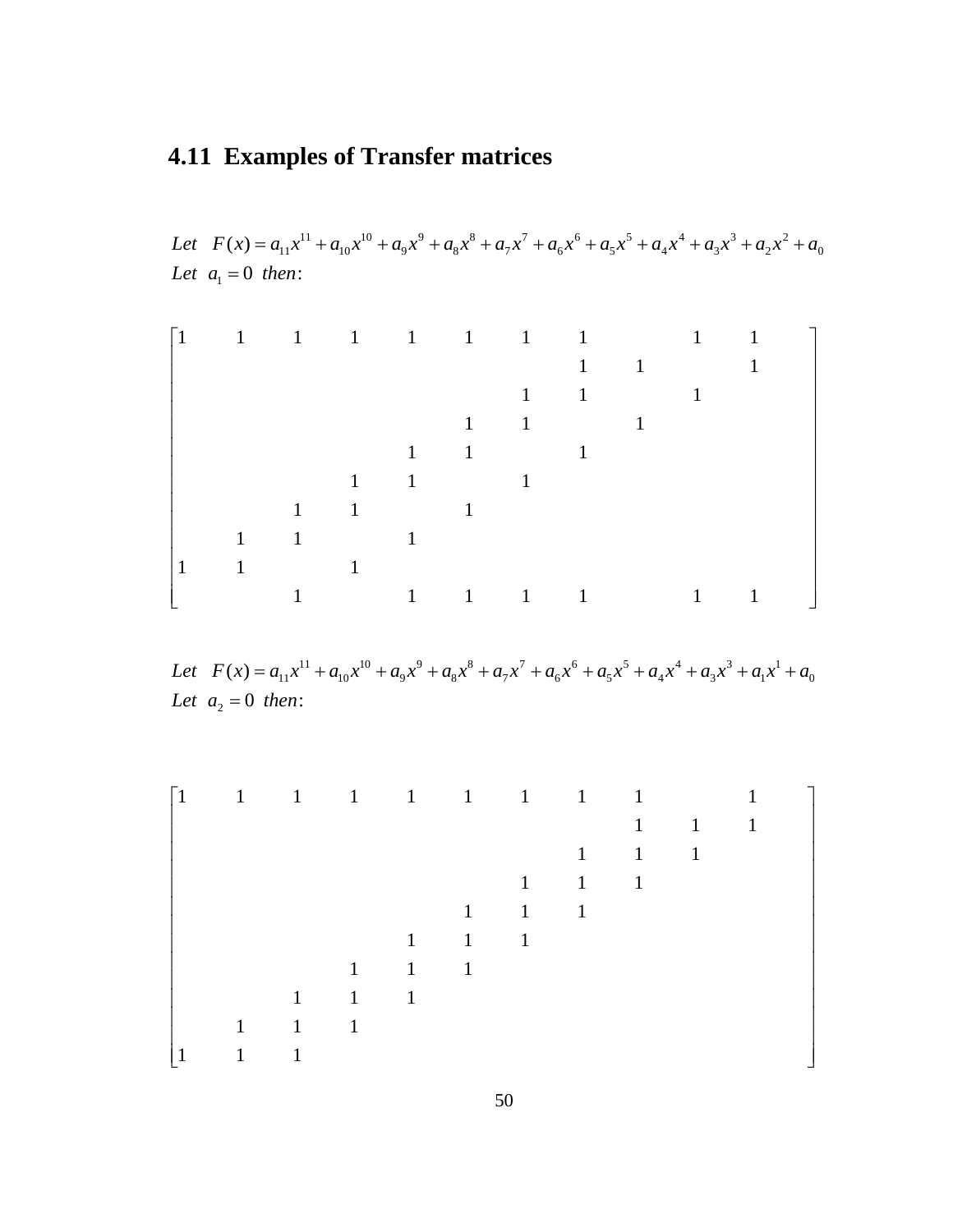Let 
$$
F(x) = a_{11}x^{11} + a_{10}x^{10} + a_9x^9 + a_8x^8 + a_7x^7 + a_6x^6 + a_5x^5 + a_3x^3 + a_2x^2 + a_1x^1 + a_0
$$
  
Let  $a_4 = 0$  then:

| $ 1\rangle$ | 1 1 1 1 1 1 1 1 1 1 |              |              |              |                   |                                                             |  |  |  |
|-------------|---------------------|--------------|--------------|--------------|-------------------|-------------------------------------------------------------|--|--|--|
|             |                     |              |              |              |                   | $\begin{array}{ccc} \hline \end{array}$                     |  |  |  |
|             |                     |              |              | $\mathbf{1}$ | $\sim$ 1 $\sim$ 1 |                                                             |  |  |  |
|             |                     |              | $\mathbf{1}$ | $\sim$ 1     |                   |                                                             |  |  |  |
|             |                     | $\mathbf{1}$ | $\sim$ 1     |              |                   |                                                             |  |  |  |
|             | $1 \quad 1$         |              |              |              |                   |                                                             |  |  |  |
|             | $\sim$ 1            |              |              |              |                   |                                                             |  |  |  |
|             |                     |              |              |              |                   | $1 \quad 1 \quad 1 \quad 1 \quad 1 \quad 1 \quad 1 \quad 1$ |  |  |  |
| 1           | 1 1 1 1 1 1 1 1     |              |              |              |                   |                                                             |  |  |  |
|             |                     |              |              |              |                   |                                                             |  |  |  |

 $11^{11}$  10  $10^{10}$  10  $x^9$  10  $x^8$  10  $x^7$  10  $x^6$  10  $x^5$  10  $x^4$  10  $x^2$  10  $x^1$ Let  $F(x) = a_{11}x^{11} + a_{10}x^{10} + a_9x^9 + a_8x^8 + a_7x^7 + a_6x^6 + a_5x^5 + a_4x^4 + a_2x^2 + a_1x^1 + a_0$ Let  $a_3 = 0$  then:

| $\lceil 1 \rceil$ |                |              |              |                                      |             |              | 1 1 1 1 1 1 1 1 1 1                                                 |              |  |
|-------------------|----------------|--------------|--------------|--------------------------------------|-------------|--------------|---------------------------------------------------------------------|--------------|--|
|                   |                |              |              |                                      |             | $\mathbf{1}$ | $\sim$ 1                                                            |              |  |
|                   |                |              |              |                                      |             | $1 \qquad 1$ |                                                                     |              |  |
|                   |                |              |              |                                      | $1 \quad 1$ |              |                                                                     |              |  |
|                   |                |              | $\mathbf{1}$ | $\begin{array}{ccc} & 1 \end{array}$ |             |              |                                                                     |              |  |
|                   |                | $\mathbf{1}$ | $\sim$ 1     |                                      |             |              |                                                                     |              |  |
|                   | $1 \quad 1$    |              |              |                                      |             |              |                                                                     |              |  |
|                   | $\overline{1}$ |              |              |                                      |             |              |                                                                     |              |  |
|                   |                |              |              |                                      |             |              | $1 \quad 1 \quad 1 \quad 1 \quad 1 \quad 1 \quad 1 \quad 1 \quad 1$ |              |  |
|                   |                |              |              |                                      |             |              | $1 \t 1 \t 1 \t 1 \t 1 \t 1$                                        | $\mathbf{1}$ |  |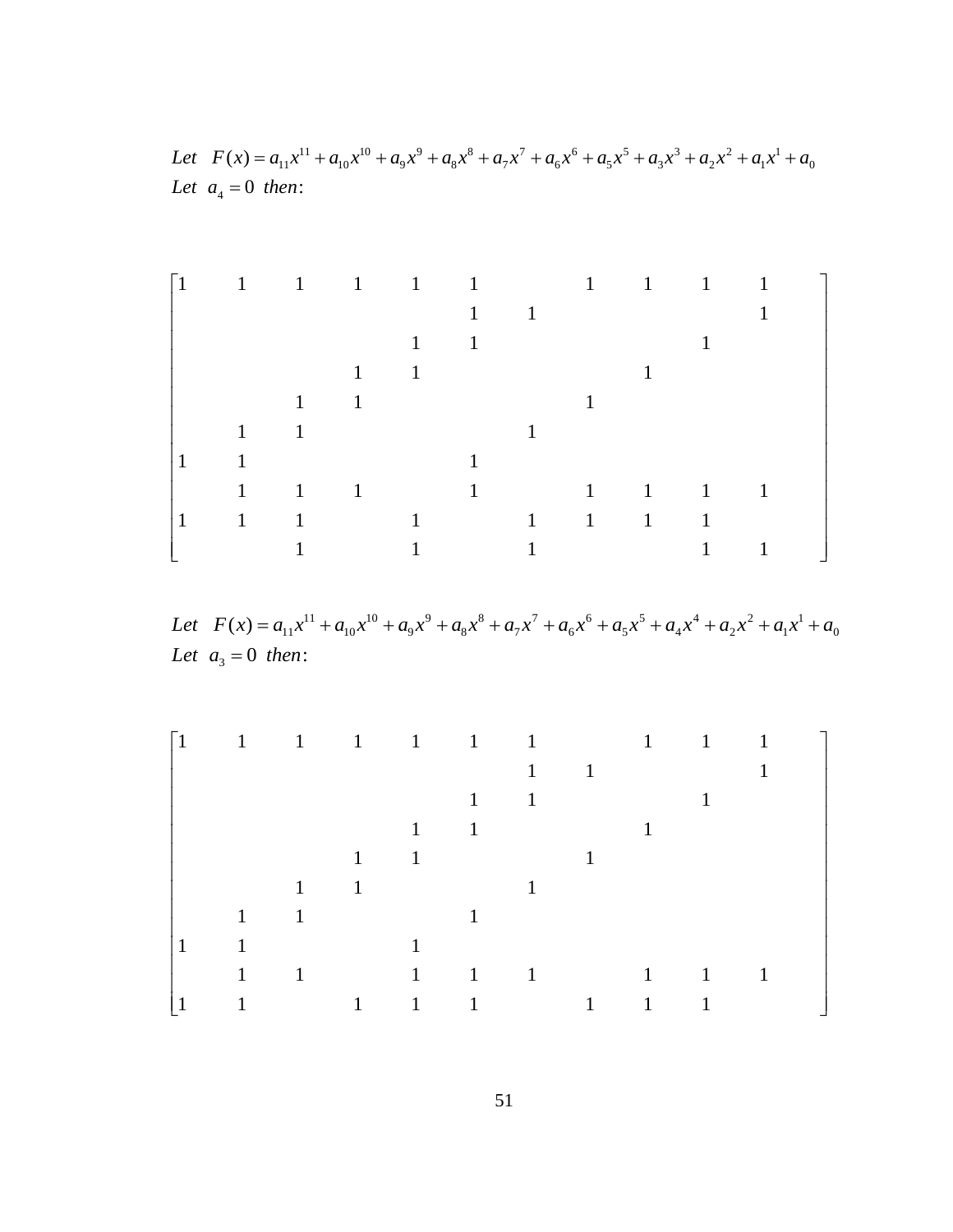| $\vert$ 1 | 1 1 1 1 1 1 1 1 1 |                |              |                     |                         |                        |                                                             |              |  |
|-----------|-------------------|----------------|--------------|---------------------|-------------------------|------------------------|-------------------------------------------------------------|--------------|--|
|           | 1                 | $\overline{1}$ |              |                     |                         |                        |                                                             |              |  |
| 1         | $\overline{1}$    |                |              |                     |                         |                        |                                                             |              |  |
|           | $1$ and $1$       |                |              |                     |                         |                        | $1 \t 1 \t 1 \t 1 \t 1$                                     | $\mathbf{1}$ |  |
|           |                   |                |              |                     |                         |                        | $1 \quad 1 \quad 1 \quad 1 \quad 1 \quad 1 \quad 1 \quad 1$ |              |  |
|           |                   |                |              |                     |                         |                        |                                                             | $\mathbf{1}$ |  |
|           |                   |                |              |                     | $1 \t 1 \t 1 \t 1 \t 1$ |                        |                                                             |              |  |
| -1        | $\overline{1}$    | $\sim$ 1       |              |                     |                         | $1 \quad \blacksquare$ | 1                                                           |              |  |
|           |                   |                |              | $1 \quad 1 \quad 1$ |                         |                        |                                                             |              |  |
|           |                   |                | $\mathbf{1}$ |                     |                         |                        |                                                             |              |  |

 $11^{11}$  10  $1 \times 10^{10}$  10  $1 \times 10^{10}$  10  $10^{8}$  10  $10^{6}$  10  $10^{7}$   $10^{7}$   $10^{4}$  10  $10^{3}$  10  $10^{2}$  10  $10^{1}$ Let  $F(x) = a_{11}x^{11} + a_{10}x^{10} + a_9x^9 + a_8x^8 + a_6x^6 + a_5x^5 + a_4x^4 + a_3x^3 + a_2x^2 + a_1x^1 + a_0$ Let  $a_7 = 0$  then:

 $^{11}$  10  $^{10}$  10  $^{10}$  10  $^{10}$  10  $^{10}$  10  $^{10}$  10  $^{10}$  10  $^{10}$  10  $^{10}$  10  $^{10}$  10  $^{10}$  10  $^{10}$  10  $^{11}$ Let  $F(x) = a_{11}x^{11} + a_{10}x^{10} + a_9x^9 + a_7x^7 + a_6x^6 + a_5x^5 + a_4x^4 + a_3x^3 + a_2x^2 + a_1x^1 + a_0$ Let  $a_8 = 0$  then:

| $ 1\rangle$  | 1 1 1 1 1 1 1 1 1            |                                         |                |  |                                                             |   |                   |    |  |
|--------------|------------------------------|-----------------------------------------|----------------|--|-------------------------------------------------------------|---|-------------------|----|--|
|              |                              | $\mathbf{1}$                            | $\overline{1}$ |  |                                                             |   |                   |    |  |
|              | 1                            | $\begin{array}{ccc} \hline \end{array}$ |                |  |                                                             |   |                   |    |  |
| -1           | $\mathbf{1}$                 |                                         |                |  |                                                             |   |                   |    |  |
|              |                              |                                         |                |  | $1 \quad 1 \quad 1 \quad 1 \quad 1 \quad 1 \quad 1 \quad 1$ |   |                   | -1 |  |
| $\mathbf{1}$ | $1 \t 1 \t 1 \t 1 \t 1 \t 1$ |                                         |                |  |                                                             |   | $\vert 1 \vert$   |    |  |
|              |                              | $1 \qquad \qquad$                       | $\mathbf{1}$   |  |                                                             |   | $\mathbf{1}$      | -1 |  |
|              |                              | $\mathbf{1}$                            |                |  |                                                             | 1 | $\mathbf{1}$      |    |  |
|              |                              |                                         |                |  | $1 \t 1 \t 1 \t 1 \t 1$                                     |   | $1 \qquad \qquad$ |    |  |
|              |                              |                                         |                |  |                                                             |   |                   |    |  |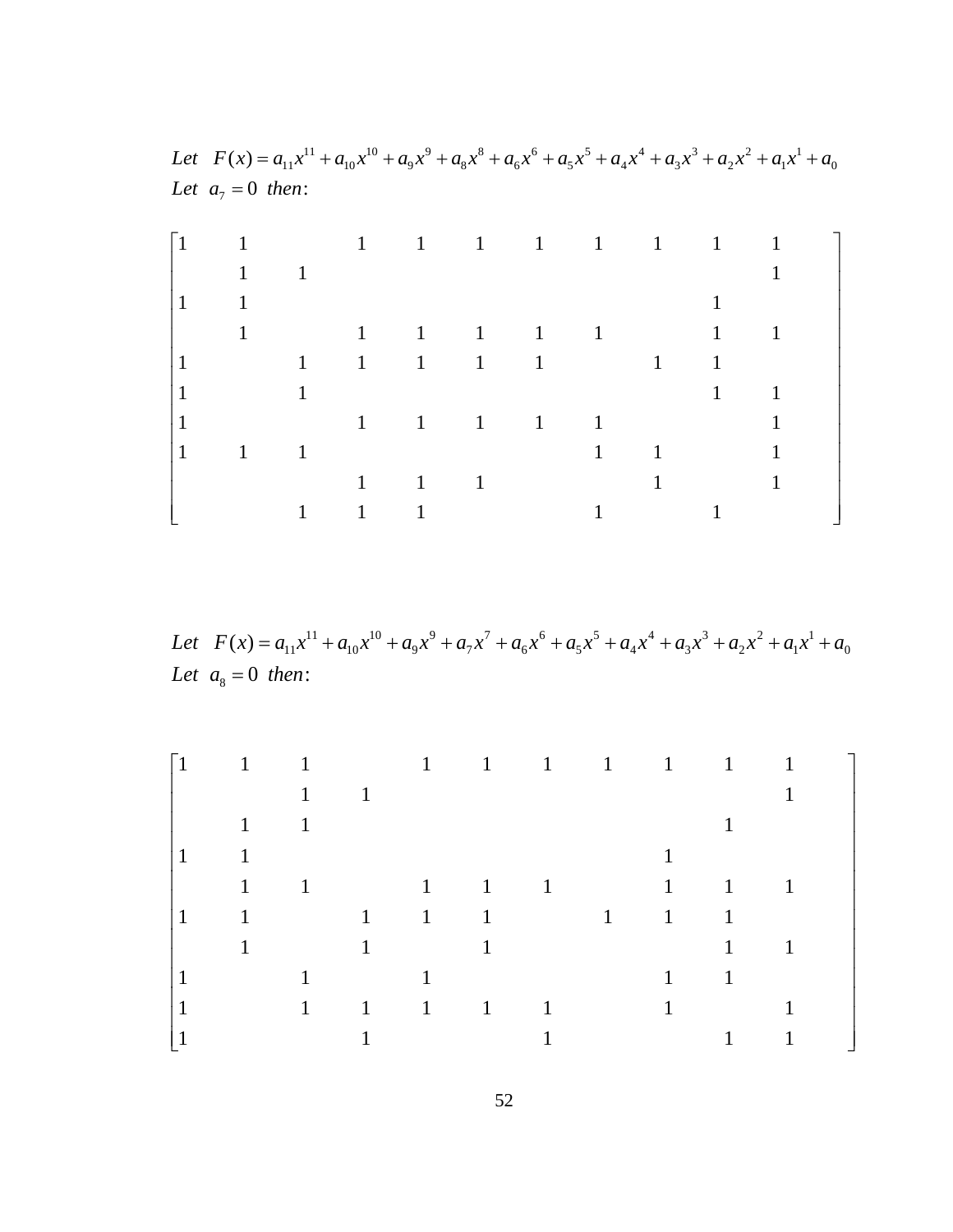Let 
$$
F(x) = a_{11}x^{11} + a_{10}x^{10} + a_8x^8 + a_7x^7 + a_6x^6 + a_5x^5 + a_4x^4 + a_3x^3 + a_2x^2 + a_1x^1 + a_0
$$
  
Let  $a_9 = 0$  then:

| $\vert$ 1 |              |             |              |  | 1 1 1 1 1 1 1 1 1 1                                 |                |   |                   |    |  |
|-----------|--------------|-------------|--------------|--|-----------------------------------------------------|----------------|---|-------------------|----|--|
|           | $\mathbf{1}$ |             |              |  |                                                     |                |   |                   |    |  |
|           |              |             |              |  | $1 \quad 1 \quad 1 \quad 1 \quad 1 \quad 1 \quad 1$ |                |   |                   | 1  |  |
|           |              |             |              |  | $1 \quad 1 \quad 1 \quad 1 \quad 1 \quad 1 \quad 1$ |                |   |                   |    |  |
| 1         | 1 1 1 1 1 1  |             |              |  |                                                     |                |   |                   |    |  |
|           |              |             |              |  | $\mathbf{1}$                                        |                |   | $1 \quad 1 \quad$ | -1 |  |
|           |              |             |              |  |                                                     | $1 \quad$      | 1 | $\mathbf{1}$      |    |  |
|           |              | $1 \quad 1$ |              |  |                                                     |                |   |                   | 1  |  |
|           | $\mathbf{1}$ |             | $\mathbf{1}$ |  | $1 \quad 1$                                         | $\overline{1}$ |   |                   |    |  |
|           |              |             |              |  |                                                     |                |   |                   |    |  |

 $1^{1}$  19  $1^{9}$  19  $3^{8}$  19  $3^{1}$  19  $3^{10}$  19  $3^{10}$  19  $3^{10}$  19  $3^{10}$  19  $3^{10}$  19  $3^{10}$  19  $3^{11}$ Let  $F(x) = a_1 x^1 + a_9 x^9 + a_8 x^8 + a_7 x^7 + a_6 x^6 + a_5 x^5 + a_4 x^4 + a_3 x^3 + a_2 x^2 + a_1 x^1 + a_0$ *Let*  $a_{10} = 0$  *then*:

|              |  |                         |  | 1 1 1 1 1 1 1 1 1 1                                 |                   |              |                |  |
|--------------|--|-------------------------|--|-----------------------------------------------------|-------------------|--------------|----------------|--|
| 1            |  |                         |  | 1 1 1 1 1 1 1 1                                     |                   |              | -1             |  |
|              |  |                         |  |                                                     |                   |              | 1              |  |
|              |  |                         |  | $1 \quad 1 \quad 1 \quad 1 \quad 1 \quad 1 \quad 1$ |                   | $\mathbf{1}$ |                |  |
| $\mathbf{1}$ |  |                         |  | 1 1 1 1 1 1 1 1                                     |                   |              |                |  |
|              |  |                         |  |                                                     | $1 \qquad \qquad$ |              | $1 \quad 1$    |  |
|              |  | $1 \t 1 \t 1 \t 1 \t 1$ |  |                                                     |                   |              |                |  |
| $\mathbf{1}$ |  | 1 1 1 1                 |  |                                                     |                   |              |                |  |
|              |  |                         |  | $1 \quad 1 \quad 1 \quad 1$                         |                   |              | $\overline{1}$ |  |
|              |  |                         |  |                                                     |                   |              |                |  |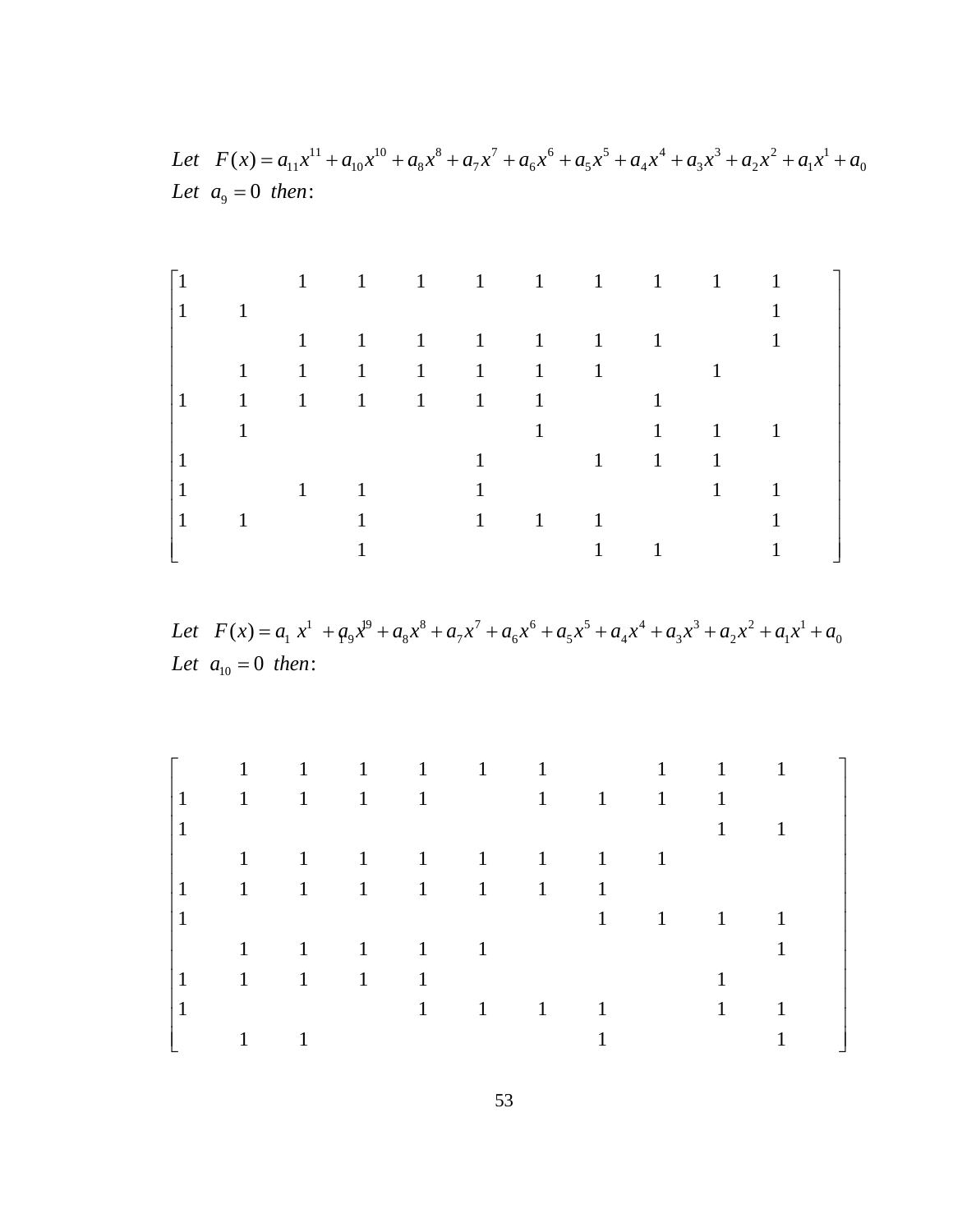Using the transfer matrix, one can calculate the V matrices with ease, this could be demonstrated as follows:

For example the transfer matrix below, from the previous example:

Let  $F(x) = a_{11}x^{11} + a_{10}x^{10} + a_9x^9 + a_8x^8 + a_7x^7 + a_6x^6 + a_5x^5 + a_4x^4 + a_3x^3 + a_1x^1 + a_0$ Let  $a_2 = 0$  then:

| $\lceil 1 \rceil$ | 1 1 1 1 1 1 1 1 1 |                        |                |              |              |             |                     |              |              |              |
|-------------------|-------------------|------------------------|----------------|--------------|--------------|-------------|---------------------|--------------|--------------|--------------|
|                   |                   |                        |                |              |              |             |                     | $\mathbf{1}$ | $\mathbf{1}$ | $\mathbf{1}$ |
|                   |                   |                        |                |              |              |             | $1 -$               | 1            | $\mathbf{1}$ |              |
|                   |                   |                        |                |              |              |             | $1 \qquad 1 \qquad$ | $\mathbf{1}$ |              |              |
|                   |                   |                        |                |              | $\mathbf{1}$ | $1 \quad 1$ |                     |              |              |              |
|                   |                   |                        |                | 1            |              | $1 \quad 1$ |                     |              |              |              |
|                   |                   |                        | $\mathbf{1}$   | 1            | $\mathbf{1}$ |             |                     |              |              |              |
|                   |                   | $\mathbf{1}$           | 1              | $\mathbf{1}$ |              |             |                     |              |              |              |
|                   | $\mathbf{1}$      | $1 \quad \blacksquare$ | $\overline{1}$ |              |              |             |                     |              |              |              |
|                   | 1                 |                        |                |              |              |             |                     |              |              |              |

Using the transfer function and transposing it we can have, (for referral purposes this matrix is named as  $\Omega$ ):

| $\lceil 1 \rceil$ |                |                |                |              |              |                |                                        |                |              |              |           |
|-------------------|----------------|----------------|----------------|--------------|--------------|----------------|----------------------------------------|----------------|--------------|--------------|-----------|
|                   | $\overline{1}$ | $\overline{1}$ |                |              |              |                |                                        |                |              |              |           |
| $\mathbf{1}$      | $1 \quad 1$    |                | $\overline{1}$ |              |              |                |                                        |                |              |              |           |
|                   |                |                | $1 \quad 1$    | $\mathbf{1}$ |              |                |                                        |                |              |              |           |
|                   |                |                | $\mathbf{1}$   | $\mathbf{1}$ |              |                |                                        |                |              |              |           |
|                   |                |                |                | 1            | 1            | $\mathbf{1}$   |                                        |                |              |              | $=\Omega$ |
|                   |                |                |                |              | $\mathbf{1}$ | $\overline{1}$ | $\mathbf{1}$                           |                |              |              |           |
|                   |                |                |                |              |              | $\mathbf{1}$   | $\begin{array}{cc} \hline \end{array}$ | $\mathbf{1}$   |              |              |           |
|                   |                |                |                |              |              |                | $\mathbf{1}$                           | $\overline{1}$ | $\mathbf{1}$ |              |           |
|                   |                |                |                |              |              |                |                                        | $\mathbf{1}$   | $\mathbf{1}$ | $\mathbf{1}$ |           |
|                   |                |                |                |              |              |                |                                        |                | $\mathbf{1}$ | $\mathbf{1}$ |           |

Using the transposed ' $\Omega$ ' matrix one can calculate the V matrices(m\*m) as such: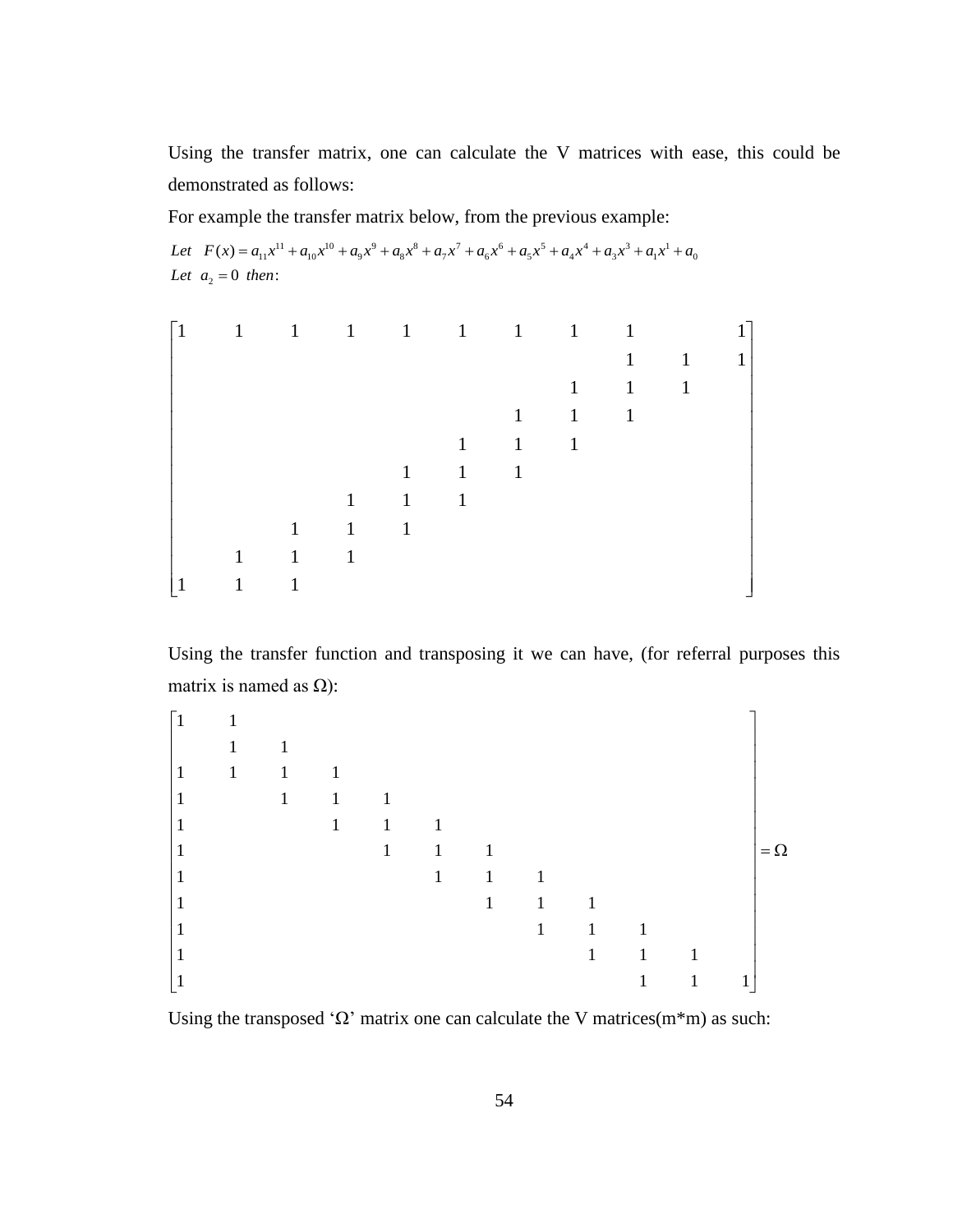For  $V_{\rm o}$  the first column of  $\Omega$  is used , for  $V_{\rm o}$  the first column is all zeros and then for every entry of "1" in the  $\Omega$  a row is added to  $V_{_0},$  from  $a_{_{m-1}}$  to the last item in *each row with*  $a_{m-1}$  decrementing.

|         | $\overline{0}$                    | $a_{1}$       | $a_{0}$        | $a_{8}$        | a <sub>7</sub> | $a_{6}$ , $a_{7}$ | $a_5$          | $a_4$ | $a_3$          | a <sub>2</sub> | $a_{1}$        |
|---------|-----------------------------------|---------------|----------------|----------------|----------------|-------------------|----------------|-------|----------------|----------------|----------------|
|         | $\overline{0}$                    | $\theta$      | $\overline{0}$ | $\overline{0}$ | $\overline{0}$ | $\overline{0}$    | $\overline{0}$ | 0     | $\overline{0}$ | $\overline{0}$ | $\mathbf{0}$   |
|         | $\overline{0}$                    | $a_{10}$      | $a_{\rm o}$    | $a_{8}$        | a <sub>7</sub> | $a_{6}$           | $a_5$          | $a_4$ | a <sub>3</sub> | a <sub>2</sub> | a <sub>1</sub> |
| $V_0 =$ | $\overline{0}$                    | $a_{1}$       | $a_{\rm o}$    | $a_{8}$        | $a_{7}$        | $a_{6}$           | $a_5$          | $a_4$ | a <sub>3</sub> | a <sub>2</sub> | $a_{1}$        |
|         | $\overline{0}$                    | $\frac{1}{2}$ |                |                |                |                   |                |       |                |                |                |
|         | $\overline{0}$                    | $a_{1}$       | $a_{\rm o}$    | $a_{8}$        | $a_{\tau}$     | $a_{6}$           | a <sub>5</sub> | $a_4$ | $a_{3}$        | $a_{\gamma}$   |                |
|         | $\begin{bmatrix} 0 \end{bmatrix}$ | $a_{1}$       | $a_{0}$        | $a_{8}$        | a <sub>7</sub> | $a_{6}$           | a <sub>5</sub> | $a_4$ | a <sub>3</sub> | $a_{2}$        | $a_{1}$        |

For  $V_1$  the first column of  $\Omega$  is used , for  $V_0$  the first two columns are all zeros and then for every entry of "1" in the  $\Omega$  a row is added to  $V_1$  , from  $a_{_{m-1}}$  to the last item in each row *with*  $a_{m-1}$  decrementing.

|         | $\overline{0}$ | $\overline{0}$ | $a_{1}$        | $a_{0}$        | $a_8$ ,        | a <sub>7</sub>  | $a_{6}$ ,      | $a_5$                            |                | $a_4$ $a_3$                 | a <sub>2</sub> |
|---------|----------------|----------------|----------------|----------------|----------------|-----------------|----------------|----------------------------------|----------------|-----------------------------|----------------|
|         | 0              | $\overline{0}$ | $a_{10}$       | $a_{\rm o}$    | $a_{8}$        | $a_{7}$         | $a_{6}$        | a <sub>5</sub>                   | $a_4$          | $a_{\scriptscriptstyle{2}}$ | a <sub>2</sub> |
|         | $\overline{0}$ | $\overline{0}$ | a <sub>1</sub> | $a_{\rm o}$    | $a_{8}$        | $a_{\tau}$      | $a_{6}$        | $a_5$                            | $a_4$          | $a_{3}$                     | a <sub>2</sub> |
| $V_1 =$ |                | $\overline{0}$ | $\theta$       | $0\qquad 0$    |                | $\overline{0}$  | $\overline{0}$ | $\overline{0}$                   | $\overline{0}$ | $\vert 0 \vert$             | $\theta$       |
|         | $\overline{0}$ |                |                |                |                |                 |                |                                  |                |                             |                |
|         | $\overline{0}$ | $\overline{0}$ | $\theta$       | $\overline{0}$ | $\overline{0}$ | $\overline{0}$  | $\overline{0}$ | $\overline{0}$                   | $\overline{0}$ | $\overline{0}$              | $\theta$       |
|         | $\mathbf{0}$   | $\overline{0}$ | $\overline{0}$ | $\overline{0}$ | $\overline{0}$ | $\vert 0 \vert$ | $\overline{0}$ | $\begin{array}{c} 0 \end{array}$ | $\overline{0}$ | $\mathbf{0}$                | $\theta$       |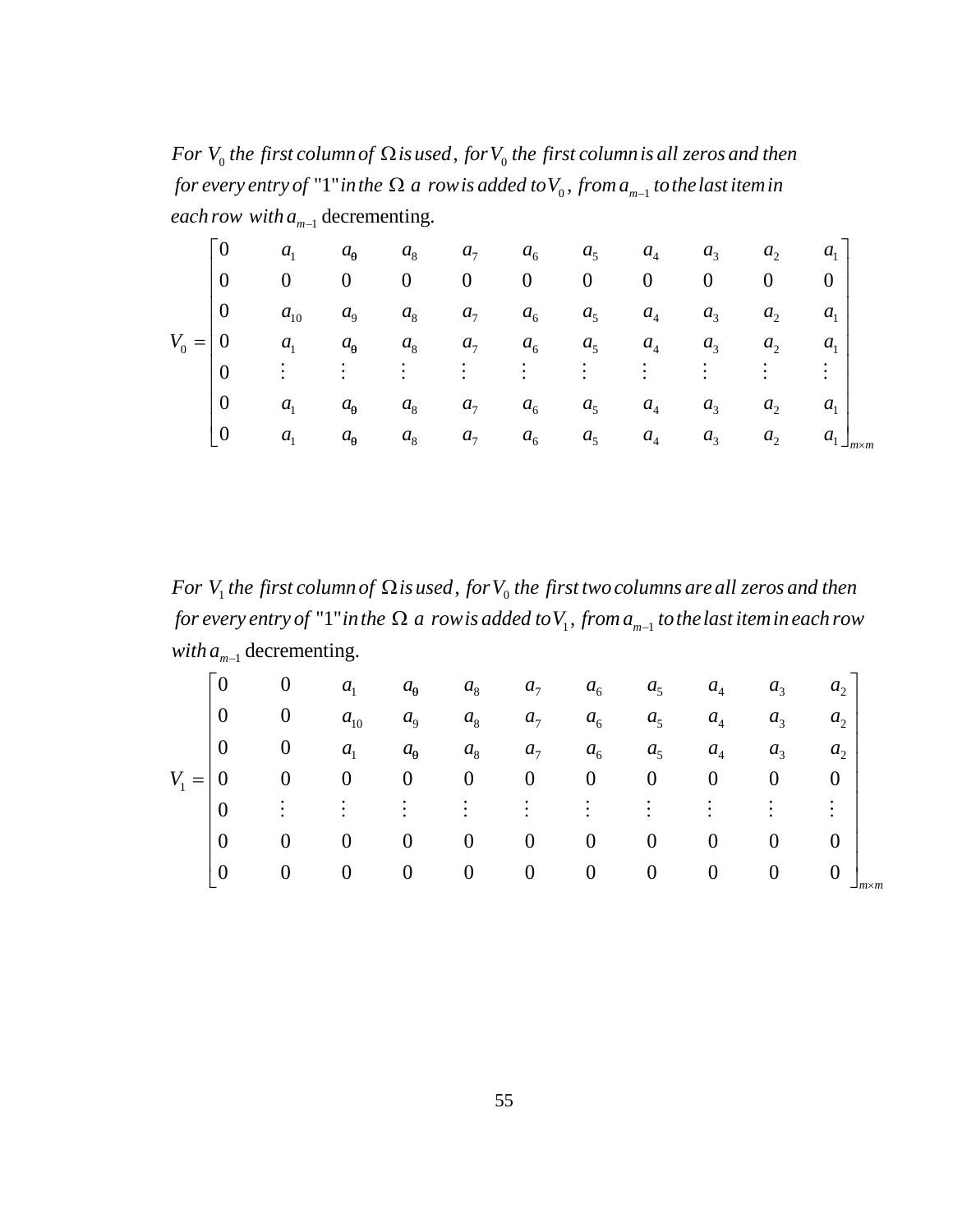$_1$  the  $(m-1)^{th}$  column of  $\Omega$  is used, for  $V_{m-1}$  the first  $(m-2)$ zeros and then for every entry of "1" in the  $\Omega$  a row is added to  $V_{_{m-1}},$ *from*  $a_{m-1}$  *to the last item in each row with*  $a_{m-1}$  *decrementing.* For  $V_{_{m-1}}$  the  $\left(m - 1\right)^{th}$  column of  $\Omega$  is used , for  $V_{_{m-1}}$  the first  $\left(m - 2\right)$  columns are all

|       | $\theta$       | O              | $\theta$       | $\overline{0}$   | $\mathbf 0$      | $\theta$                    | $\theta$         | U                | $\theta$         |                  | $\theta$                        |
|-------|----------------|----------------|----------------|------------------|------------------|-----------------------------|------------------|------------------|------------------|------------------|---------------------------------|
|       | $\theta$       | $\theta$       | $\overline{0}$ | $\theta$         | $\overline{0}$   | $\theta$                    | $\boldsymbol{0}$ | $\theta$         | $\theta$         | $\overline{0}$   | 0                               |
|       | $\theta$       | $\overline{0}$ | $\theta$       | $\theta$         | $\boldsymbol{0}$ | $\boldsymbol{0}$            | $\theta$         | $\boldsymbol{0}$ | $\theta$         | $\overline{0}$   | $\overline{0}$                  |
|       | $\overline{0}$ | $\theta$       | $\overline{0}$ | $\boldsymbol{0}$ | $\boldsymbol{0}$ | $\boldsymbol{0}$            | $\boldsymbol{0}$ | $\boldsymbol{0}$ | $\overline{0}$   | $\boldsymbol{0}$ | 0                               |
| $V_1$ | 0              |                |                |                  | $\bullet$        | ٠<br>$\bullet$<br>$\bullet$ | $\bullet$        | $\bullet$        |                  |                  | ٠                               |
|       | $\mathbf{0}$   | $\overline{0}$ | $\overline{0}$ | $\boldsymbol{0}$ | $\boldsymbol{0}$ | $\boldsymbol{0}$            | $\theta$         | $\boldsymbol{0}$ | $\theta$         | $\theta$         | $a_{10}$                        |
|       | $\overline{0}$ | $\theta$       | $\overline{0}$ | $\theta$         | $\boldsymbol{0}$ | $\boldsymbol{0}$            | $\theta$         | $\boldsymbol{0}$ | $\boldsymbol{0}$ | $\boldsymbol{0}$ | $a_{10}$                        |
|       | $\overline{0}$ | $\theta$       | $\theta$       | $\theta$         | $\boldsymbol{0}$ | $\boldsymbol{0}$            | $\overline{0}$   | $\boldsymbol{0}$ | $\theta$         | $\theta$         | $a_{10}$ $\perp$ <sub>m×r</sub> |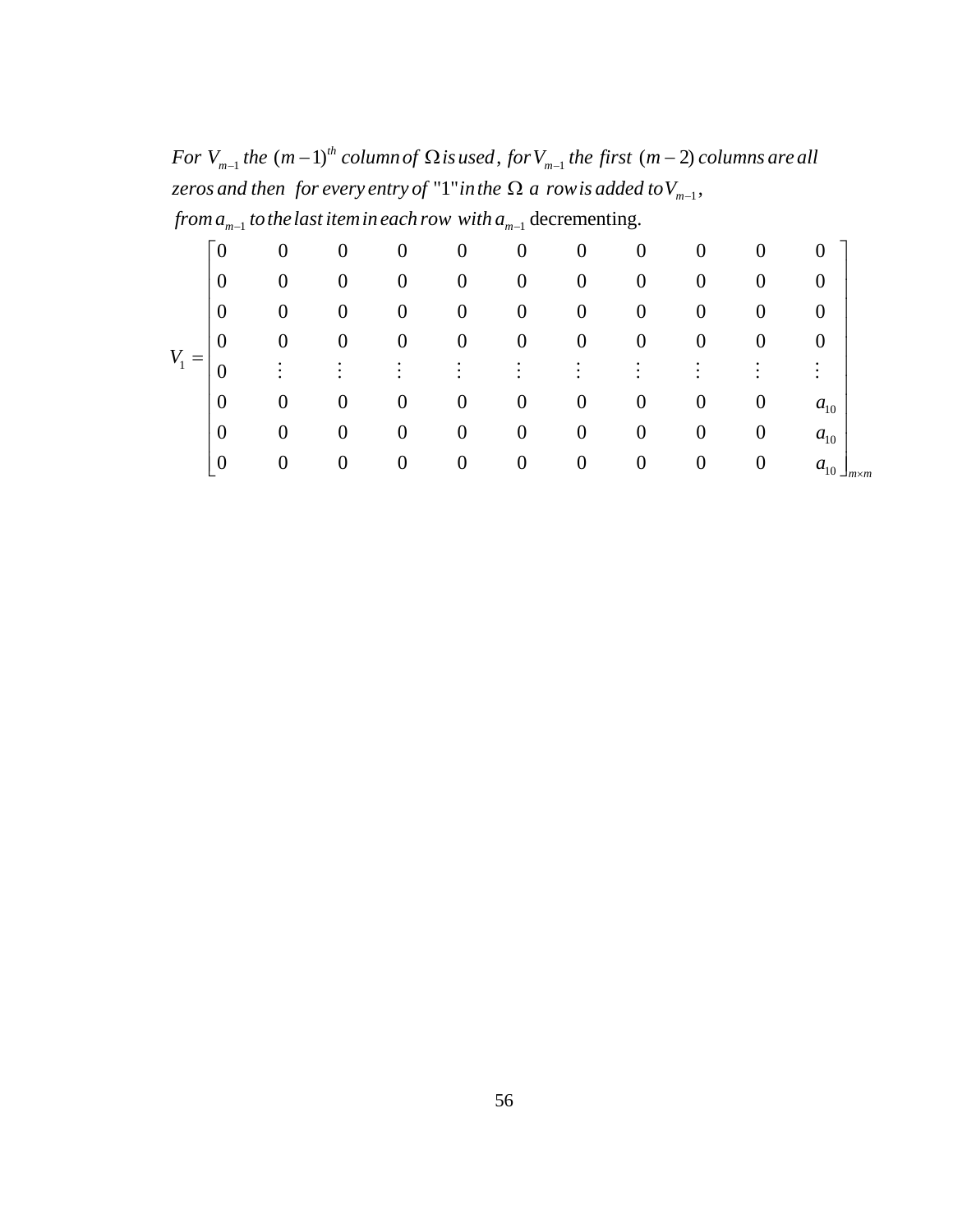|                                                                        | Additional example of calculation of matrices directly:                                                                |                  |                    |                  |                  |                    |                   |                                                                                                                                                                   |
|------------------------------------------------------------------------|------------------------------------------------------------------------------------------------------------------------|------------------|--------------------|------------------|------------------|--------------------|-------------------|-------------------------------------------------------------------------------------------------------------------------------------------------------------------|
|                                                                        | $A(x) = a_6x^6 + a_5x^5 + a_4x^4 + a_3x^3 + a_2x^2 + a_1x + a_0$                                                       |                  |                    |                  |                  |                    |                   |                                                                                                                                                                   |
|                                                                        | $B(x) = b_6 x^6 + b_5 x^5 + b_4 x^4 + b_3 x^3 + b_2 x^2 + b_1 x + b_0$                                                 |                  |                    |                  |                  |                    |                   |                                                                                                                                                                   |
|                                                                        | $F(x) = x7 + x6 + x5 + x4 + x3 + x2 + 1$                                                                               |                  |                    |                  |                  |                    |                   |                                                                                                                                                                   |
|                                                                        | $UB = \begin{bmatrix} a_0 & 0 \\ a_1 & a_0 & 0 \\ a_2 & a_1 & a_0 \\ a_3 & a_2 & a_1 \\ a_4 & a_3 & a_2 \end{bmatrix}$ |                  |                    | $\mathbf 0$      | $\mathbf{O}$     | $\mathbf{0}$       |                   | $b_{\scriptscriptstyle 0}^{}$                                                                                                                                     |
|                                                                        |                                                                                                                        |                  |                    | $\mathbf{O}$     | $\mathbf{O}$     | $\boldsymbol{0}$   | $\mathbf{O}$      | $b_{\!\scriptscriptstyle 1}^{}$                                                                                                                                   |
|                                                                        |                                                                                                                        |                  |                    | $\mathbf{O}$     | $\mathbf{O}$     | $\mathbf 0$        | 0 <sup>1</sup>    | $b_{2}$                                                                                                                                                           |
|                                                                        |                                                                                                                        |                  |                    | $a_0$            | $\mathbf{O}$     | $\boldsymbol{0}$   | $0$               | b <sub>3</sub>                                                                                                                                                    |
| $\begin{vmatrix} a_4 \\ a_5 \end{vmatrix}$                             |                                                                                                                        |                  |                    | a <sub>1</sub>   | a <sub>0</sub>   | $\boldsymbol{0}$   | 0 <sup>1</sup>    | $b_4\,$                                                                                                                                                           |
|                                                                        |                                                                                                                        | $a_4$            | $a_3$              | a <sub>2</sub>   | a <sub>1</sub>   | a <sub>0</sub>     | $\boldsymbol{0}$  | b <sub>5</sub>                                                                                                                                                    |
|                                                                        | a <sub>6</sub>                                                                                                         | a <sub>5</sub>   | $\boldsymbol{a}_4$ | a <sub>3</sub>   | a <sub>2</sub>   | $a_{1}$            | $a_{0}$           | $\lfloor b_6 \rfloor$                                                                                                                                             |
|                                                                        | $\mid 0$                                                                                                               | $a_{6}$          | a <sub>5</sub>     | $a_{4}$          | a <sub>3</sub>   | $a_{2}$            | a <sub>1</sub>    | $b_0$                                                                                                                                                             |
|                                                                        | $\boldsymbol{0}$                                                                                                       | $\mathbf{O}$     | $\mathbf{0}$       | $\mathbf{0}$     | $\mathbf{0}$     | 0                  | $\boldsymbol{0}$  | $b_{\!\scriptscriptstyle 1}^{}$                                                                                                                                   |
|                                                                        | $\mathbf 0$                                                                                                            | $a_{6}$          | a <sub>5</sub>     | a <sub>4</sub>   | a <sub>3</sub>   | a <sub>2</sub>     | $a_{1}$           | $b_{2}$                                                                                                                                                           |
|                                                                        |                                                                                                                        | $a_{6}$          | a <sub>5</sub>     | $a_4$            | a <sub>3</sub>   | a <sub>2</sub>     | $a_{1}$           | b <sub>3</sub>                                                                                                                                                    |
| $V_0 B = \begin{bmatrix} 0 \\ 0 \\ 0 \end{bmatrix}$                    | $\Big \begin{smallmatrix} 0 \ 0 \ 0 \end{smallmatrix}$                                                                 | $a_{6}$          | a <sub>5</sub>     | $a_4$            | a <sub>3</sub>   | a <sub>2</sub>     | a <sub>1</sub>    | $b_4$                                                                                                                                                             |
|                                                                        |                                                                                                                        | $a_{6}$          | a <sub>5</sub>     | a <sub>4</sub>   | a <sub>3</sub>   | $a_{2}$            | $a_{1}$           | b <sub>5</sub>                                                                                                                                                    |
|                                                                        | $\mathbf 0$                                                                                                            | $a_{6}$          | a <sub>5</sub>     | $a_4$            | a <sub>3</sub>   | $a_{2}$            | $a_{1}$           | $\lfloor b_6\rfloor$                                                                                                                                              |
|                                                                        |                                                                                                                        |                  |                    |                  |                  |                    |                   |                                                                                                                                                                   |
|                                                                        | $\boldsymbol{0}$                                                                                                       | $\mathbf 0$      | $a_{6}$            | a <sub>5</sub>   | $a_4$            | $a_{3}$            | $a_{2}$           | $b_{\scriptscriptstyle 0}^{}$                                                                                                                                     |
|                                                                        | $\boldsymbol{0}$                                                                                                       | $\boldsymbol{0}$ | $a_{6}$            | a <sub>5</sub>   | $a_4$            | a <sub>3</sub>     | a <sub>2</sub>    | $b_{\!\scriptscriptstyle 1}^{}$                                                                                                                                   |
|                                                                        | $\mid 0 \mid$                                                                                                          | $\boldsymbol{0}$ | $a_{6}$            | a <sub>5</sub>   | a <sub>4</sub>   | a <sub>3</sub>     | $a_{2}$           | $b_{2}$                                                                                                                                                           |
| $VB_1 =$                                                               | $\boldsymbol{0}$                                                                                                       | $\bf{0}$         | $\mathbf{O}$       | $\mathbf{0}$     | $\mathbf{O}$     | $\mathbf{O}$       | $0 \parallel b_3$ |                                                                                                                                                                   |
|                                                                        | $\boldsymbol{0}$                                                                                                       | $\boldsymbol{0}$ | $\boldsymbol{0}$   | $\boldsymbol{0}$ | 0                | $\boldsymbol{0}$   | $0 \parallel b_4$ |                                                                                                                                                                   |
|                                                                        | $\begin{matrix}0\\0\end{matrix}$                                                                                       | $\mathbf 0$      | $\mathbf 0$        | $\mathbf 0$      | $\boldsymbol{0}$ | $\mathbf 0$        | $\mathbf 0$       | $b_{\scriptscriptstyle 5}$                                                                                                                                        |
|                                                                        |                                                                                                                        | $\mathbf 0$      | $\mathbf 0$        | $\mathbf 0$      | $\boldsymbol{0}$ | $\mathbf 0$        | $\mathbf 0$       | $b_{\scriptscriptstyle 6}^{}$ $\rfloor$                                                                                                                           |
|                                                                        |                                                                                                                        | $\boldsymbol{0}$ | $\mathbf 0$        | $\boldsymbol{0}$ | $\mathbf{O}$     | $\boldsymbol{0}$   | $\mathbf 0$       | $\begin{bmatrix} b_0 \end{bmatrix}$                                                                                                                               |
|                                                                        |                                                                                                                        | $\boldsymbol{0}$ | $\mathbf 0$        | $a_{6}$          | a <sub>5</sub>   | $a_4$              |                   |                                                                                                                                                                   |
|                                                                        |                                                                                                                        | $\boldsymbol{0}$ | $\mathbf 0$        | $a_{6}$          | a <sub>5</sub>   | $a_{4}$            |                   |                                                                                                                                                                   |
|                                                                        |                                                                                                                        | $\mathbf{O}$     | $\boldsymbol{0}$   | $a_{6}$          | a <sub>5</sub>   | $\boldsymbol{a}_4$ |                   | $\begin{bmatrix} a_3 \ a_4 \ a_3 \ a_4 \end{bmatrix}$ $\begin{bmatrix} b_1 \ b_2 \ b_3 \ b_4 \ b_5 \end{bmatrix}$ $\begin{bmatrix} b_4 \ b_5 \ b_6 \end{bmatrix}$ |
|                                                                        |                                                                                                                        | $\mathbf{O}$     | $\mathbf 0$        | $\mathbf 0$      | $\boldsymbol{0}$ | $\boldsymbol{0}$   |                   |                                                                                                                                                                   |
|                                                                        |                                                                                                                        | $\mathbf{O}$     | $\boldsymbol{0}$   | $\boldsymbol{0}$ | $\boldsymbol{0}$ | $\boldsymbol{0}$   |                   |                                                                                                                                                                   |
| $V_2B = \begin{bmatrix} 0 \\ 0 \\ 0 \\ 0 \\ 0 \\ 0 \\ 0 \end{bmatrix}$ |                                                                                                                        | $\mathbf 0$      | $\mathbf 0$        | $\boldsymbol{0}$ | $\boldsymbol{0}$ | $\boldsymbol{0}$   |                   |                                                                                                                                                                   |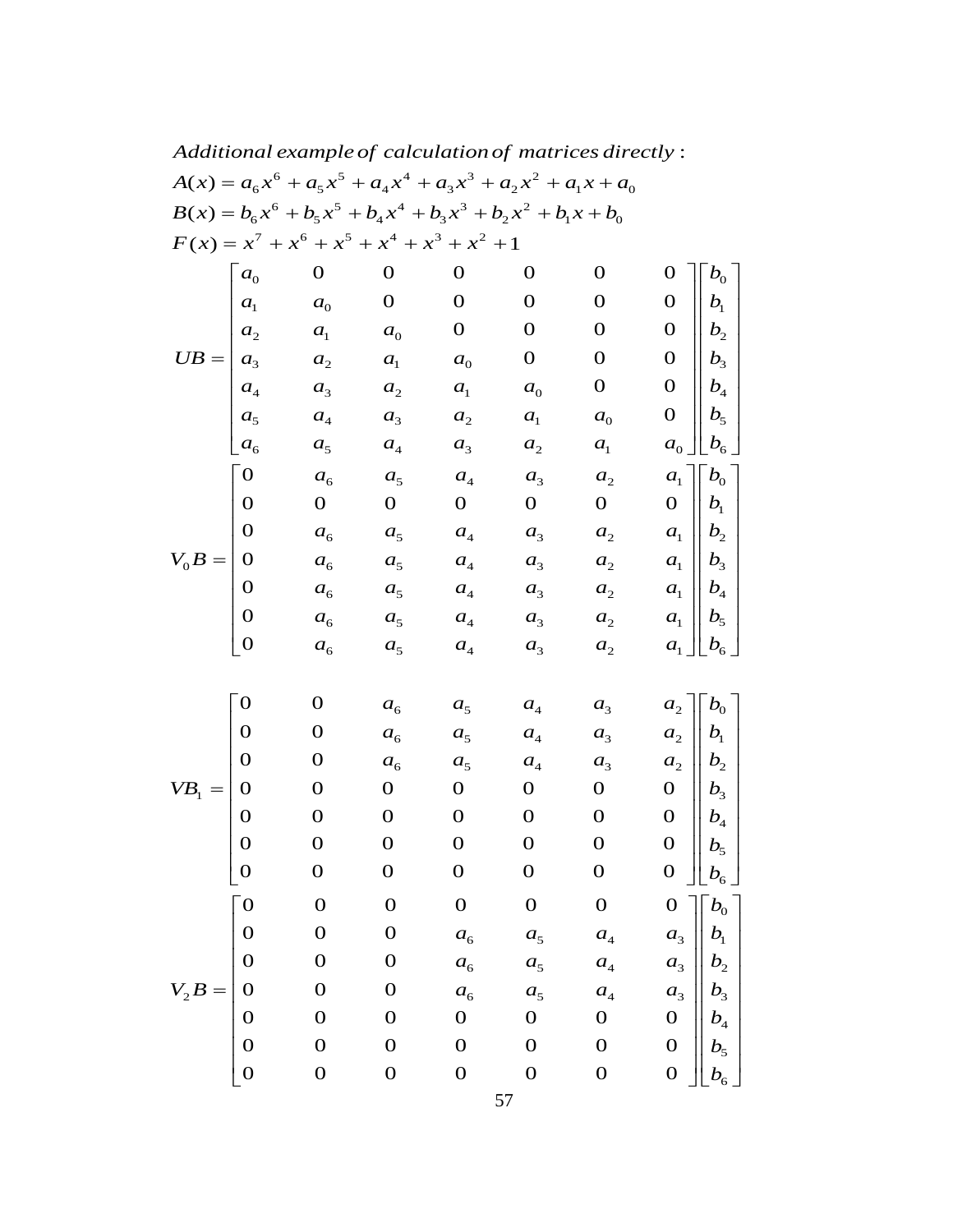|            | $\bar{0}$        | $\boldsymbol{0}$ | $\mathbf 0$      | $\mathbf 0$      | $\boldsymbol{0}$   | $\mathbf 0$              | $\overline{0}$   | $b_{0}$                       |
|------------|------------------|------------------|------------------|------------------|--------------------|--------------------------|------------------|-------------------------------|
|            | $\mathbf 0$      | $\boldsymbol{0}$ | $\mathbf 0$      | $\boldsymbol{0}$ | $\boldsymbol{0}$   | $\boldsymbol{0}$         | $\boldsymbol{0}$ | b <sub>1</sub>                |
|            | $\mathbf 0$      | $\boldsymbol{0}$ | $\mathbf 0$      | $\mathbf 0$      | $a_{6}$            | a <sub>5</sub>           | a <sub>4</sub>   | $b_{\scriptscriptstyle 2}$    |
| $V_{3}B =$ | $\overline{0}$   | $\boldsymbol{0}$ | $\mathbf 0$      | $\mathbf 0$      | $\boldsymbol{a}_6$ | a <sub>5</sub>           | a <sub>4</sub>   | $b_{3}$                       |
|            | $\boldsymbol{0}$ | $\boldsymbol{0}$ | $\mathbf 0$      | $\mathbf 0$      | $a_{6}$            | a <sub>5</sub>           | $a_4$            | $b_{\scriptscriptstyle 4}$    |
|            | $\mathbf 0$      | $\boldsymbol{0}$ | $\overline{0}$   | $\mathbf 0$      | $\boldsymbol{0}$   | $\boldsymbol{0}$         | $\mathbf 0$      | $b_{\rm 5}$                   |
|            | $\mathbf 0$      | $\boldsymbol{0}$ | $\mathbf 0$      | $\boldsymbol{0}$ | $\boldsymbol{0}$   | $\boldsymbol{0}$         | $\mathbf 0$      | $b_{\scriptscriptstyle 6}$ .  |
|            | $\mathbf{O}$     | $\boldsymbol{0}$ | $\boldsymbol{0}$ | $\mathbf 0$      | $\mathbf 0$        | $\mathbf 0$              | $\overline{0}$   | $b_{\scriptscriptstyle 0}$    |
|            | $\mathbf 0$      | $\boldsymbol{0}$ | $\boldsymbol{0}$ | $\boldsymbol{0}$ | $\boldsymbol{0}$   | $\boldsymbol{0}$         | $\mathbf 0$      | $b_{\!\scriptscriptstyle 1}$  |
|            | $\mathbf 0$      | $\mathbf 0$      | $\overline{0}$   | $\mathbf 0$      | $\boldsymbol{0}$   | $\mathbf 0$              | $\boldsymbol{0}$ | b <sub>2</sub>                |
| $V_4B =$   | $\boldsymbol{0}$ | $\boldsymbol{0}$ | $\boldsymbol{0}$ | $\boldsymbol{0}$ | $\boldsymbol{0}$   | $a_{6}$                  | a <sub>5</sub>   | $b_{\scriptscriptstyle 3}$    |
|            | $\mathbf 0$      | $\boldsymbol{0}$ | $\boldsymbol{0}$ | $\boldsymbol{0}$ | $\boldsymbol{0}$   | $a_{6}$                  | a <sub>5</sub>   | $b_{\scriptscriptstyle 4}$    |
|            | $\overline{O}$   | $\boldsymbol{0}$ | $\boldsymbol{0}$ | $\boldsymbol{0}$ | $\boldsymbol{0}$   | $\boldsymbol{a}_{\rm 6}$ | a <sub>5</sub>   | $b_{\rm 5}$                   |
|            | $\mathbf 0$      | $\mathbf 0$      | $\boldsymbol{0}$ | $\mathbf 0$      | $\mathbf 0$        | $\mathbf 0$              | $\mathbf 0$      | $b_{\scriptscriptstyle 6}$    |
|            | $\mathbf 0$      | $\mathbf 0$      | $\overline{0}$   | $\mathbf 0$      | $\overline{0}$     | $\mathbf 0$              | $\overline{0}$   | $b_{\scriptscriptstyle 0}$    |
|            | $\mathbf 0$      | $\mathbf 0$      | $\mathbf 0$      | $\mathbf 0$      | $\boldsymbol{0}$   | $\mathbf 0$              | $\mathbf 0$      | $b_{\rm i}$                   |
|            | $\overline{0}$   | $\boldsymbol{0}$ | $\mathbf 0$      | $\boldsymbol{0}$ | $\boldsymbol{0}$   | $\boldsymbol{0}$         | $\mathbf 0$      | b <sub>2</sub>                |
| $V_5B=$    | $\overline{0}$   | $\boldsymbol{0}$ | $\mathbf 0$      | $\boldsymbol{0}$ | $\boldsymbol{0}$   | $\boldsymbol{0}$         | $\mathbf 0$      | b <sub>3</sub>                |
|            | $\boldsymbol{0}$ | $\boldsymbol{0}$ | $\boldsymbol{0}$ | $\boldsymbol{0}$ | $\boldsymbol{0}$   | $\mathbf 0$              | $a_{6}$          | b <sub>4</sub>                |
|            | $\mathbf 0$      | $\mathbf 0$      | $\mathbf 0$      | $\mathbf 0$      | $\boldsymbol{0}$   | $\mathbf 0$              | $a_{6}$          | $b_{\rm 5}$                   |
|            | $\mathbf 0$      | $\mathbf 0$      | $\mathbf 0$      | $\mathbf 0$      | $\boldsymbol{0}$   | $\mathbf 0$              | $a_{6}$          | $b_{\scriptscriptstyle 6}^{}$ |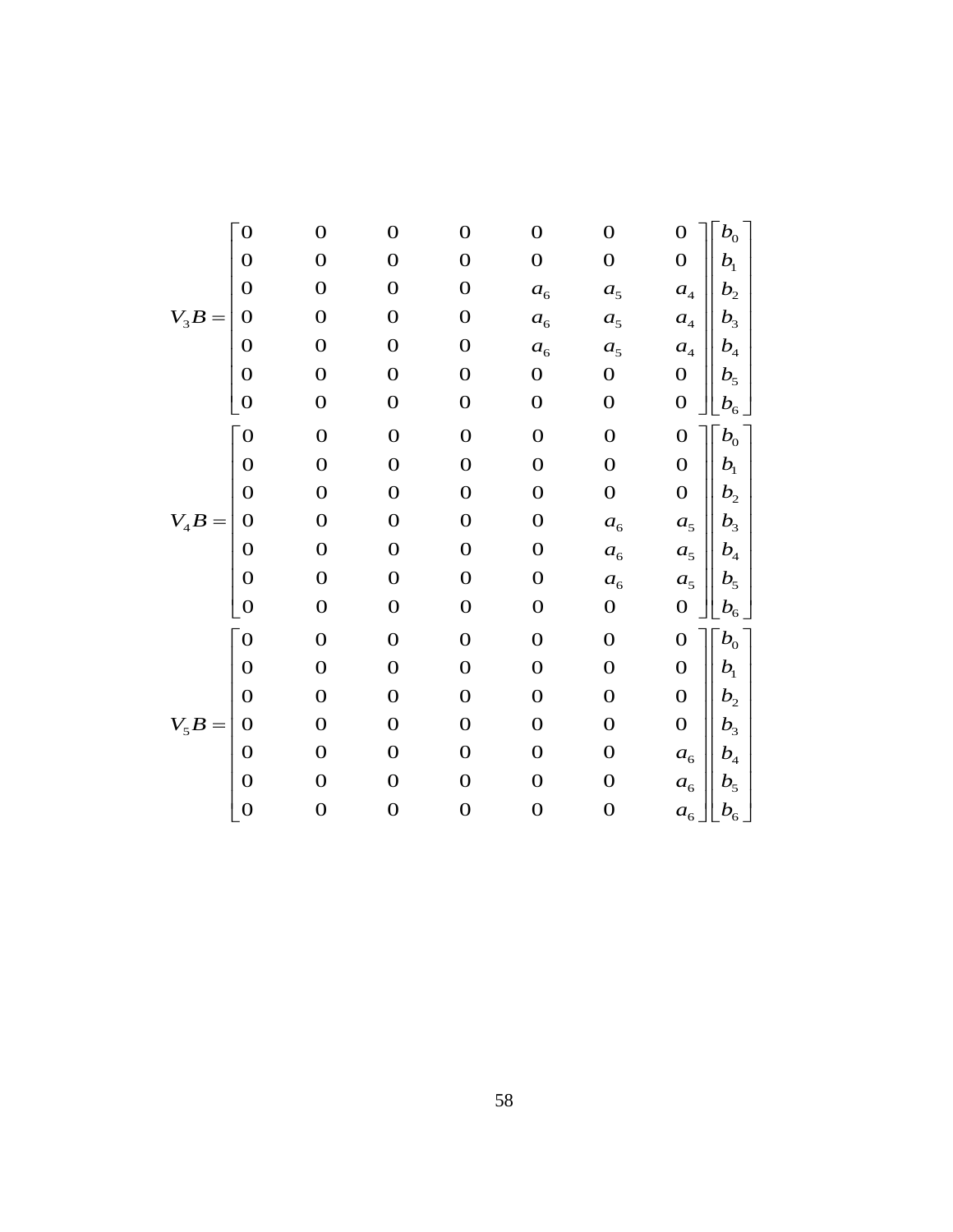# **5 Complexity Comparison**

This chapter is intended to compare the pentanomials and One Zero polynomials using Mastrovito algorithm.

As previously mentioned Pentanomials are considered the next best in class where the trinomials AOP or ESP do not exist.

Having One Zero polynomials exhibit vast coverage in finite field and improve space and time complexity over pentanomials will make this new class more efficient than the pentanomials without the compromise of coverage.

| Polynomial   | Complexity (XOR)                           | Reference            |
|--------------|--------------------------------------------|----------------------|
| Trinomial    | $m^2 - 1$                                  | [10][11][13][14][15] |
| <b>EST</b>   | $m^2 - \frac{m}{2}$                        | $[15]$               |
| <b>AOP</b>   | $m^2 - 1$                                  | $[12]$               |
| <b>ESP</b>   | $m^2 - \Delta$                             | $[11]$               |
| Pentanomials | $m^2+2m-3$                                 | $[11]$               |
| <b>OZP</b>   | $m^2 + 2m - 6$                             |                      |
| General      | $(m-1)(m+k-1)$<br>$+\sum_{i\in S}(2m-1-j)$ | $[11]$               |

| Table 2: Complexity Comparison with OZP |  |  |  |  |  |
|-----------------------------------------|--|--|--|--|--|
|-----------------------------------------|--|--|--|--|--|

In addition to the space complexity improvement shown in Table 2, the time complexity is shown in Table 3.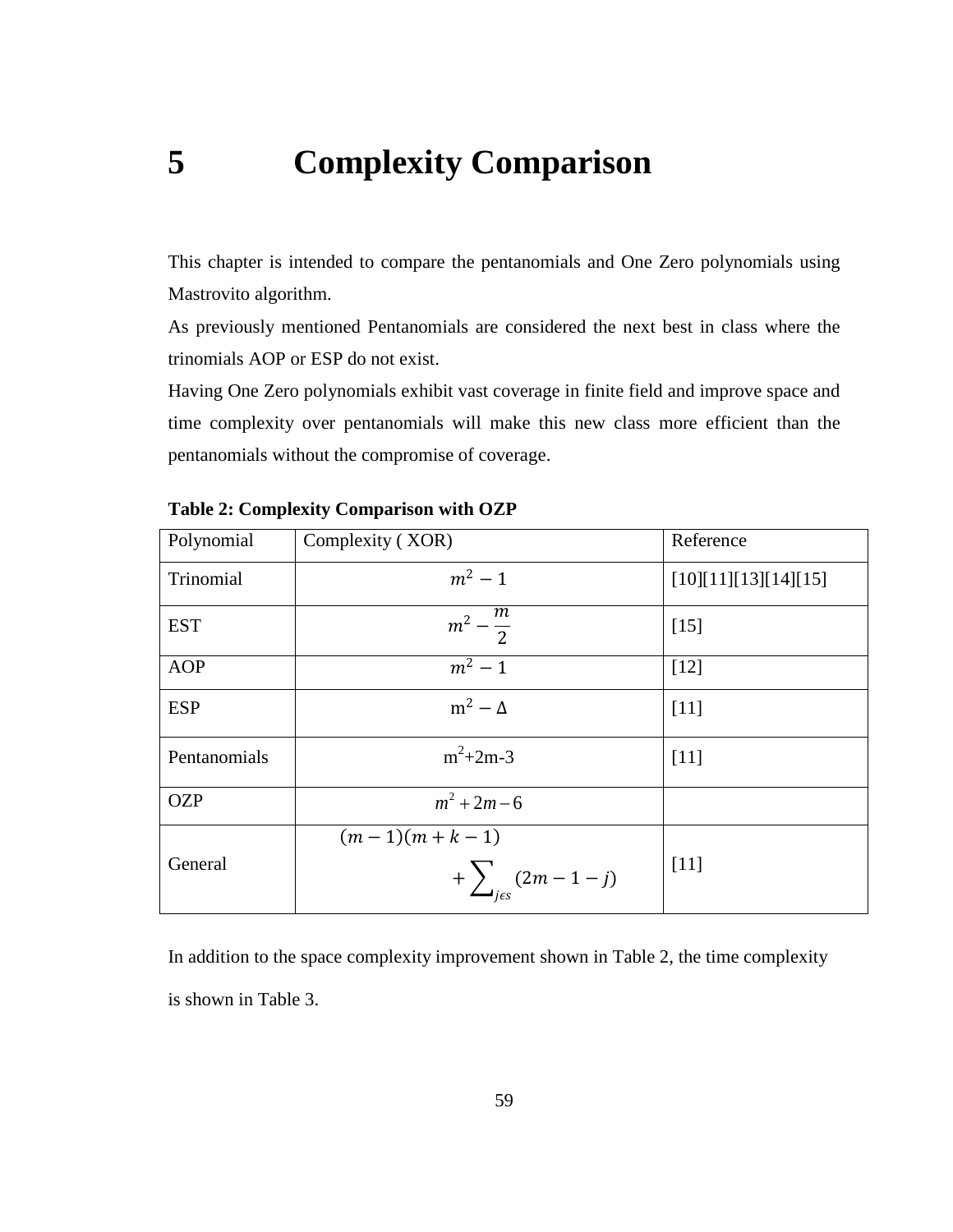| Polynomial   | Time Complexity                                   | Reference            |
|--------------|---------------------------------------------------|----------------------|
| Trinomial    | $(\lceil \log_2(n) \rceil + 1)$ $T_X + T_A$       | [10][11][13][14][15] |
| <b>EST</b>   | $(\lceil \log_2(n) \rceil + 1)$ $T_X + T_A$       | [15]                 |
| <b>AOP</b>   | $(\lceil \log_2(n-1) \rceil + 1)$ $T_X + T_A$     | [12]                 |
| <b>ESP</b>   | $(\lceil \log_2(n) \rceil + 1)$ $T_X + T_A$       | [11]                 |
| Pentanomials | $(\lceil \log_2(n-1) \rceil + 4)$ $T_X + T_A$     | [11]                 |
| <b>OZP</b>   | $(\lceil \log_2(n-1) \rceil + 3)$ $T_x + T_A$     |                      |
| General      | $(m-1)(m+k-1)$<br>+ $\sum_{i \in S} (2m - 1 - j)$ | [11]                 |

**Table 3 Time Delay comparison**

Therefore it is proven that the One Zero Polynomials provide both shorter time delay and less space complexity.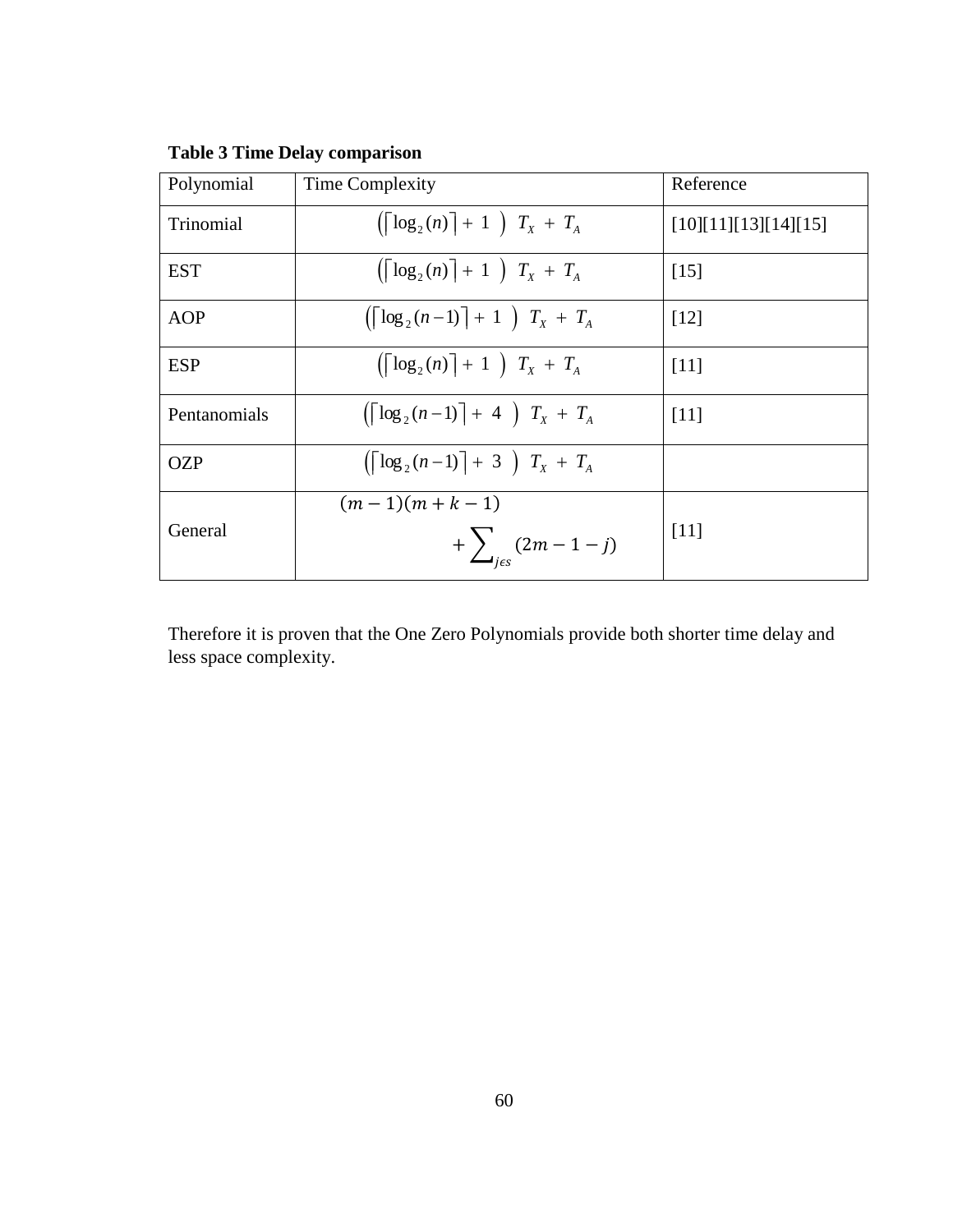### **6 Conclusion**

#### **6.1 A Summary of Contribution**

The emphasis in this project is on the Polynomial basis and their one step and two step variation of multiplication algorithm.

For the two step multiplication a conventional approach is demonstrated in detail (KOA and some of its variation.). Their efficiency and area of usage, as well as their advantages and disadvantages were described.

The second step of the two step multiplication is the modularisation which is computed by means of transfer matrix. The complexity of this step in is directly dependent to the number of ones in that multiplication matrix.

For one step multiplication the Mastrovito algorithm was described in detail and examples were provided.

Mastrovito constructs a Z matrix form an operand and the irreducible polynomial, which this Z Matrix will multiply with the first operand. This one multiplication will result in both the multiplication and modulo reduction.

Efficiency of Mastrovito multiplication greatly depends on the irreducible polynomial available for the field. Most efficient polynomials were listed with their limitations.

Different variations of using Mastrovito was demonstrated in detail with their examples.

For the degrees of m where the most efficient irreducible functions do not exist, (Such as Trinomial, AOP and ESP), the next best in class where considered to be the Pentanomials.

In this thesis a new family of irreducible polynomials were introduced and it was proven to cover all the degrees m. In addition to the coverage it was proven that newly introduced polynomial (One Zero Polynomial), reduces the time and space complexity in multiplication.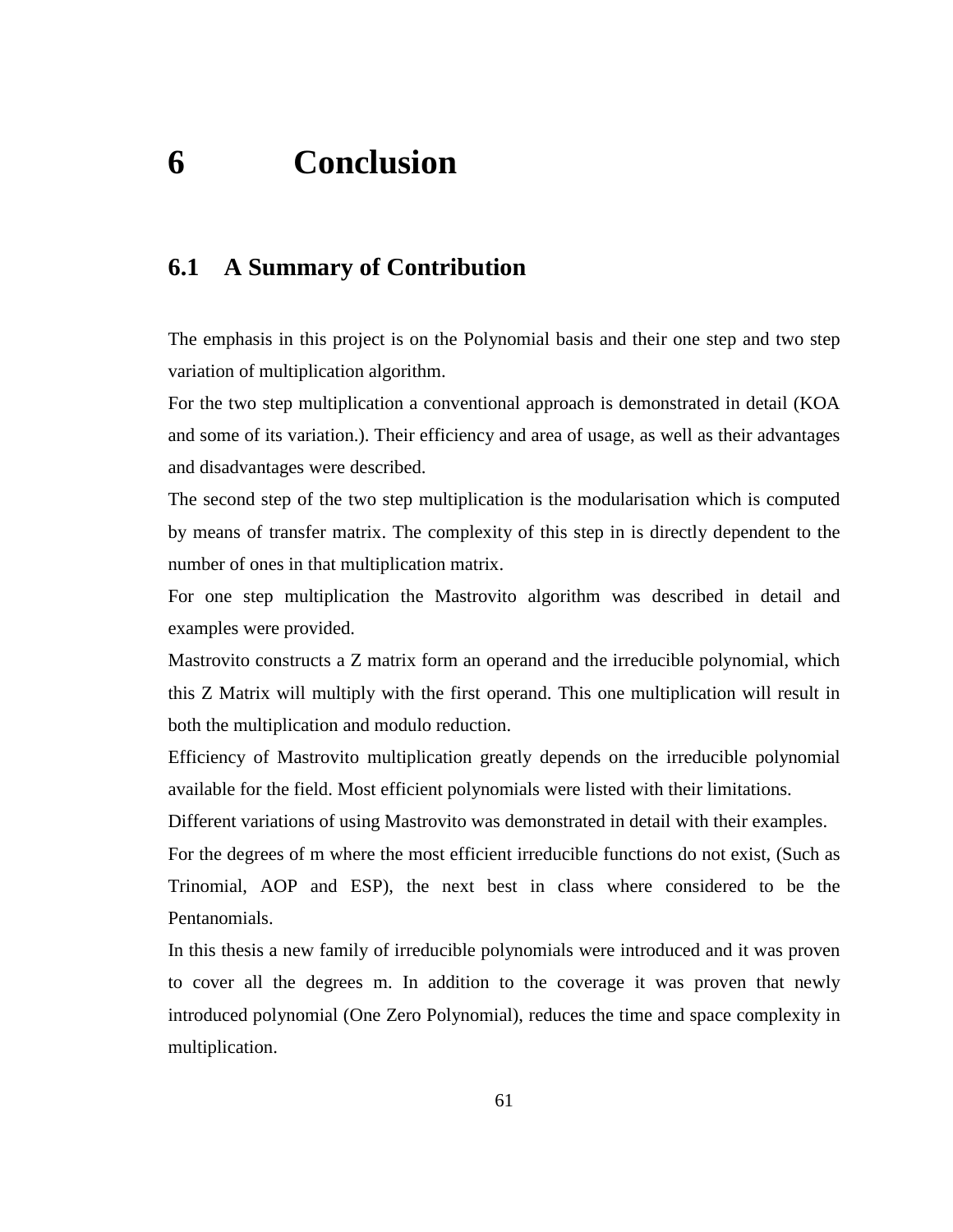### **6.2 Future work**

Additional research can be conducted in using One Zero Polynomials and hardware implementation. Also using One Zero Polynomials with alternative algorithms could yield better results and more efficient multiplication algorithm.

Using One Zero Polynomial did improve Mastrovito, but calculations for KOA was not conducted, there are indications that using One Zero polynomials could potentially improve the time and space complexity if used in modularization in two step multipliers.

More research could be applied into which coefficient of One Zero Polynomial being zero would yield most efficiency and under what circumstance.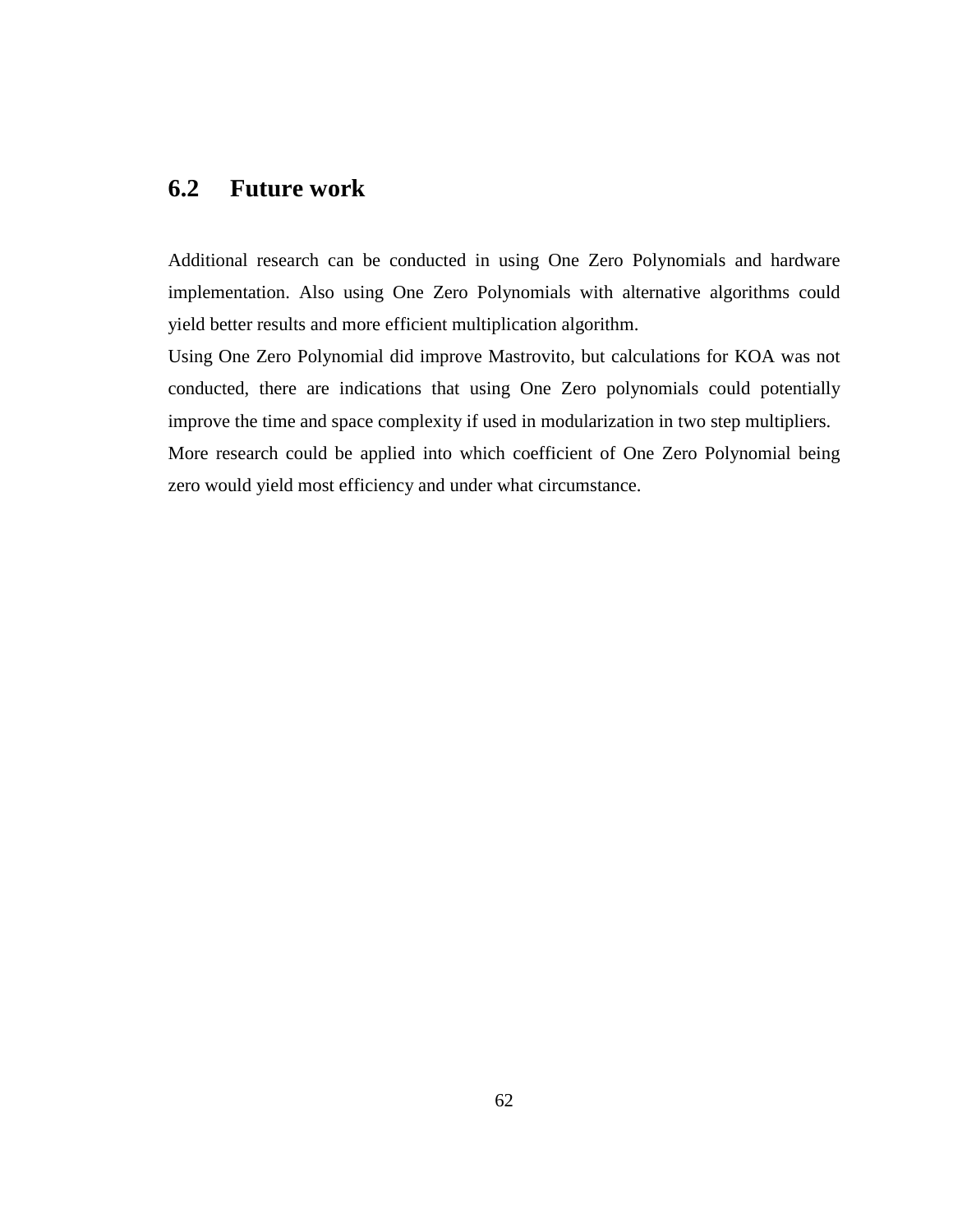## **References**

- [1] R. Lidl and H. Niederreiter. Introduction to Finite Fields and Their Applications. Cambridge University Press, Cambridge, England, 1997.
- [2] A. J. Menezes et. al, Applications of Finite Fields, Kluwer, 1993.
- [3] D.G. Cantor, "On Arithmetical Algorithms over Finite Fields," J. Combinatorial Theory, Series A 50, pp. 285-300, 1989.
- [4] A.V. Aho, J.E. Hopcroft, and J.D. Ullman, The Design and Analysis of Computer Algorithms. Addison-Wesley, 1974.
- [5] R. Lidl and H. Niederreiter, Introduction to Finite Fields and Their Application, Cambridge University Press, 1986.
- [6] D. Hankerson, A. Menezes, and S. Vanstone. Guide to Elliptic Curve Cryptography. Springer, New York, NY, 2003.
- [7] Ashkan Hosseinzadeh Namin, H.Wu, and M.Ahmadi, High Speed World Level Finite Field Multipliers in  $F(2^m)$ , IEEE Trans on VLSI, To appear, 2009
- [8] Karatsuba A.; Ofman Y. Multiplication of multidigit numbers by automata, Soviet Physics-Doklady 7, p.595-596, 1963
- [9] D.E. Knuth, "The Art of Computer Programming," Addison-Wesley, Reading, Massachusetts, 2nd edition, 1981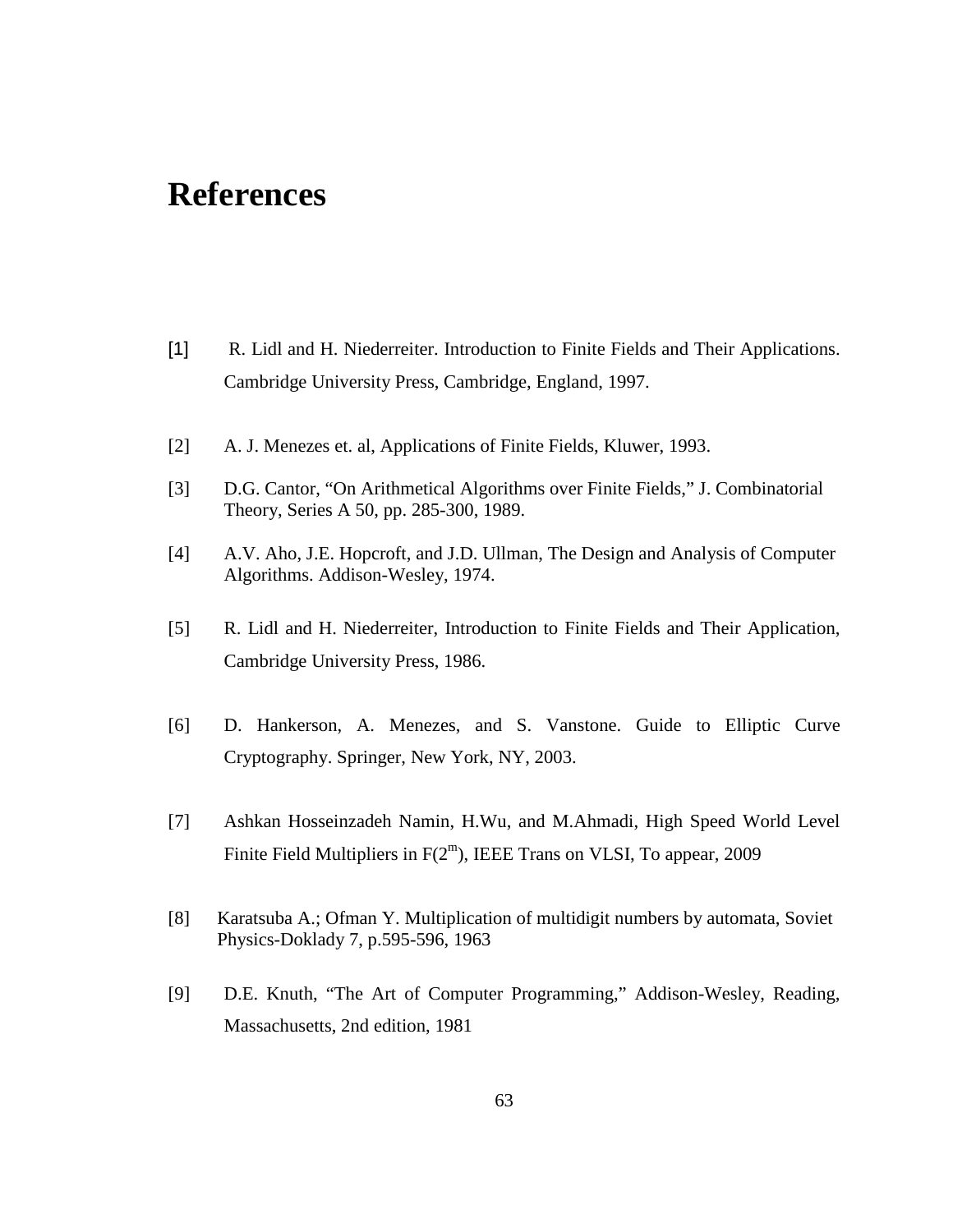- [10] E.D. Mastrovito "VLSI Architecture for multiplication over finite field GF(2m)," Applied Algebra, Algebraic ALGORITHNS AND Error-Correcting Codes, T. Mora, ed., PP297-309, Berlin: Springer-Verlag 1988.
- [11] E.D. Mastrovito "VLSI Architecture for Computation in Galios field GF(2m)," PHD thesis, Dep. Of electrical Eng.,Linkoping Univ., Linkoping, Sweden, 1991.
- [12] C.K. Kos and B. Sunar, "Low-Complexity Bit-Parallel Canonical and Normal Basis Multipliers for a Class of Finite Fields". IEEE Trans. Computers , vol.47, no, 3. Pp.353-356, Mar. 1998.
- [13] C. Paar, "Efficient VLSI Architecture for Bit-Parallel Computation in Galios Fields." PhD Thesis, Universitat GH Essen, VDI Verlog, 1994.
- [14] C. Paar, "A new architecture for a parallel Finite Fields Multiplier with low complexity based on composite fields ." IEEE Trans. Computers , vol.45, no, 7. Pp.856-861, July. 1996.
- [15] C.K. Kos and B. Sunar, "Mastrovito Multiplier for all Trinomials". IEEE Trans. Computers , vol.48, no, 5. PP.522-527, May. 1999.
- [16] J.L. Massey, J.K. Omura, "Computational method and apparatus for finite field arithmetic", U.S. Patent Aplication, submitted 1981.
- [17] Ernest Jamro, "THE DESIGN OF A VHDL BASED SYNTHESIS TOOL FOR BCH CODECS," School of Engineering,The University of Huddersfield. September 1997
- [18] M. Leone, "A New Low Complexity Parallel Multiplier for a Class of Finite Fields",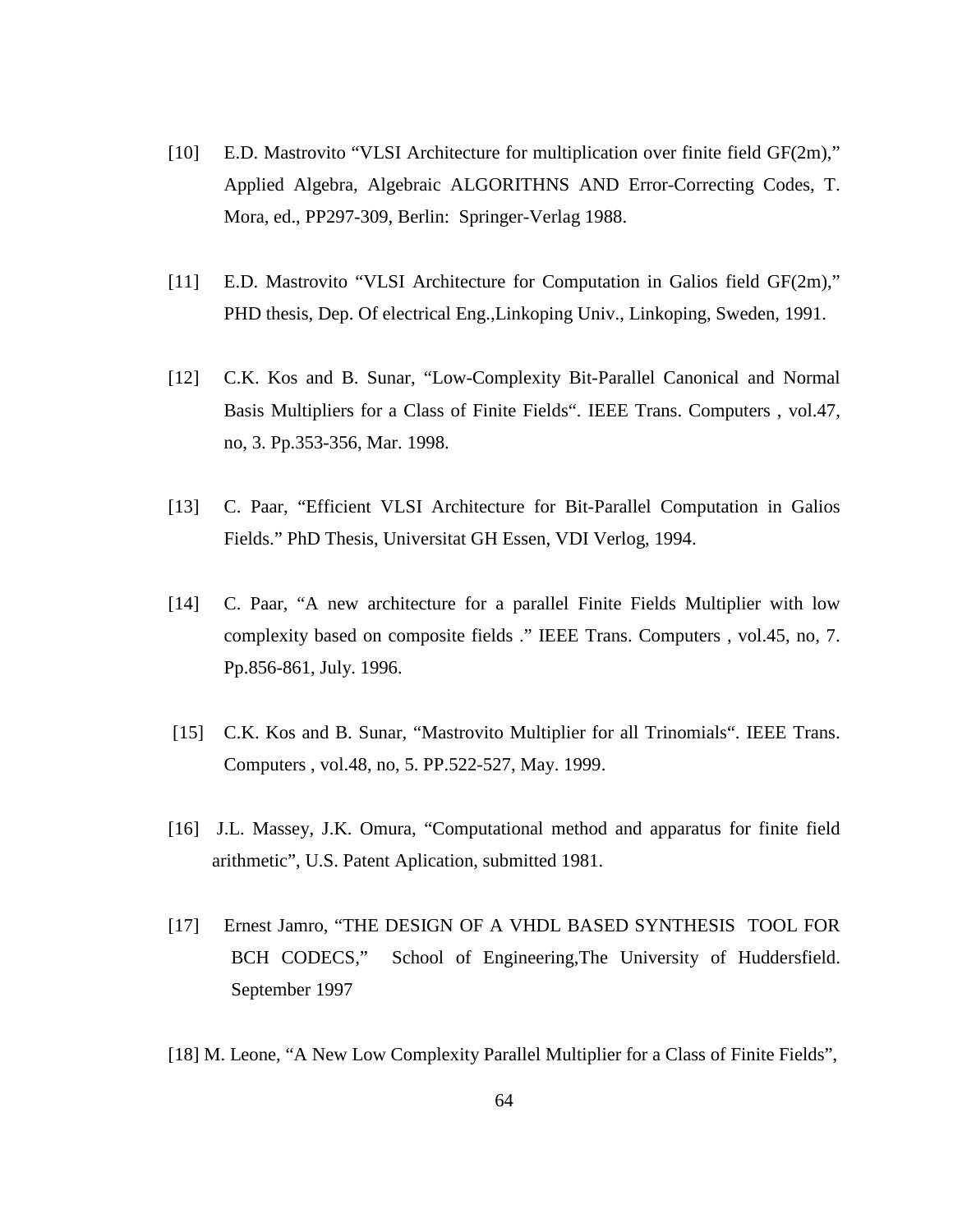Proc. Cryptographic Hardware and Embedded Systems (CHES 2001),.

- [19] E.D. Mastrovito, "VLSI Architectures for Multiplication Over Finite Field GF(2m)", Proc. Sixth Int'l Conf., AAECC-6, T. Mora, ed., pp. 297-309, Rome, Jul.1988.
- [20] P.K. Meher, Y. Ha, C.Y. Lee, "An Optimized Design for Serial-Parallel Finite Field Multiplication over GF(2m) Based on All-One Polynomials", Proc. 2009 Conf. on Asia and South Pacific Design Automation, Yokohama, Japan, pp. 201-225, 2009.
- [21] H. Wu, "Bit-Parallel Polynomial Basis Multiplier for New Classes of Finite Fields", IEEE Trans. Computers, Vol. 57, No. 8, pp. 1023-1031, Aug 2008
- [22] H.Wu, M.A. Hasan, I.F. Blake, "New low-complexity bit-parallel finite field multipliers using weakly dual bases", IEEE Trans. Computers, Vol.51, No. 11, pp. 1223-1234, Nov. 2002.
- [23] H. Wu, M.A. Hasan, I.F. Blake, and S. Gao, "Finite Field Multiplier Using Redundant Representation," IEEE Trans. Computers, Vol. 51, No. 11, pp. 1306- 1316, Nov. 2002.
- [24] T. Zhang, K. Parhi, "Systematic Design of Original and Modified Mastrovito Multipliers for General Irreducible Polynomials", IEEE Trans. Computers, Vol. 50, No. 7, pp. 734-749, Jul. 2001.
- [25] G. H. Golub and C. E Van Loan, Matrix Computations, Johns Hopkins University Press, 3rd edition, 1996.
- [26] M. A. Hasan, M. Z. Wang, and V. K. Bhargava, "Modular construction of low complexity parallel multipliers for a class of finite fields GF(2")", IEEE Trans. on Computers, vol.41, pp. 962-971, Aug. 1992.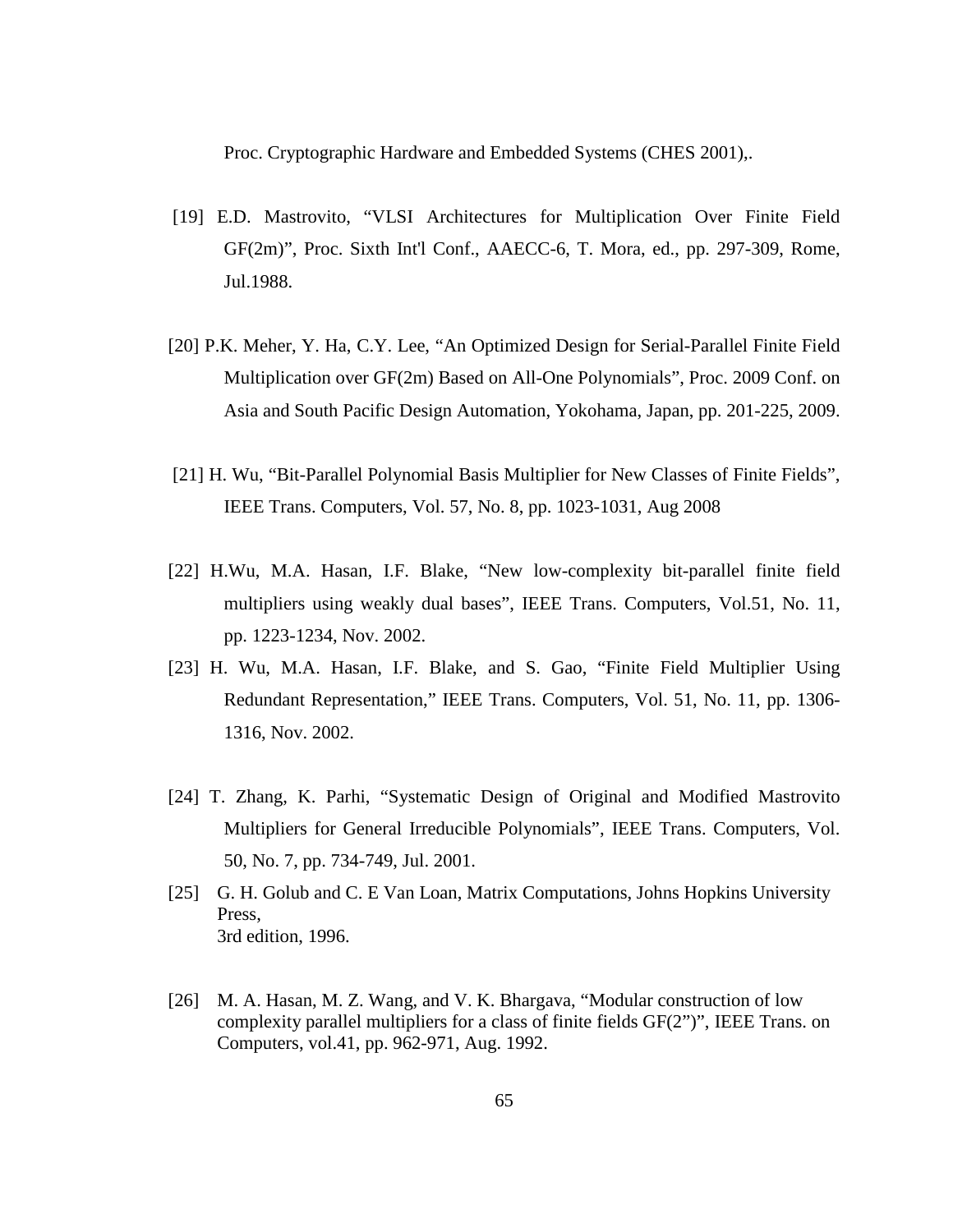- [27] J.-C. Bajard, L. Imbert, and G.A. Jullien, "Parallel Montgomery Multiplication in  $GF(2^k)$  Using Trinomial Residue Arithmetic," Proc. 17th IEEE Symp. Computer Arithmetic (ARITH '05), 2005.
- [28] T.C. Bartee and D.I. Schneider, Computations with Finite Fields, Inform. Contr., vol. 6, pp. 79-98, Mar. 1963.
- [29] R. W. K. Odoni, &&Zeros of random polynomials over "nite "elds,'' in Mathematical Proceedings of the Cambridge Philosophical Society, Vol. 111, March 1992, Part, 2. pp. 193}197.
- [30] W. M. Schmidt, 'Equations over Finite Fields, An Elementary Approach,'' Lectures Notes in Math., Vol. 536, Springer-Verlag, 1976.
- [31] A.V. Aho, J.E. Hopcroft, and J.D. Ullman, The Design and Analysis of Computer Algorithms. Addison-Wesley, 1974.
- [32] D.G. Cantor and E. Kaltofen, "On Fast Multiplication of Polynomials over Arbitrary Algebras," Acta Informatica, vol. 28, pp. 693-701, 1991.
- [33] S. S. Erdem. Improving the Karatsuba-Ofman Multiplication Algorithm for Special Applications. PhD thesis, Department of Electrical and Computer Engineering, Oregon State University, November 2001.
- [34] K. Posch and R. Posch, "Modulo Reduction in Residue Number Systems," IEEE Trans. Parallel and Distributed Systems, vol. 6, no. 5, pp. 430-461, 1995.
- [35] J. Bajard, L. Didier, and P. Kornerup, "Modular Multiplication and Base Extensions in Residue Number Systems," Proc. 15th IEEE Symp. Computer Arithmetic (ARITH '01), pp. 59-65, 2001.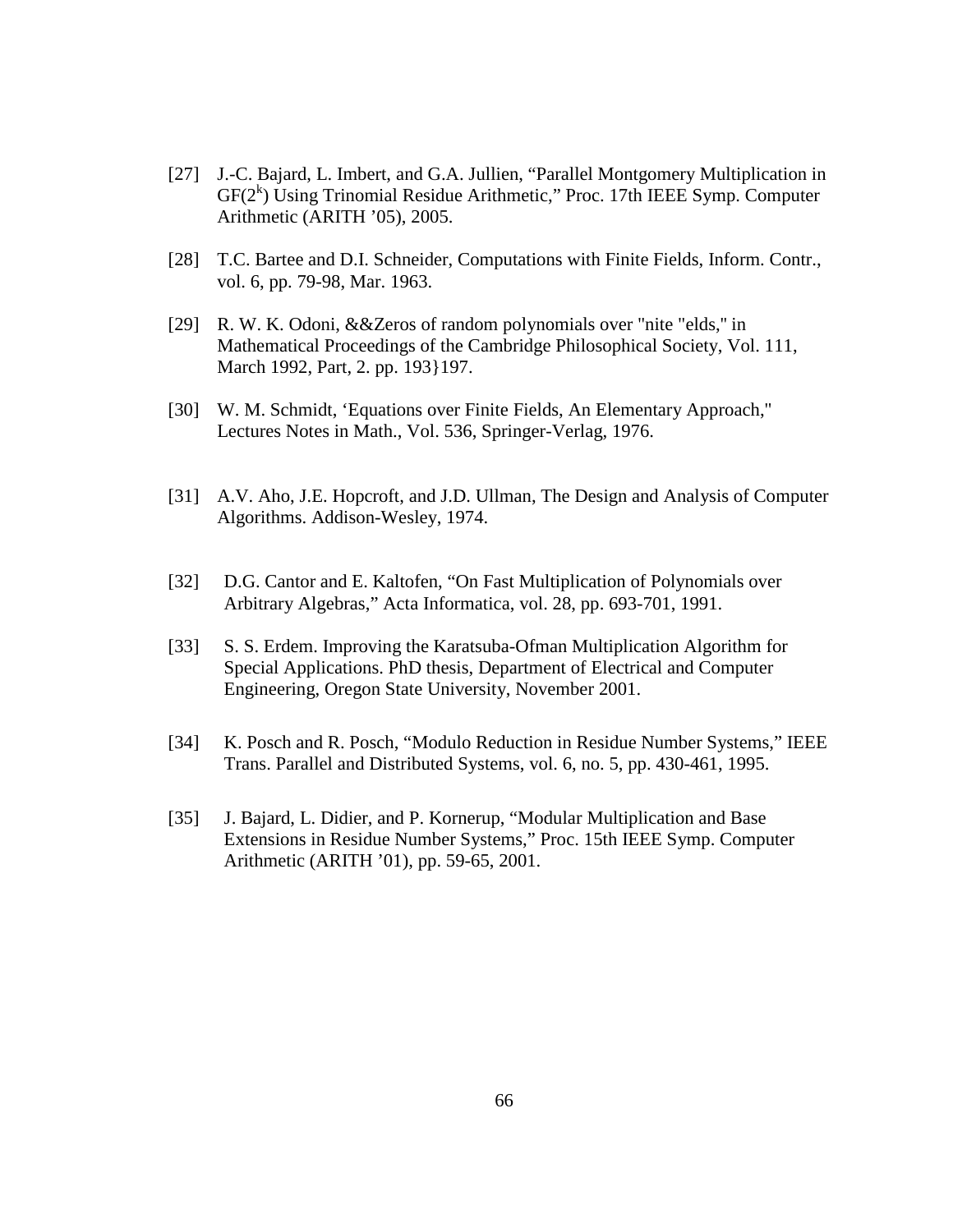# **Appendix A**

Polynomial, dual and normal basis representations of GF(24), generated by the irreducible polynomial  $p(x)= 1 + x + x^4$ .[17]

| power of $\alpha$ | Standard basis                  | Dual basis                      | Normal basis                                         |
|-------------------|---------------------------------|---------------------------------|------------------------------------------------------|
|                   | $1, \alpha, \alpha^2, \alpha^3$ | $1, \alpha^3, \alpha^2, \alpha$ | $\alpha^3$ , $\alpha^6$ , $\alpha^{12}$ , $\alpha^9$ |
|                   | 0000                            | 0000                            | 0000                                                 |
| $\overline{0}$    | 1000                            | 1000                            | 1111                                                 |
| $\mathbf{1}$      | 0100                            | 0001                            | 1001                                                 |
| $\overline{2}$    | 0010                            | 0010                            | 1100                                                 |
| 3                 | 0001                            | 0100                            | 1000                                                 |
| $\overline{4}$    | 1100                            | 1001                            | 0110                                                 |
| 5                 | 0110                            | 0011                            | 0101                                                 |
| 6                 | 0011                            | 0110                            | 0100                                                 |
| $\overline{7}$    | 1101                            | 1101                            | 1110                                                 |
| 8                 | 1010                            | 1010                            | 0011                                                 |
| 9                 | 0101                            | 0101                            | 0001                                                 |
| 10                | 1110                            | 1011                            | 1010                                                 |
| 11                | 0111                            | 0111                            | 1101                                                 |
| 12                | 1111                            | 1111                            | 0010                                                 |
| 13                | 1011                            | 1110                            | 1011                                                 |
| 14                | 1001                            | 1100                            | 0111                                                 |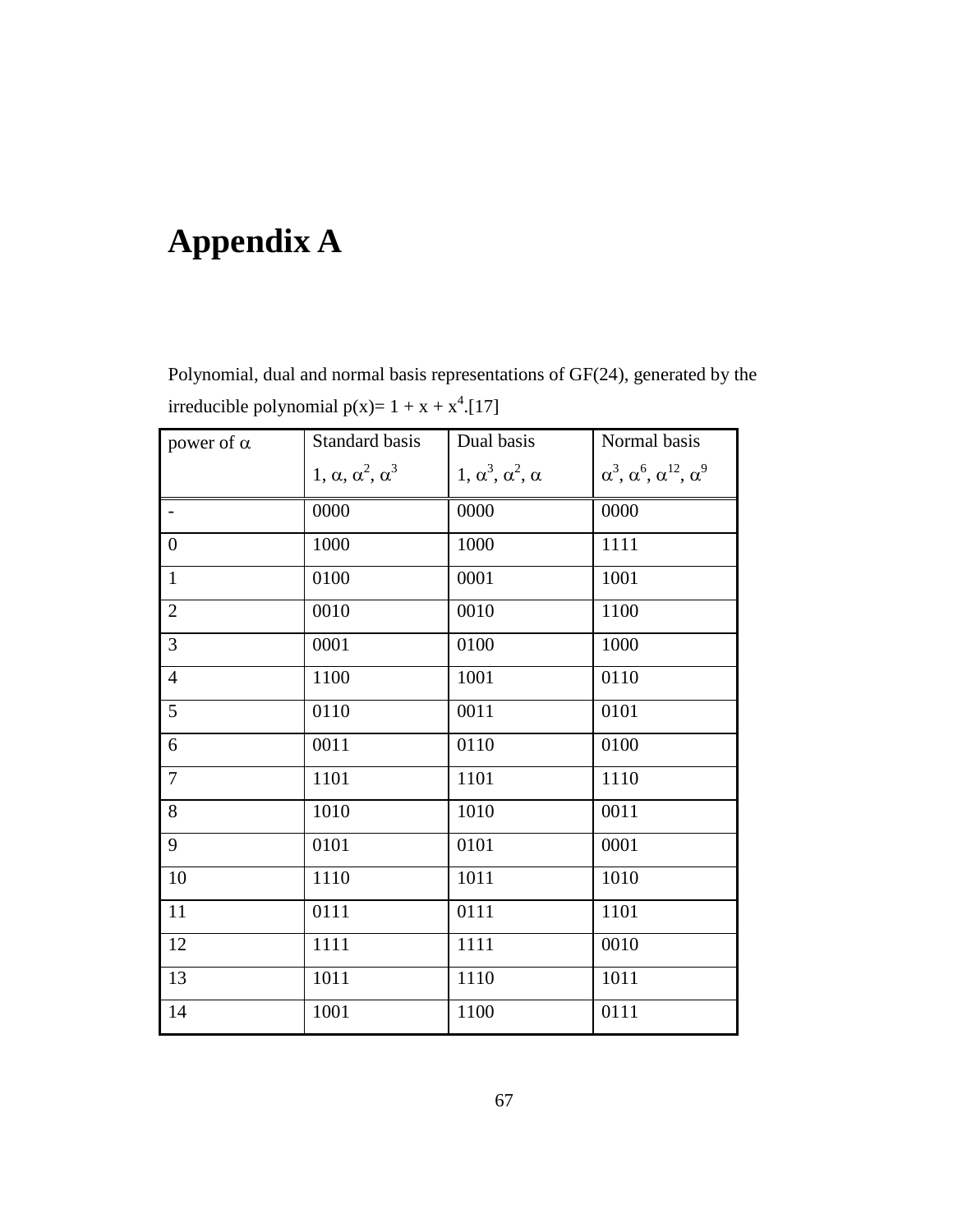## APPENDIX B

*Maple code to calculate the availability of OZP in different degrees*

```
> interface(rtablesize=2):
> poly:=x^4+x^3+x^2+x+1:
> poly_orig:=poly:
> i:=1:
> FileTools[Text][Open]("Table1.txt", create=true, 
overwrite=true):
> for m from 0 to 800 do
> A[m]:=poly_orig + x^m:
> for n from 1 to m do
> B[m]:=A[m] + x^n:
> C[m]:=B[m] mod 2: 
> J:=irreduc(C[m]):
                         k:=J ;
                        l:=cat( "The value of M= ", 
m ," The irreducible OZP exists= ", k, "." );
> #D[m,(irreduc(C[m]))]; 
> for y from 1 to m do 
                        D[m]:=B[m]-x^y:
                       E[m]:=D[m] mod 2:
> J:=irreduc(D[m]):
                        k:=J ;
                         l:=cat( "The value of M= ", 
m ," The irreducible OZP exists= ", k, "." );
> #D[m,(irreduc(D[m]))];
                     end do: 
> #FileTools[Text][WriteInteger]( "Table1.txt", m );
   FileTools[Text][WriteString]( "Table1.txt", l );
FileTools[Text][WriteLine]( "Table1.txt");
> end do:
> poly_orig:=poly_orig + x^m:
> 
> #D[m,(irreduc(C[m]))];
> 
> 
> end do:
> FileTools[Text][Close]("Table1.txt");
```